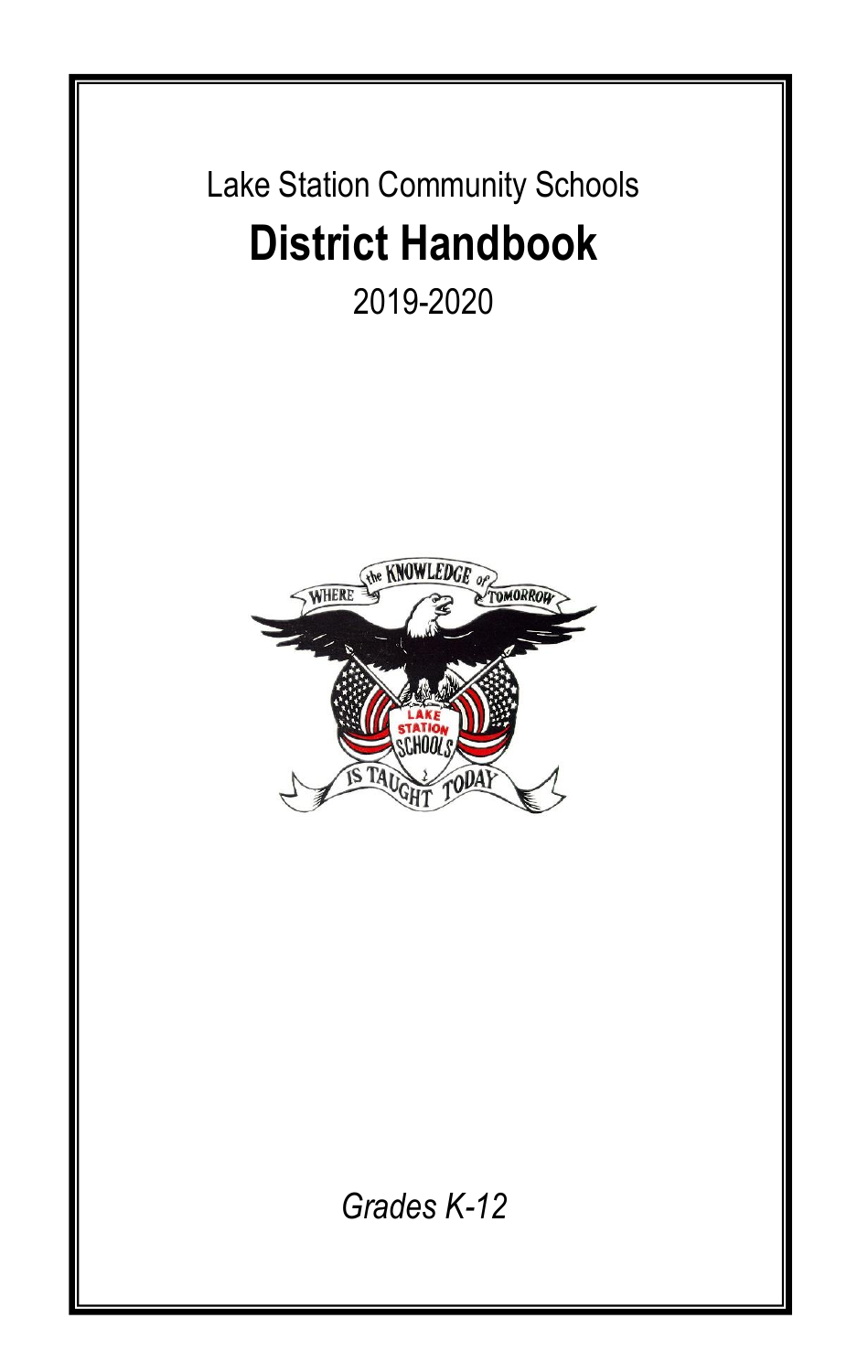Dear Lake Station Parents/Guardians and Students,

Our mission at Lake Station Community School Corporation is to provide a positive learning environment for all students with the collaboration of families and the community so all students will grow academically and become respectful, productive citizens.

The purpose of the Parent/Student handbook agenda is to answer questions that are commonly asked. Please use this book to help you and your child understand general policies and as a guide to answer questions. Good communication is important in helping us educate your child. The better informed we are, the better the possibility is that we all can agree on the direction of your child's education. If you have any questions regarding school policies or events, please feel free to contact the school principal. Together, we can create an educational journey that supports student success.

Respectfully,

*Dr. Tom Cripliver, Superintendent Mr. Terry Kolopanis, Bailey Elementary Principal Mrs. Tara Gordon, Hamilton Elementary Principal Ms. Christine Pepa, Edison Junior Senior High School Principal*

Si no puede leer el texto anterior Ilame o nuestra oficina y se le proporcionara un interprète.

Board of School Trustees **Administration Office 219-962-1159** 

Mr. Greg Tenorio, President , Vice President Mr. Gregory Keehn, Secretary Ms. Karen Curtis, Board Member Mr. Larry Biggs, Board Member

Dr. Tom Cripliver, Superintendent Mr. Eric Kurtz, Chief Financial Officer

### **NONDISCRIMINATION POLICY**

It is the policy of the Lake Station School Corporation not to discriminate on the basis of race, color, religion, sex, national origin, age or handicap in its educational programs or employment policies as required by the Indiana Civil Rights Act, (I.C.22-9-1), I.C.20-8.1-2, Titles VI and VII of the Civil Rights Act of 1964, the Equal Pay Act of 1973, Title IX (1972 Educational Amendments), and Section 504 of the Rehabilitation Act of 1973.

Inquiries regarding compliance with Title IX, ADA, and Section 504 should be directed to the Pupil Personnel Director of the Lake Station Community School Corporation, 2500 Pike Street, Lake Station, Indiana 46405 or the Office for Civil Rights, U. S. Department of Education, Washington D.C.

### **MISSION STATEMENT**

The mission of the Lake Station Community School Corporation, in cooperation with parents and the community, is to provide quality learning opportunities enabling all students to reach their potential. We are dedicated to providing a safe, nurturing environment which fosters the development of students who will make sound decisions in an ever changing world. Beliefs:

• We are life-long learners.

- People are responsible and accountable for their own behaviors.
- People learn in various ways and at different rates.
- We encourage everyone to strive for excellence.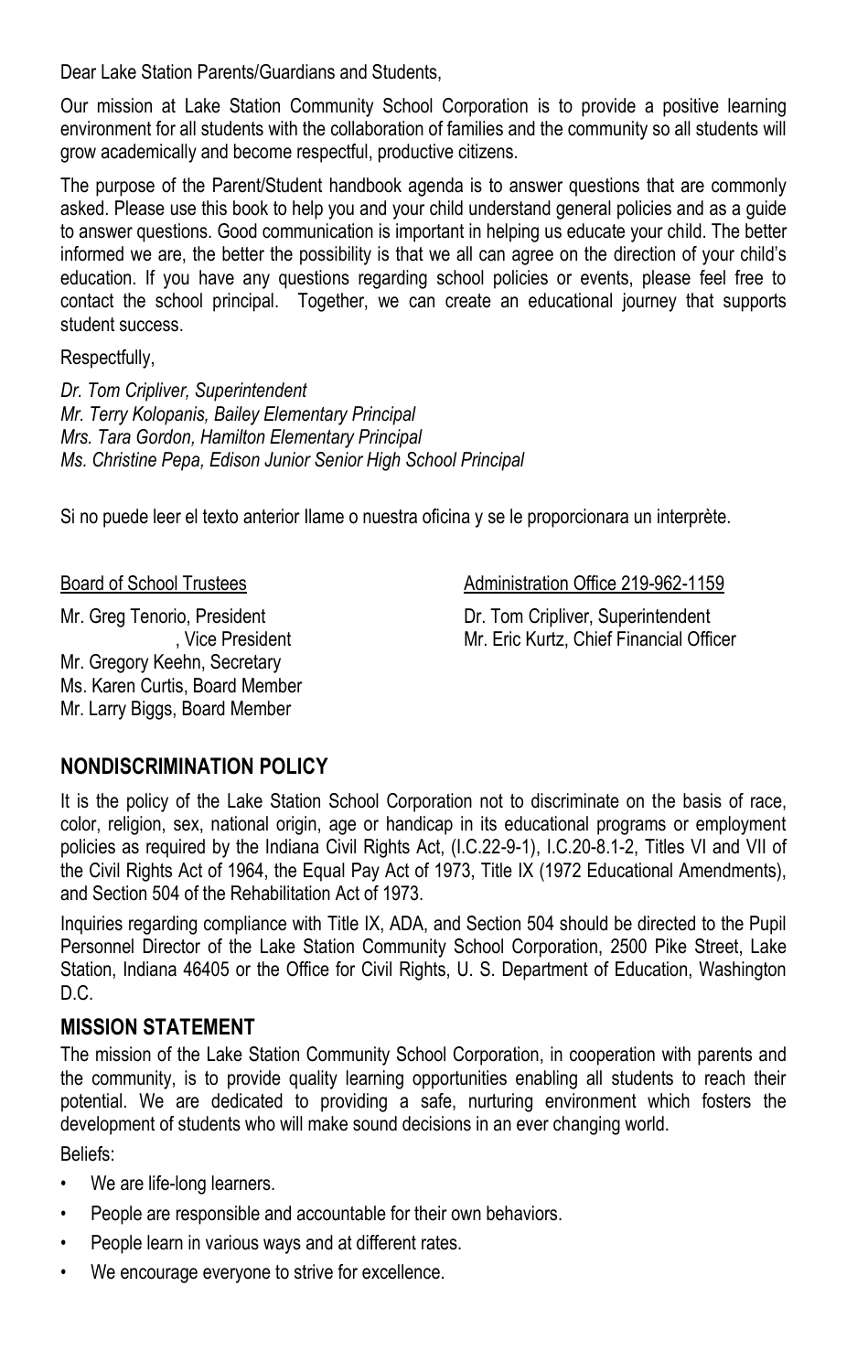- Diversity is a source of strength.
- A democratic society prospers with educated citizens.
- We respect the value and worth of every human being.

#### **AGENDA REQUIREMENT**

In an effort to address homework assignments school wide and to enforce the opportunity for students to plan their day-to-day activities, students are required to bring their student agenda with them to every class. Failure to bring the student agenda to class may result in disciplinary measures taken against them.

#### Parent/Guardian Responsibilities

The administration, staff and faculty of Lake Station Community School Corporation view the following as home issues and challenge parents and guardians to support their students and the school by:

- Checking the agenda book daily to ensure the student is recording assignments
- Being diligent in ensuring their student's attendance in school
- Reflecting appropriate support for positive academic practices
- Informing the school in a timely manner of any personal, medical or legal changes that could affect the safety of the student while in school and/or the ability of the school to reach you should an emergency arise
- Getting to know the staff, faculty and administrators and the school's policies
- Sharing in the responsibility of creating a school environment that is safe and respectful of others

**Edison Agenda Front and Back Covers designed by Ms. Brittaney Ray, Art Teacher Bailey and Hamilton Agenda Front Cover designed by Bailey student Kristofer Smith Bailey and Hamilton Agenda Back Cover designed by Hamilton student Adan Alcaraz**

# BAILEY SCHOOL DIRECTORY

2100 Union Street Phone: 219-962-1302 Fax: 219-962-5222

# HAMILTON SCHOOL DIRECTORY

2900 Lake Street

Phone: 219-962-1824

Fax: 219-962-4559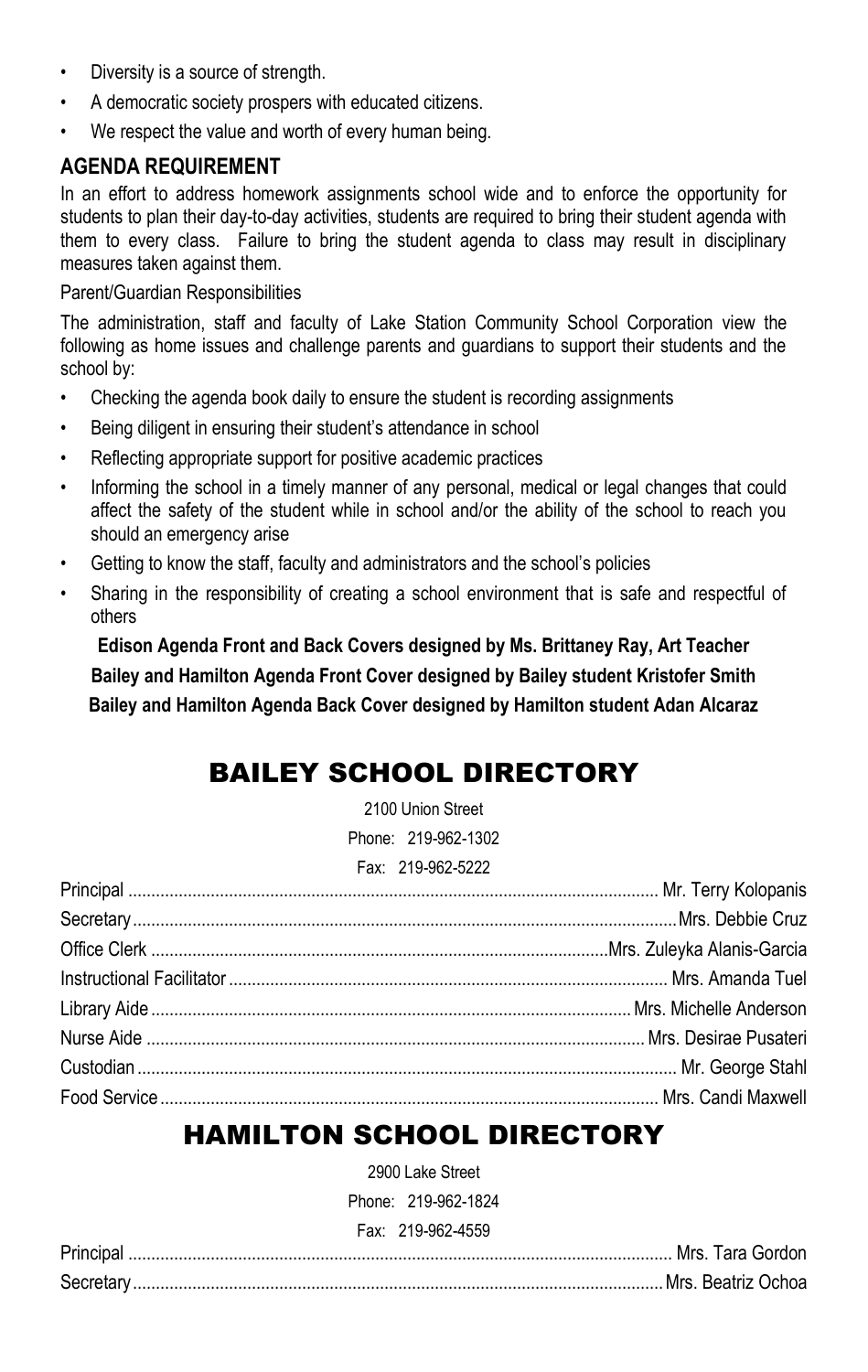# EDISON SCHOOL DIRECTORY

3304 Parkside Avenue Phone: 219-962-8531

Fax: 219-962-2064

| Mr. Randy Robb, Mr. Mike Schmitt |
|----------------------------------|

### **EAGLE HELPLINE 219-962-5566**

The Safe School Helpline is available 24/7. Calls are taken 24 hours a day, 7 days a week. Staff administrators and parents are additionally welcomed to use the Eagle Helpline, anonymously, as a first line of defense against drugs, violence, and weapons in our community. Call 219-962-5566 Let us know - ANONYMOUSLY - when you witness any illegal activity that threatens our school. Make the call and make a difference!

# EDISON SCHOOL SONG

E-D-I-S-O-N We know that you're out to win Hear our cheers are meant for you We'll be behind you, whatever you do Show us the spirit Edison High Play fair, be square, do or die T-E-A-M fight, fight, fight We're onward to victory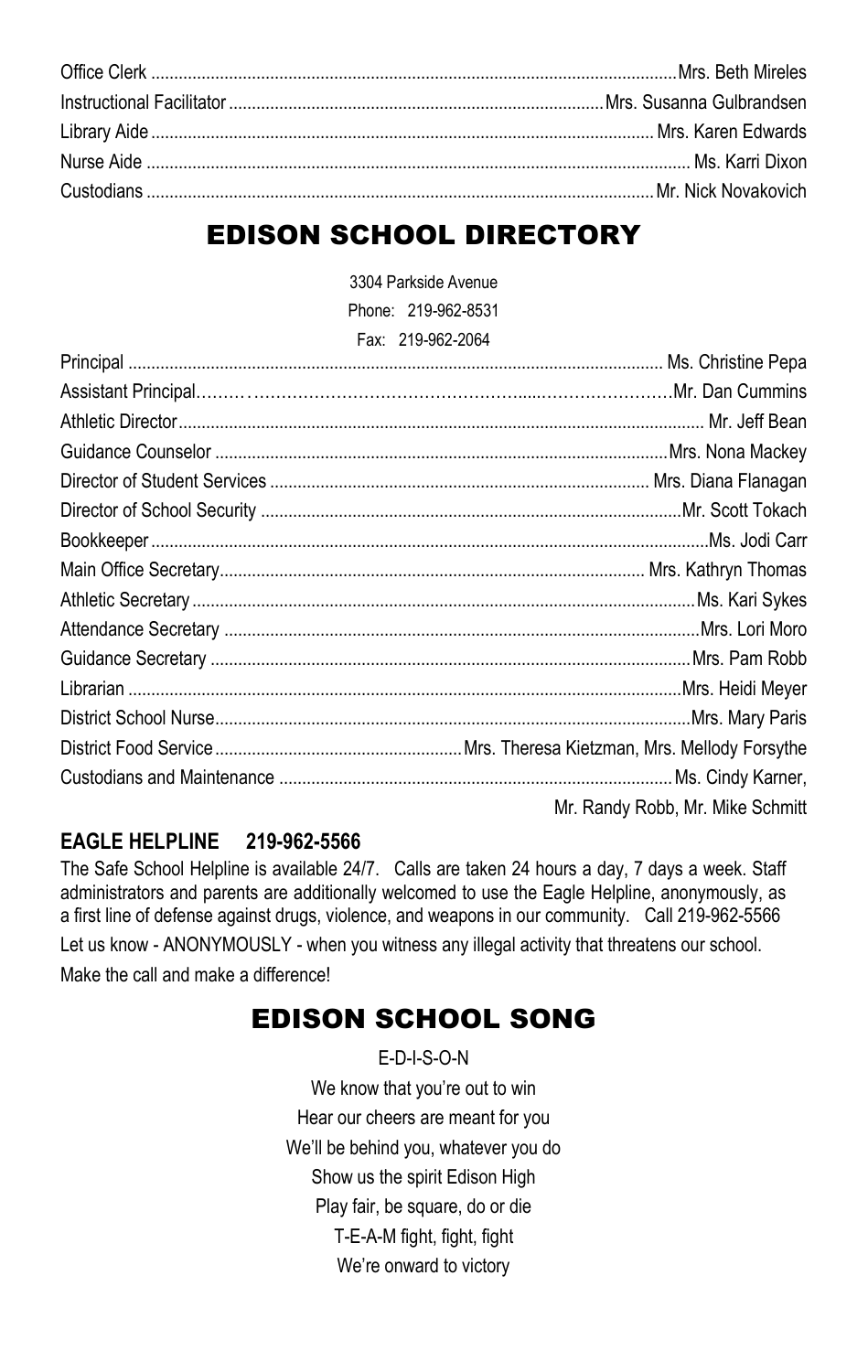# BAILEY PLEDGE

I am a Bailey school learner. I take full responsibility for my actions, because I am responsible for my life. I will respect others. I will have a positive attitude. I will do my personal best. I will follow the life skills, and live by the lifelong guidelines. I am a unique and important person.

### REMEMBER

Whoever you are, Wherever you go, Whether you want to or not, You represent yourself, your family, Your neighborhood your city, Your country, your school.

### **VISITORS**

#### **Edison**

School policy is to accept only those visitors who have legitimate business to attend to at the school. Younger brothers and sisters or small children are not to be brought to school unless bringing them is related to classwork and the approval of the teacher and principal is obtained. Visitors and guests must register and leave a valid, photo, state issued driver's license or ID. Parents are always welcome to visit. We do ask, however, that all parents register in the Attendance Office when they enter (door D). It is recommended to call ahead for an appointment with the administrator, teacher or counselor with whom you want to meet.

#### **Baily and Hamilton**

School policy is to accept only those visitors who have legitimate business to attend to at the school. Younger brothers and sisters or small children are not to be brought to school unless bringing them is related to classwork and the approval of the teacher and principal is obtained. Visitors and guests must register and leave a valid, photo, state issued driver's license or ID. Parents are always welcome to visit. We do ask, however, that all visitors register in the Main Office when they enter. It is recommended to call ahead for an appointment with the administrator, teacher, or counselor with whom you want to meet.

# SCHOOL DATES AND TIMES

### **2019-20 SCHOOL YEAR**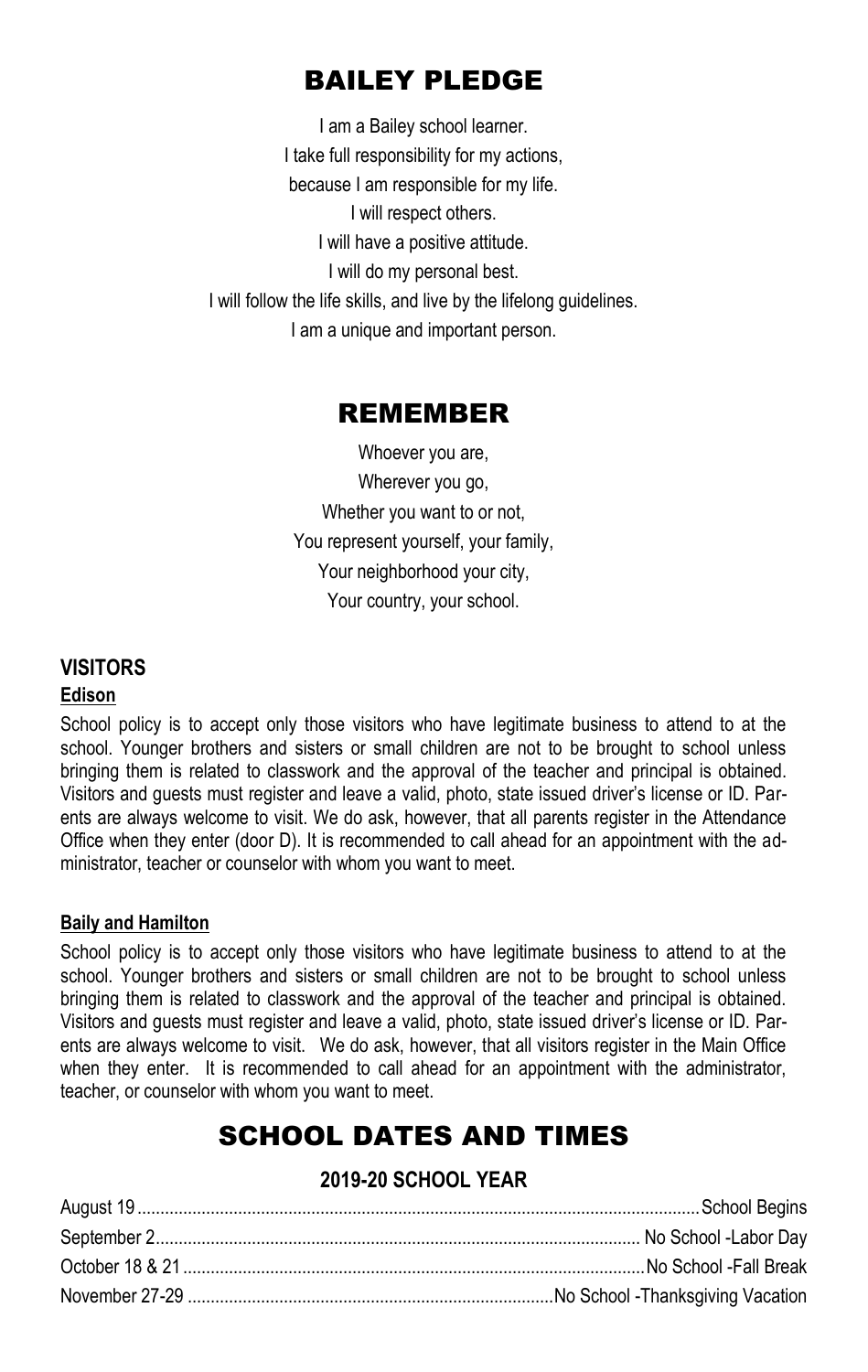# SCHOOL TIME SCHEDULE

#### **Edison**

At the beginning of the day, students may enter the building through Door A **ONLY**; students are expected to eat breakfast in the cafeteria. High School students will remain in the cafeteria while Junior High students will congregate in the surge area by the Guidance Offices. Students are not permitted to go to their lockers before the first bell rings at 7:30 a.m. The tardy bell will ring at 7:40 a.m. Students are considered to be absent from 1st period if they come to class after 7:50 a.m. Students who arrive five or more minutes late to any other period will be considered absent from that period.

#### **Bailey and Hamilton**

At the beginning of the day, students may enter the building at the main entrance. Students report to class at 8:30am, tardy bell is at 8:40am.

# EXPECTATIONS OF CIVILITY

#### **CIVILITY POLICY**

The staff, faculty and administrators of this school operate under the umbrella of a civility policy in the Lake Station School Corporation. There is an expectation of common civility in all interactions with members of the community. If that civility is breached, the employee is authorized to inform the violator that the interaction must be terminated for the time being. This includes, but is not limited to, phone calls, appointments, drop-ins, chance meetings, etc. The interaction may be initiated again once the violator has calmed down. **The superintendent or administrator has the authority to prohibit the entry of any person to a school of this corporation or to expel any person when there is reason to believe the presence of such person would be detrimental to the good order of the school**. If the individual refuses to leave the school grounds or creates a disturbance, the administrator is authorized to request removal by the local law enforcement agency.

### **THREATS TO EMPLOYEES OF A SCHOOL CORPORATION**

It is a class D felony to threaten a public school employee. The Lake Station Police Department will be notified with all threats or intimidation presented towards staff; criminal charges will be presented to the Lake County Prosecutor's office for criminal charges.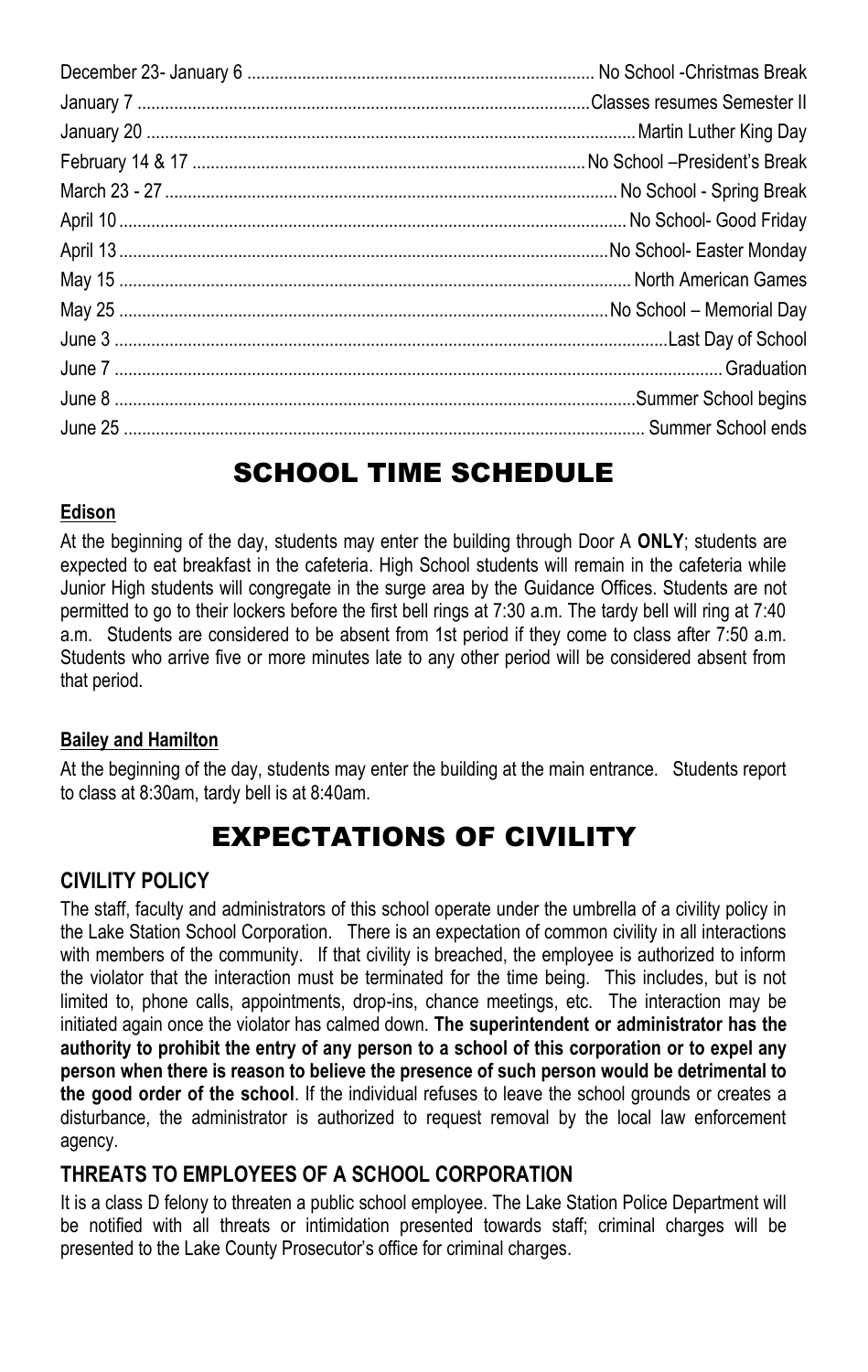# EMERGENCY PROCEDURES

### **EARTHQUAKE PLANS**

If indoors, take the following steps:

Drop, Cover, and Hold On when the earth shakes!

- 1. DROP to the ground (before the earthquake drops you!),
- 2. Take COVER by getting under a sturdy desk or table, and
- 3. HOLD ON to it until the shaking stops.

If there isn't a table or desk near you, drop to the ground in an inside corner of the building and cover your head and neck with your hands and arms. Do not try to run to another room just to get under a table. Do not move to another location or outside. Avoid danger spots near windows, hanging objects, mirrors, or tall furniture.

If you are unable to Drop, Cover, and Hold On: If you have difficulty getting safely to the floor on your own, get as low as possible, protect your head and neck, and move away from windows or other items that can fall on you.

**In a wheelchair**: Lock your wheels and remain seated until the shaking stops. Always protect your head and neck with your arms, a pillow, a book, or whatever is available.

**If outdoors**, take the following steps:

Move to a clear open area if you can safely do so; avoid power lines, trees, buildings, walls, signs, vehicles, and other hazards.

**If driving**, take the following steps:

- 1. Pull over to the side of the road and stop.
- 2. Avoid overpasses and powerlines.
- 3. Stay inside the vehicle until the shaking is over.

#### **FIRE DRILLS**

Fire drills will be held at regular intervals. Directions are posted in each room designating the route and exit to be used in case of fire. When the fire siren sounds, quickly and orderly go out the directed exit. When the "all clear" signal is given, return to the building. The actual saving of lives may depend upon absolute obedience to instructions.

#### **LOCKDOWN**

A **LOCKDOWN** will be ANNOUNCED IN CERTAIN EMERGENCY SITUATIONS. This is one step further than a LOCKOUT. A LOCKDOWN is called when there is an (active shooter, intruder or student on school grounds with a gun or weapon, etc.).

- 1. All teachers close their doors and LOCK them. Keep the students in the classroom and as far away from the door and windows as possible. YOU DO NOT WANT TO BE SEEN BY THE INTRUDER.
- 2. If the shades are open, close them if possible.
- 3. Students in the library must be kept in the library. Lock everyone in a safe location.
- 4. Students in hall or bathroom must proceed immediately to the nearest classroom. (It is the responsibility of the teacher of that classroom to assist those students into their class).
- 5. If students are in the gym, they must be taken to the locker room and kept there, LOCK THE DOOR.
- 6. If students are outside, the teacher on duty has to be made aware of the Lockdown. The students will be escorted by the teacher to a designated safe area location away from the school.
- 7. If the Lockdown is during lunch period, before or after school, students should be moved into the auditorium or proceed to their next regularly scheduled class. In the morning before school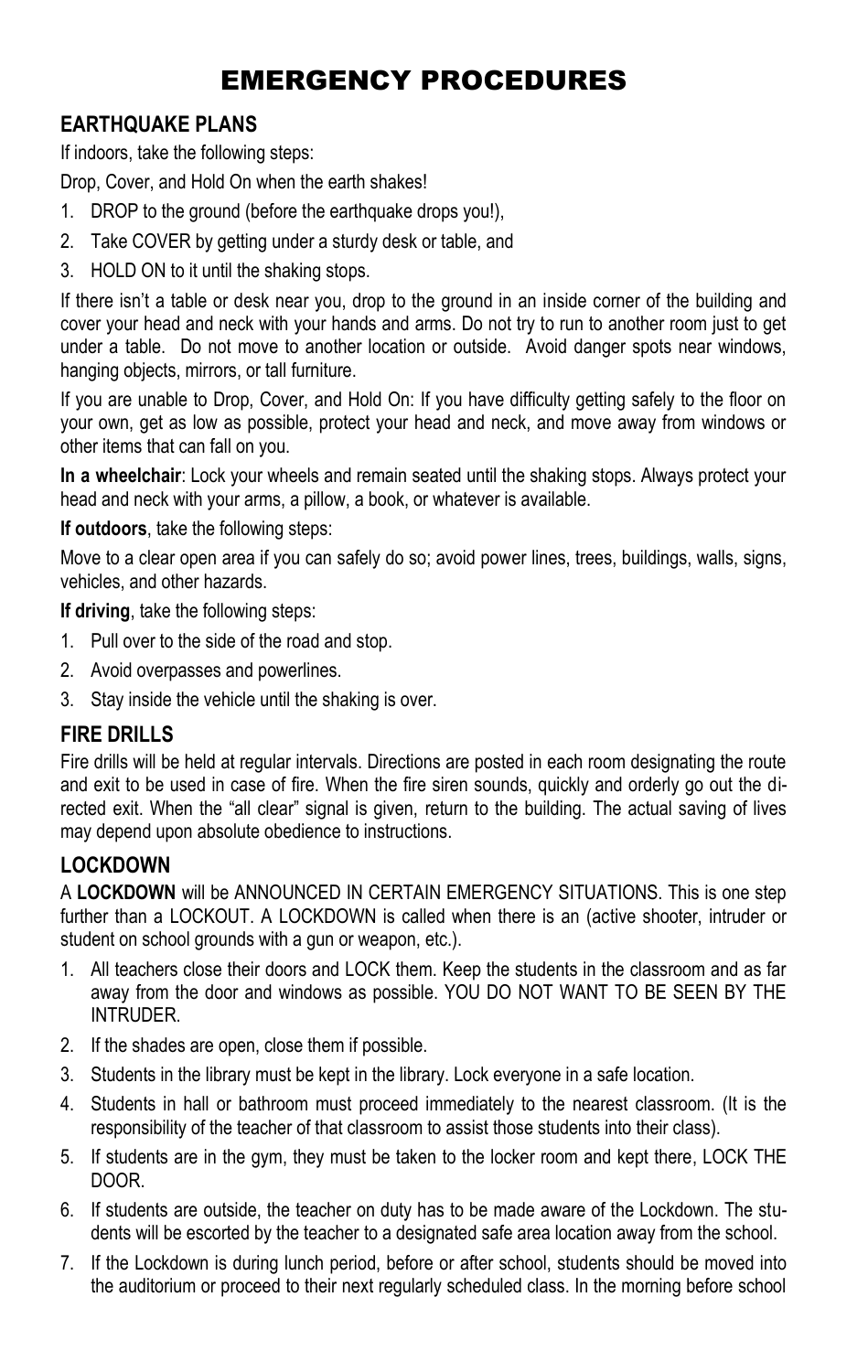begins, the junior high students will be moved into the junior high classrooms as quickly and safely as possible.

- 8. Teachers will not allow students to leave the classroom until a police officer evacuates them or instructions are given over the public address system. If evacuated, teachers should take their Safe School manual with class rosters.
- 9. When the opportunity presents itself, take attendance accounting for all children.
- 10. Staff members should make critical/lawfully decisions on their own if the set policy is not efficient.

### **LOCKOUT**

A **LOCKOUT** will be announced in certain emergency situations. These emergencies will be explained to you by your teacher. This will be the only code word used and procedures will always be the same. Drills will occur on a regular basis throughout the school year.

### **TORNADO PLANS**

**CLASSROOM INSTRUCTIONS:** There will be a verbal announcement of these instructions. "This is a tornado drill. Please move orderly to your assigned stations and remain quiet."

- 1. Immediately move students to your designated shelter areas on the floor, along interior walls; students will use the "Duck and Cover" procedure.
- 2. Stay away from windows, mirrors, glass, and unsecured objects, such as filing cabinets.
- 3. Leave your classroom doors closed.
- 4. Turn off all lights and electric devices, if possible.
- 5. Keep children from leaving the area until emergency crews arrive, unless an imminent hazard is presented.
- 6. Do not dismiss students unless directed by principal/emergency personnel.
- 7. When the opportunity presents itself, take attendance accounting for all children.

### **STUDENT INSTRUCTIONS:**

- 1. Move quietly from your classroom seat.
- 2. Leave the room in a single file line.
- 3. Stay in the hall assigned, as close to the supporting walls as possible using the "Duck and Cover" procedure.
- 4. Stay away from any doorway.
- 5. Move to assigned positions immediately.

**\*Duck and Cover** is initiated by seating or kneeling on the ground, leaning forward with upper body and covering the head and neck with arms.

# SCHOOL CANCELLATION

If school is going to be closed because of an emergency, you will be notified by a One-Call and an announcement on the following radio stations: WAKE - 1500 AM, WJOB - 1230 AM, WONU- 89.7 FM or the TV station WYIN PBS Channel 56. You may also find information about closing of schools at www.lakes.k12.in.us and click on the provided links. Please stay tuned to one of these stations from 6:30 A.M. in inclement weather.

### **WINTER STORM PROCEDURES**

### **Closing of School Prior to Opening**

The Superintendent of Schools makes the decision to close schools because of winter storms. Once the decision is made, the superintendent sends a one-call to the families and staff. Local radio and cable TV stations are notified of the closing.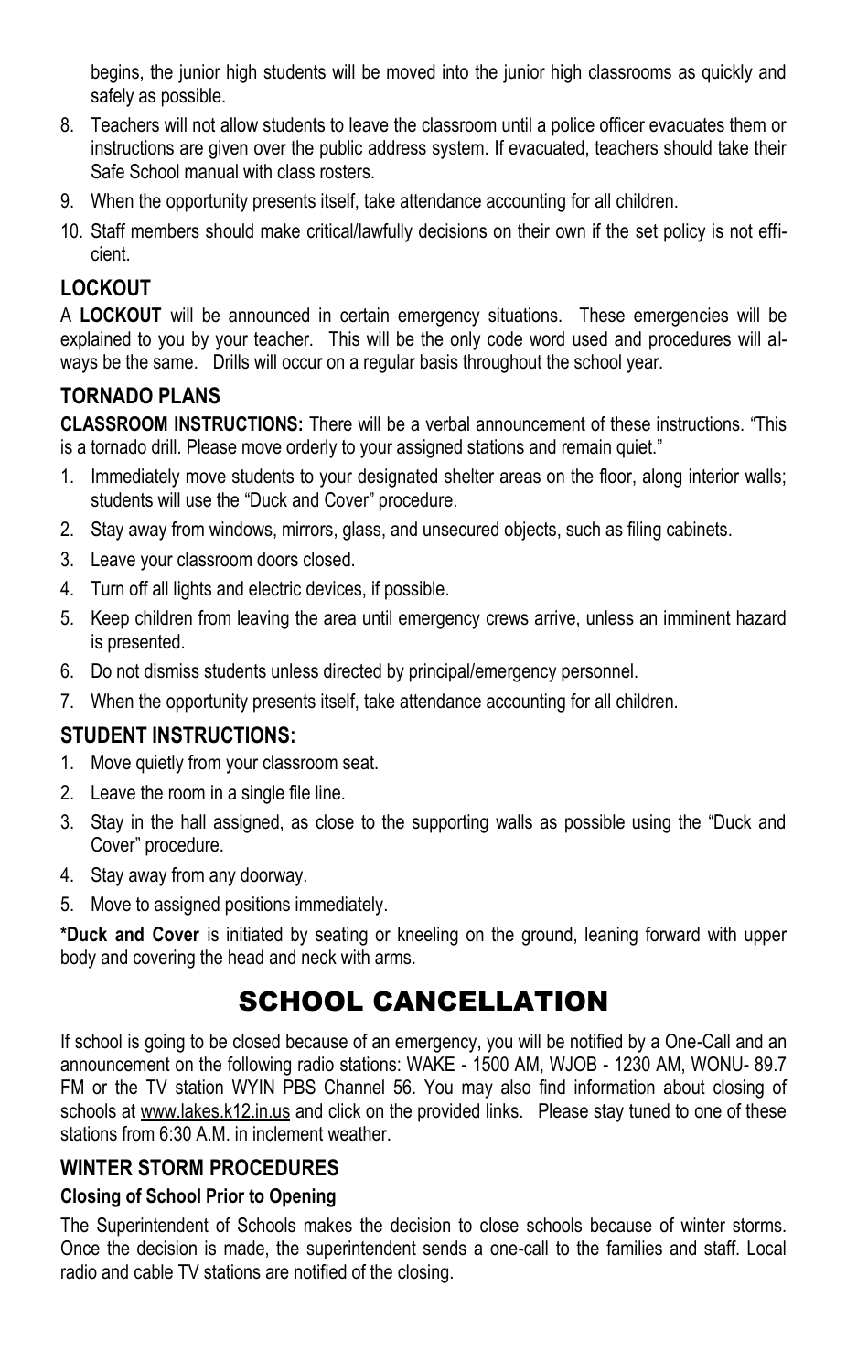#### **Closing of Schools When School is in Session**

The superintendent of schools makes the decision to close schools because of winter storms once schools are in session. Transportation personnel, cafeteria personnel, and local and state police agencies are consulted before a decision is made. The closing is then announced to local radio and cable TV stations. Students are informed of the closing, busses arrive, and students are dismissed.

#### **Athletic Events**

In the event school is closed prior to opening or after it has started, all home athletic events are postponed. The decision to send busses with athletic teams to away events will be made by the superintendent of schools.

# LEAVING SCHOOL GROUNDS

No student may leave the school building and grounds once dropped off at school by either the bus or car or during the school day without following the sign-out procedure. STUDENTS WILL BE CONSIDERED TRUANT IF THEY LEAVE SCHOOL BUILDING OR GROUNDS WITHOUT PER-MISSION.

### **SIGN OUT PROCEDURE**

On all sign outs a parent or legal guardian must come in. FAILURE TO FOLLOW THE SIGN OUT PROCEDURE RESULTS IN TRUANCY AND APPROPRIATE DISCIPLINARY ACTION WILL BE TAKEN.

### **SIGN IN PROCEDURE**

Students arriving/returning to school while classes are in session are to enter through Door D (main visitor entrance) and sign in at the Attendance Office. Failure to follow the sign in procedure may result in disciplinary action taken against the student.

# ILLNESSES/MEDICINES/APPOINTMENTS

### **ILLNESS**

Students who become ill before or during the school day are to report their condition to a teacher and then go to the nurse's office. At the office they are to report to the nurse or office secretary. A restroom is available in the nurse's office for anyone who is ill. If a student is too ill to remain in school, the parent or guardian must be notified for permission to leave and plans made for transportation home. Under no circumstances is the student sent home unless a parent or guardian has been notified. Even if a student is 18 years old, parent approval must be given to go home unless the student is legally emancipated. If injured at school, a student should report the incident to a teacher immediately in order that proper first aid measures may be administered.

### **MEDICATIONS**

Should a student need to take *an over-the-counter or prescription* medication during school hours the following procedure is to be followed:

- 1. ALL medications, over-the-counter and prescription MUST be dropped off and picked up by a parent/guardian, regardless of the student's age. *All medications must be picked up by a parent no later than the last day of school. After that day, the school nurse will dispose of any medications still in her holding area.*
- 2. ALL medications MUST come in the original container with the label attached.
- 3. Arrive without a pass, leave without a pass. *This means if you come between classes you assume the risk of being late or truant to your next class.*
- 4. Any special needs during the school day, i.e. wheel chair use, etc. MUST be submitted, in writing and signed by a health care provider with a beginning and end date, to the school nurse.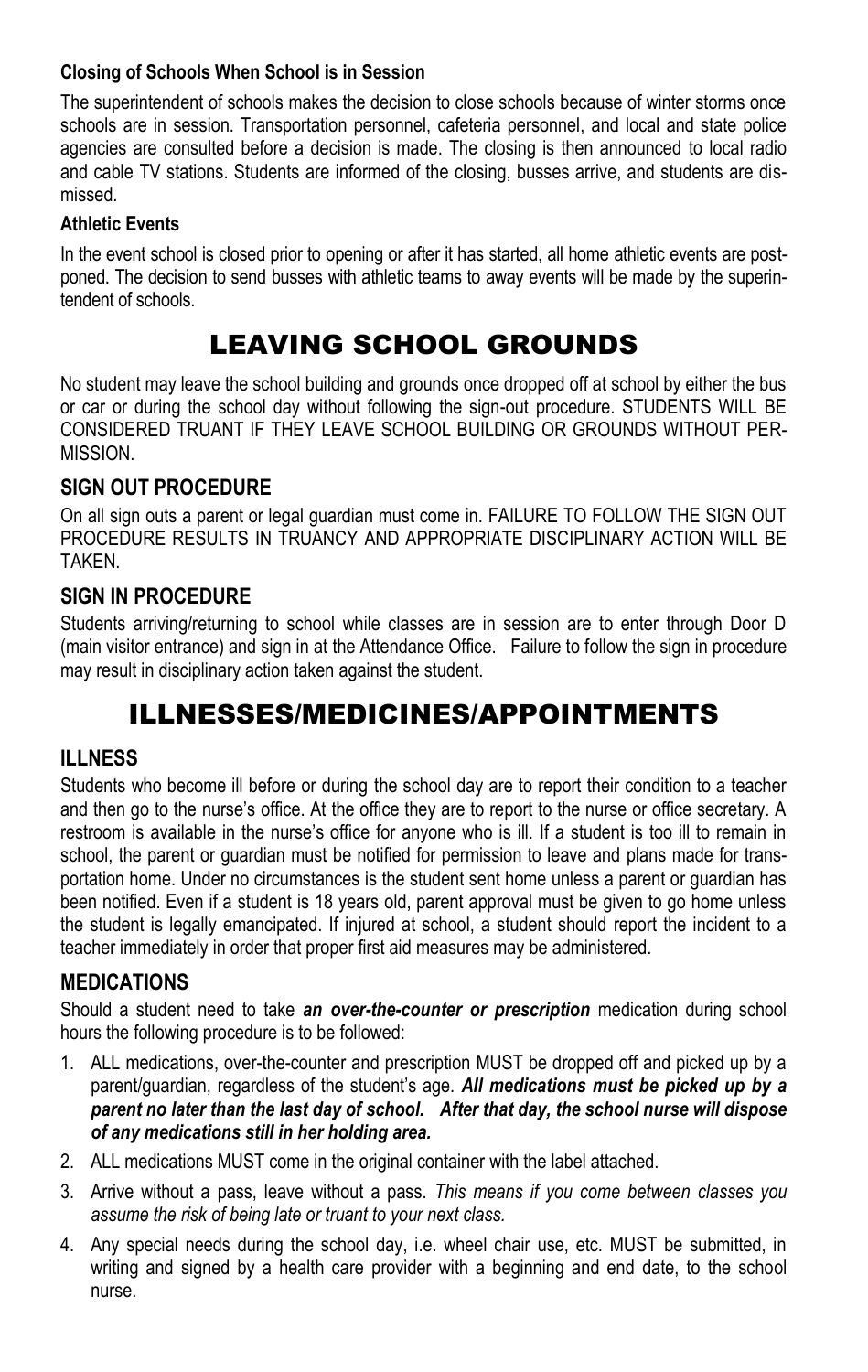- 5. If you are taking routine medications at school, it is your responsibility to arrive ON TIME. If you are late you will not get a pass to class.
- 6. A student with an acute or chronic disease or medical condition may possess and self-administer medication that must be administered on an emergency basis while the student is on school grounds or off school grounds at a school activity, function or event if the student's parents file an annual authorization that includes a written statement from the student's physician for the student to self-administer the medication.

#### **The nurse does not issue aspirin**

### **DOCTOR/DENTAL APPOINTMENTS**

- 1. When possible, schedule appointments so they do not interfere with the school day.
- 2. Parent/Legal Guardian must come in to sign the student out for the appointment.
- 3. Ask for the Sign Out book and be sure to sign out. Failure to do so results in a TRUANCY.
- 4. When you return to school bring a note from the doctor or dentist verifying treatment for an EXCUSED ABSENCE. If you forget, you must at least bring a note from a parent/guardian or must have them call the school.
- 5. A doctor's excuse must be presented to the attendance secretary within three (3) days of the student returning to school. Failure to do so will result in a UNEXCUSED ABSENCE.

# MARRIED/PREGNANT STUDENTS

### **MARRIED STUDENTS**

In recognition of the responsibility, which the schools have to all school age youth, the Board of School Trustees will permit married students to complete their formal education under the following circumstances:

- 1. They must meet satisfactory standards of attendance, academic performance, and conduct;
- 2. They will not be denied any educational achievements;
- 3. They will be allowed to participate in extra curricular activities; and
- 4. They will be expected at all times to conduct themselves as adults.

It is understood that these policies and procedures will not provide for all situations. Those situations not specified will always be administered in terms of which is best for the child, the school, and the community.

### **PREGNANT STUDENTS**

In order to keep our regulations up to date in accordance with changes in the law as promulgated by the courts, girls who become pregnant may continue to attend school under the following circumstances:

- 1. They must meet satisfactory standards of attendance, academic performance, and conduct.
- 2. They will not be denied any educational achievements.
- 3. They will be allowed to participate in extra-curricular activities unless restricted by a physician.
- 4. They will be expected at all times to conduct themselves in an appropriate manner.

Upon learning of a pregnancy, students shall inform a guidance counselor and the nurse, who shall then require that the pregnant girl has consulted a physician and is receiving proper medical maternity care. Proper medical care can include nutritional advice, receiving adequate and proper diet, and medical instructions to the school regarding the pregnant girl's physical activity. The girl will not be allowed to participate in any physical activity unless approved in writing by a physician. The girl shall also cooperate in obtaining proper outside counseling service regarding emotional and other advice she may require.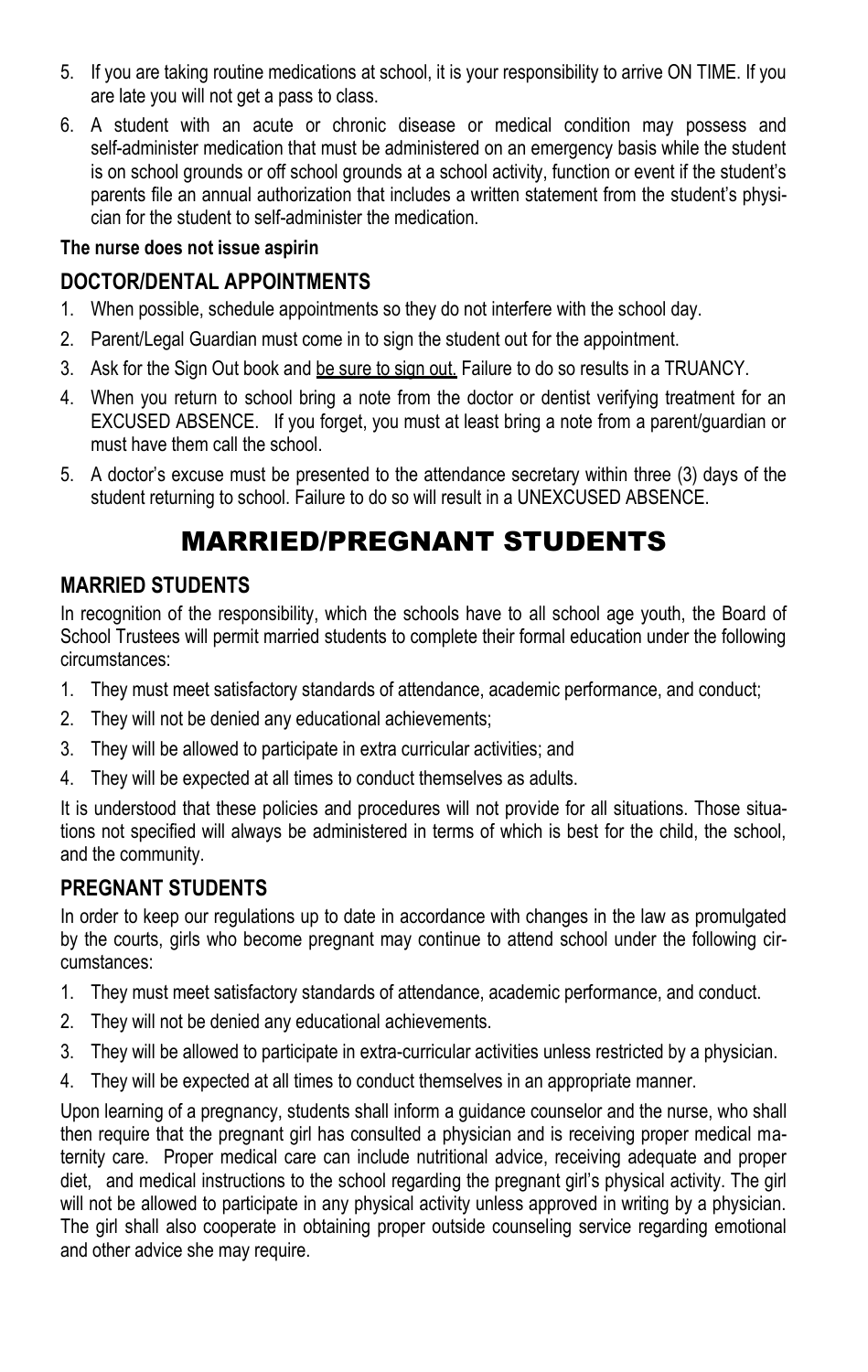# GENERAL SCHOOL INFORMATION

### **ACTIVITIES**

The school sponsors many clubs and activities, and you will benefit by voluntary participation in one or more of these clubs and activities. One or more members of the faculty, selected by the principal, sponsor every club, organization and class. One or more sponsors shall be present at all meetings or activities.

Supervision will end 15 minutes following a school related function or activity. Parents are asked to pick their children up during the fifteen minute time period. Students are to avoid loitering in the school building or in the front and rear of the school building following school functions or activities. We ask that parents be prompt in picking up their children following school related activities. Your cooperation is greatly appreciated.

The following is a list of activities that students at Edison may join:

| Yearbook               |
|------------------------|
| Choir                  |
| Academic Super Bowl    |
| Spell Bowl             |
| Band                   |
| National Honor Society |
| Color Guard            |
|                        |

### **NATIONAL HONOR SOCIETY/NATIONAL JUNIOR HONOR SOCIETY**

One of the highest honors in which a student can receive is election to a National Honor Society. The object of these societies is to create enthusiasm for scholarship, stimulate a desire to render service, to promote worthy leadership and to develop character in the students at Edison Junior Senior High School. Election to the society shall be a committee consisting of the principal, Guidance personnel and all members of the faculty. Candidates shall have a 3.00 or higher grade point average and must have passed the ISTEP+ and ECA.

### **CONVOCATIONS**

Students should be quiet and orderly at all meetings, convocations, class plays, etc.

As soon as the individual in charge of the program stands, the student body should become quiet and give full attention. Different kinds of performances will naturally call for different kinds of approval, such as laughter or clapping of hands. Vocal applause, whistling, calling out, etc., is very ill-mannered and has no place in an auditorium.

No hats are to be worn in the auditorium. No gum, food, beverages, pens, or pencils are allowed in the auditorium.

Misbehavior during an assembly may result in exclusion from future assemblies and/or disciplinary consequences.

### **LEAVING CLASS**

No student is permitted to leave class without a pass issued by an adult. All students going to the library must have a pass from a teacher entitling them to use the library. In other words, any time a student is in the hall during class time, he/she must have a pass. Only in exceptional cases should permission be granted to leave a class to go to the restroom once a student has used up his/her agenda book classroom passes. Students must carry their agenda books so passes may be written in them. All agenda passes are issued solely at the discretion of the classroom teacher. Emergency situations, illness, and non-student generated requests will not result in the use of the agenda book pass. Students who lose their agenda book, may purchase another, but will automatically lose one classroom pass for that quarter.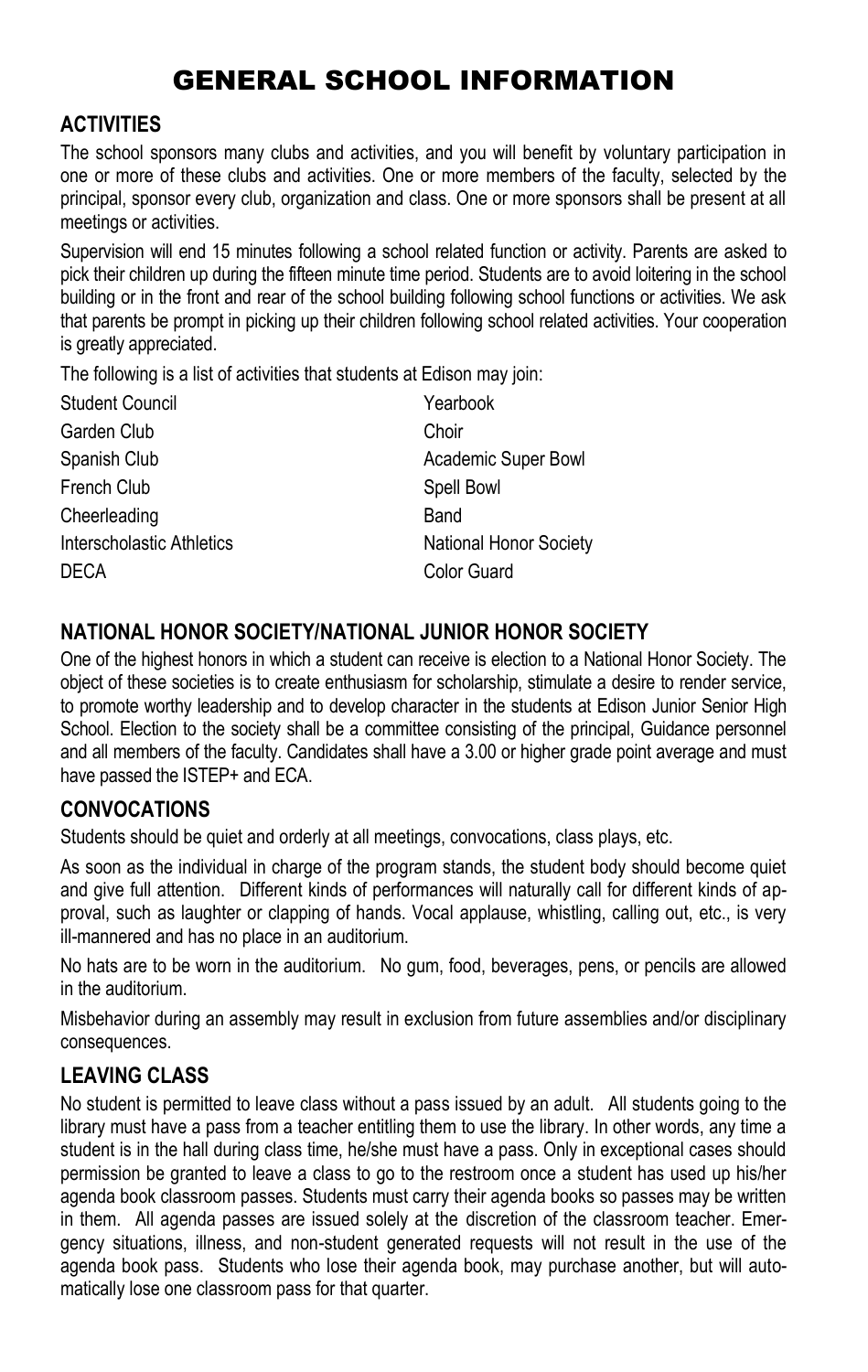### **LOCKERS**

All lockers made available for student use on the school premises, including, but not limited to, lockers located in hallways, physical education and athletic dressing rooms, and the arts classrooms are the property of the school corporation.

The student's use of the locker does not affect the school corporation's continued ownership or control of the locker. The school corporation retains the right to inspect the locker and its contents to insure that the locker is being used for its intended purpose, to eliminate fire or other hazards, to maintain sanitary conditions, to attempt to locate lost or stolen material, and to prevent use of the locker to store prohibited or dangerous materials of any nature or kind including, but not limited to, weapons, illegal drugs or alcohol. In order to implement the school corporation's policy concerning student lockers, the school board adopts the following rules and regulations:

- 1. **Locks**: The school corporation shall retain access to student lockers by keeping a master list of combinations and a master key. It is highly recommended that lockers be kept locked and combinations not shared with others. Students shall not use their own locks to prevent access to lockers by school officials and any unauthorized locks may be removed without notice and destroyed.
- 2 **Use of Lockers**: The school makes an effort to maintain the lockers, however, students use lockers at their own risk. Lockers are to be used to store school supplies and personal items necessary for use at school. Lockers shall not be used to store items which cause, or can reasonably be foreseen to cause, an interference with an educational function or school purpose, or which are forbidden by state law or school rules, including but not limited to drug paraphernalia, beverages containing alcohol, weapons, any flammable substance, bombs or explosive devices, any pungent acid or nauseous chemical, any library book not properly checked out or overdue, unreturned gym or athletic equipment, any stolen items, any obscene material, cigarettes or tobacco products. Students will be expected to keep their lockers in a clean and orderly manner. Students opening any locker to which they are not assigned and without authorization may receive a day of Community Outreach. Students committing the second offense of theft or attempted theft may receive up to a five-day suspension and a recommendation for expulsion. Students are to use only the assigned lockers. STUDENTS ARE NOT TO SHARE LOCKERS WITH OTHER STUDENTS*.***If a student causes damage to his/her locker, a \$5.00 fee will be charged to repair the locker.**
- 3. **Authority to Inspect**: The school corporation retains the right to inspect lockers to ensure that they are being maintained in accordance with the conditions of Rule #2. All inspections of student lockers shall be conducted by the principal or a member of the administrative staff designated in writing by the principal. The principal may give the following staff members authority to inspect lockers: Assistant Principal, Director of School Security, Guidance Counselor, Physical Education Instructor, etc.
- 4. **Inspection of Individual Students Lockers**: The inspection of a particular student's locker will not be conducted unless the principal or principal designee has a reasonable suspicion to believe that the locker to be inspected contains items which cause, or can reasonably be foreseen to cause, an interference of an educational function or school purpose, or which are forbidden by state law or school rules. **"Reasonable Suspicion"** as used in these rules may be based on a number of factors including, but not limited to:
	- A. Information received by the principal or principal designee from teachers or students, law enforcement officer, or detection devices, including trained dogs.
	- B. The past records of the student whose locker is to be inspected.
	- C. The seriousness of the problem to which the search is directed, such as violence or drug use in the school.
	- D. The behavior of the student. For example, indications that the student is intoxicated.
	- The principal or principal designee shall have present during the inspection a member of the administrative staff, when possible, or an adult employee of the school corporation. When cir-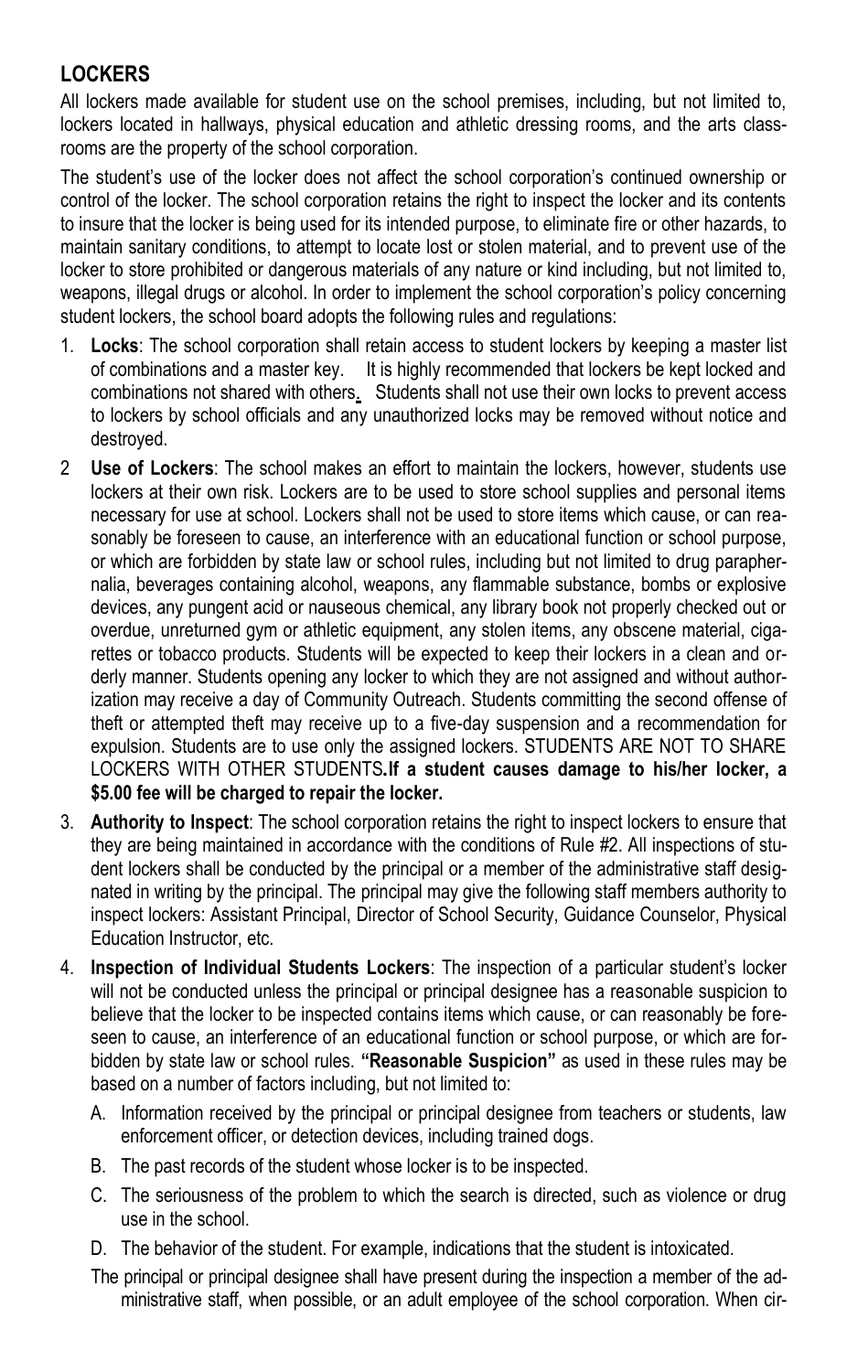cumstances require that the inspection be conducted without delay in order to protect the health and safety of others on the school premises, the inspection may be conducted without a witness.

- 5. **Inspection of All Lockers**: An inspection of all lockers in the school, or all lockers in a particular area of the school, may be conducted if the principal, district director of school safety, school resource officer, superintendent, or assistant superintendent reasonably believes that such an inspection is necessary to prevent, impede, or substantially reduce the risk of:
	- A. An interference with an educational function or school purpose.
	- B. A physical injury or illness to any person.
	- C. Damage to personal or school property.
	- D. A violation of state law or school rules
		- (1). Examples of circumstances justifying a general inspection of a number of lockers shall include, but not be limited to the following:
			- a. Receipt by the school corporation of a bomb threat.
			- b. Evidence of student drug or alcohol use creates a reasonable belief of an unusually high level of student use.
			- c. At mid-term, end of grading period, and before school holidays, to check for missing books or lab chemicals or school equipment.
			- d. Student violence or threats of violence creates a reasonable belief that weapons are stored in the lockers.
	- E. If a general inspection of a number of lockers is necessary, then all lockers in the defined inspection area will be examined. Students will not necessarily be given the opportunity to be present while a general inspection is being conducted.
	- F. Under the direction and guidance of administrators, district director of school safety, superintendent, assistant superintendent, or designated staff, a law enforcement K-9 search of school lockers and grounds may be administered.
- 6. **Student Material**: When conducting an inspection pursuant to these rules, the inspector shall take care to avoid unduly disrupting the contents of the locker or intruding unnecessarily into any student's written material located in the locker. In addition, as to written material, the inspection will be kept to the minimum level necessary to determine that such material is not in itself contraband or being used to conceal contraband.
- 7. **Disposal of Confiscated Contraband**: All contraband confiscated from lockers may be disposed of by the principal or his designee as they deem appropriate, including, but not limited to:
	- A. Return to the proper owner or place.
	- B. Use as evidence in a student discipline proceeding, if possession of the contraband constitutes a ground for suspension or expulsion under I.C. 20-8.1-5-4 as amended from time to time.
	- C. Delivery to the appropriate law enforcement officials for prosecution purposes if possession of the contraband constitutes evidence of a crime.
	- D. Destruction.
	- E. Turn over to the appropriate law enforcement officials to be held in custody by them.
- 8. **Involvement of Law Enforcement Officials**: If the principal, superintendent, or assistant superintendent has a reasonable suspicion that a locker or lockers contain illegal drugs, illegal drug paraphernalia, weapons, a bomb, explosive chemicals or stolen property, he may request law enforcement assistance in making an inspection of a locker or lockers.
	- A. If a law enforcement official requests to inspect a student's locker or its contents, the principal shall require the production of a search warrant before allowing such official to inspect.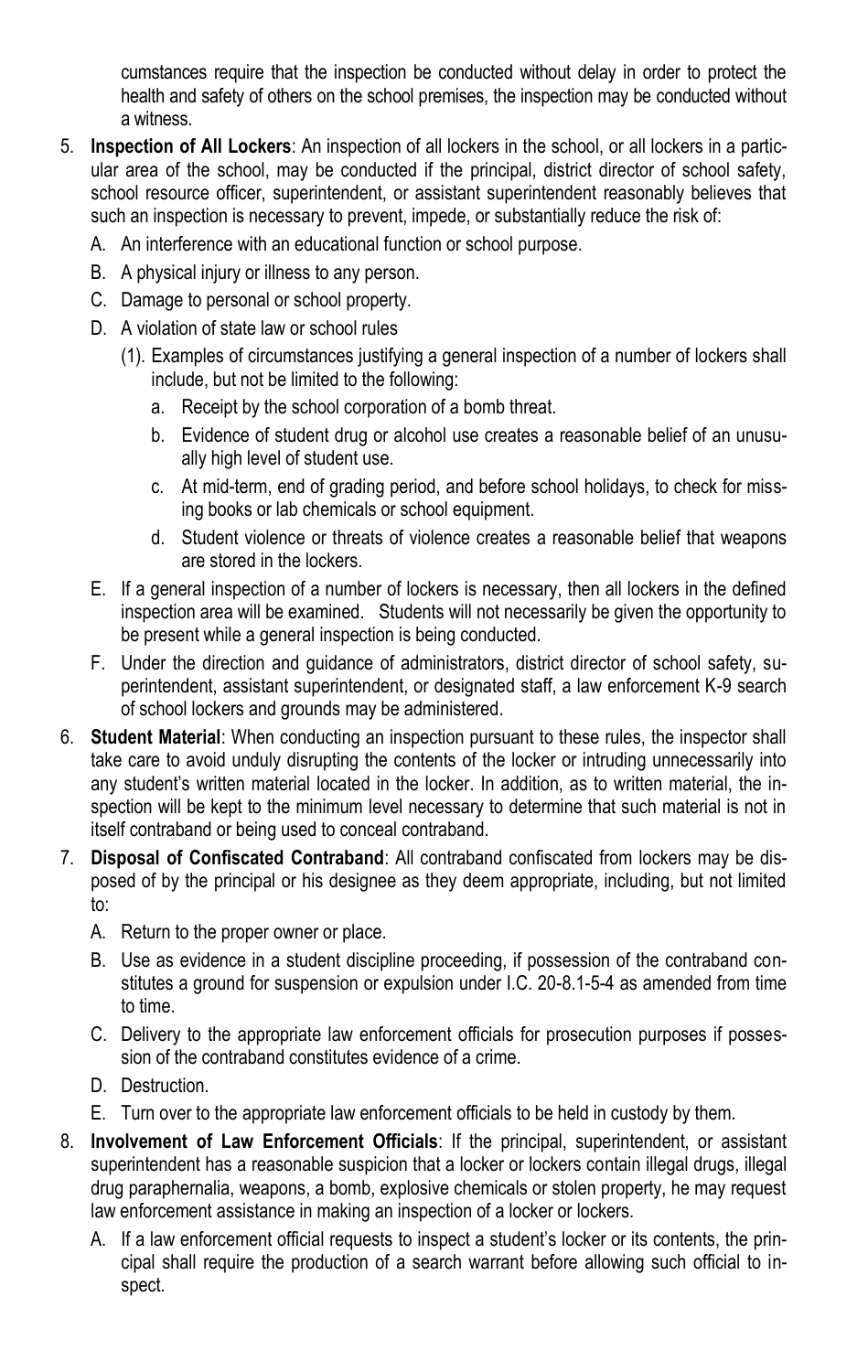- B. If a law enforcement official requests the principal to make an inspection of a locker or its contents on behalf or in the place of such official, the request shall be denied.
- The principal or principal designee may cause a locker inspection to be performed for school purposes if information supplied by law enforcement officials gives rise to a reasonable suspicion that a locker or lockers contains contraband.
- 9. **Locker Cleaning:** Nothing in these rules shall affect members of the custodial staff who, at the direction of the principal, clean out:
	- A. Lockers from time to time in accordance with a general housekeeping schedule.
	- B. The locker of a student no longer enrolled in school.
	- C. Further, the custodial staff may open a student's locker during any vacation period if they have reason to believe such locker contains rotting, spoiling, mildewing items such as food, wet clothes, etc.
	- D. **Locker Repair:** Nothing in these rules shall affect members of the maintenance staff who repair lockers:
		- a. At the request of the student.
		- b. At the request of the principal.
		- c. As a part of the regular locker maintenance schedule.
		- d. A \$5.00 fee will be charged for any repair that is needed, if the student causes the damages.

### **THE SCHOOL IS NOT RESPONSIBLE FOR LOST OR STOLEN ITEMS.**

### **STUDENT DELIVERIES**

The school discourages deliveries of personal greetings for birthdays and other special events. This type of delivery should be made to the student's home.

### **STUDY HALL RULES AND REGULATIONS**

The study hall provides an excellent opportunity for the students to prepare their assignments in the related subject matters. In order to achieve the full efficiency of the allocated time, students will abide by these regulations:

- 1. Students are required to be in their assigned seats when the bell announces the beginning of the period.
- 2. While in study hall students must be engaged in their assignments (textbooks, library books, projects, or written exercises).
- 3. Conversation among students will not be tolerated.
- 4. Only in case of emergency will a student be allowed to leave a study hall. (There must be written permission from the teacher.)
- 5. Students are to remain in their seats until they are dismissed by the teacher.
- 6. Violation of the above mentioned rules will lead to a disciplinary reprimand.
- 7. No food or games are allowed.

#### **USE OF THE LIBRARY**

The library welcomes everyone and is open for use during school hours. Library expectations are in addition to agenda book policies. Students may obtain passes from teachers to visit the library. Students without passes, as well as those who come during passing periods or from a class with a substitute teacher, will not be admitted. The librarian does not write passes. Upon arrival, students must sign in and leave their passes at the circulation desk. A student must have a legitimate purpose for visiting the library (work, read, research, etc.). Students must leave at the bell, get a pass signed if leaving before the bell, and must sign out upon leaving. Students are not allowed in the library during their lunch periods.

A student may check out one library book at a time. Library books circulate for two-week periods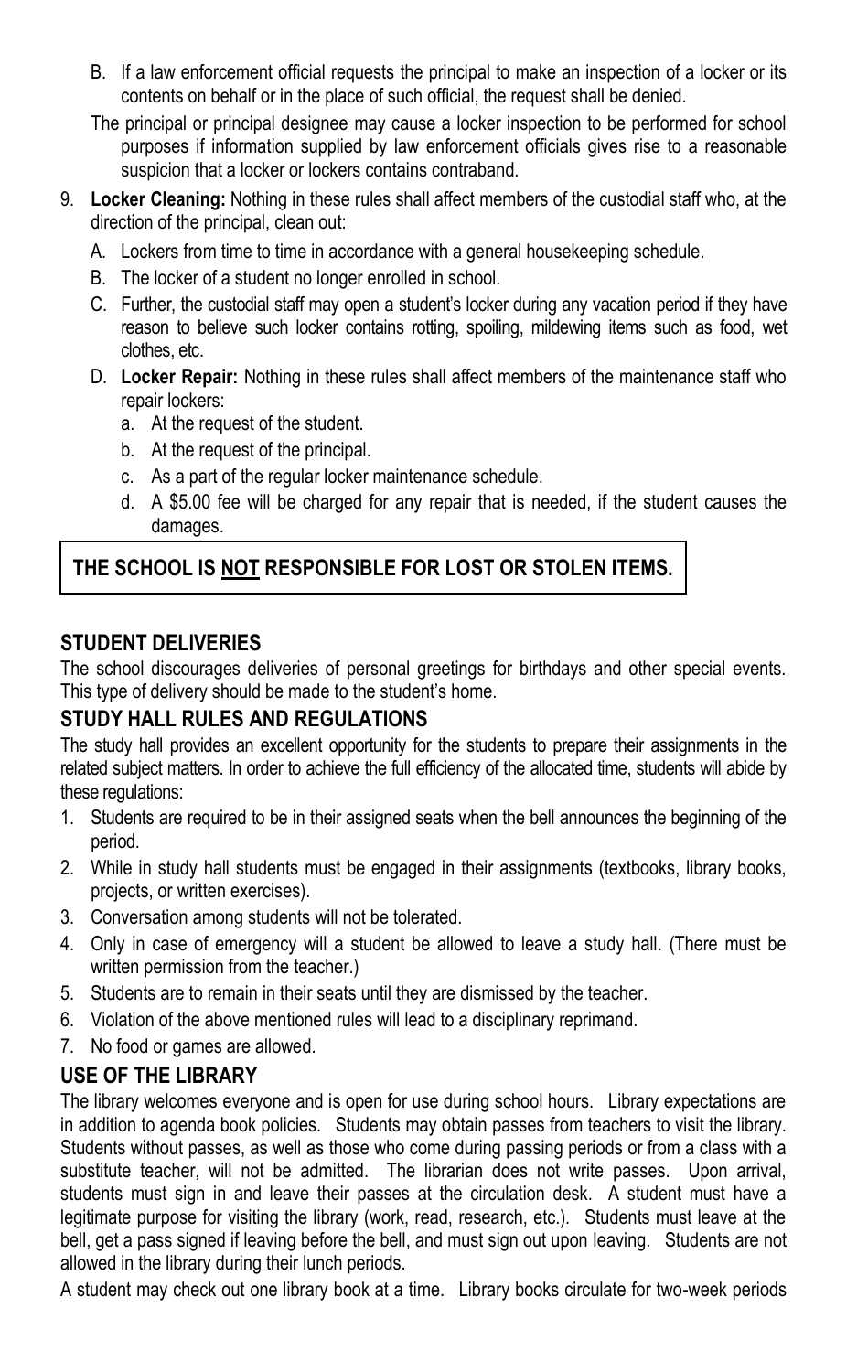and may be renewed as often as needed as long as there is no request for the book. The card placed in the back book pocket indicates the date it is due. Please treat books with care. Students who habitually return books late or damaged may have borrowing privileges limited or revoked. If a book is overdue for five or more weeks, it will be considered lost. If a book is lost or damaged beyond repair, the book borrower's name will be placed on the obligation list, and the student must pay the cost of the book. Until the book has been paid for, general borrowing privileges for that student are revoked, though there is a designated section of books always available to everyone. Reference materials and periodicals are for use in the library only. One book from the Children's Book section may be checked out in addition to another library book; these books are intended to be read to young children in your household. Computers are for academic purposes only (no social media, games, videos), and any printing must be approved and for school. No food, drink, gum, or phones in the library.

The library is a refuge and a place for ideas and discovery. Please be respectful of all library users and materials. The librarian is happy and eager to help you; please don't hesitate to ask for assistance with library materials, computers, or research!

#### **USE OF THE TELEPHONE**

The office telephone is for the transaction of school business. Only in cases of dire emergency will students be given permission to use the office telephone. STUDENTS ARE NOT TO USE THE PHONE DURING CLASS TIME.

# USE OF LAKE STATION SCHOOL CORPORATION-PROVIDED COMPUTERS

#### **POLICY ON SCHOOL CORPORATION-PROVIDED ACCESS TO ELECTRONIC INFORMATION, SERVICES, AND NETWORKS (INTERNET ACCEPTABLE USE)**

Freedom of expression is an inalienable human right and the foundation for self-government. Freedom of expression encompasses the right to freedom of speech and the corollary right to receive information. Such rights extend to minors as well as adults. Schools facilitate the exercise of these rights by providing access to information regardless of format or technology. In a free and democratic society, access to information is a fundamental right of citizenship.

In making decisions regarding student access to the Internet, Lake Station Community School Corporation considers its own stated educational mission, goals, and objectives. Electronic information research skills are now fundamental to preparation of citizens and future employees. Access to the Internet enables students to explore thousands of libraries, databases, bulletin boards, and other resources while exchanging messages with people around the world. The school corporation expects that faculty will blend thoughtful use of the Internet throughout the curriculum and will provide guidance and instruction to students in its use. As much as possible, access from school to Internet resources should be structured in ways which point students to those which have been evaluated prior to use. While students will be able to move beyond those resources to others that have not been previewed by staff, they will be provided with guidelines and lists of resources particularly suited to learning objectives.

Outside of school, families bear responsibility for the same guidance of Internet use as they exercise with information sources such as television, telephones, radio, movies, and other possibly offensive media.

Students utilizing school corporation-provided Internet access must first have the permission of and must be supervised by Lake Station Community School Corporation' professional staff. Students utilizing school-provided Internet access are responsible for good behavior on-line just as they are in a classroom or other area of the school. The same general rules for behavior and communications apply.

The purpose of school corporation-provided Internet access is to facilitate communications in support of research and education. To remain eligible as users, student's use must be in support of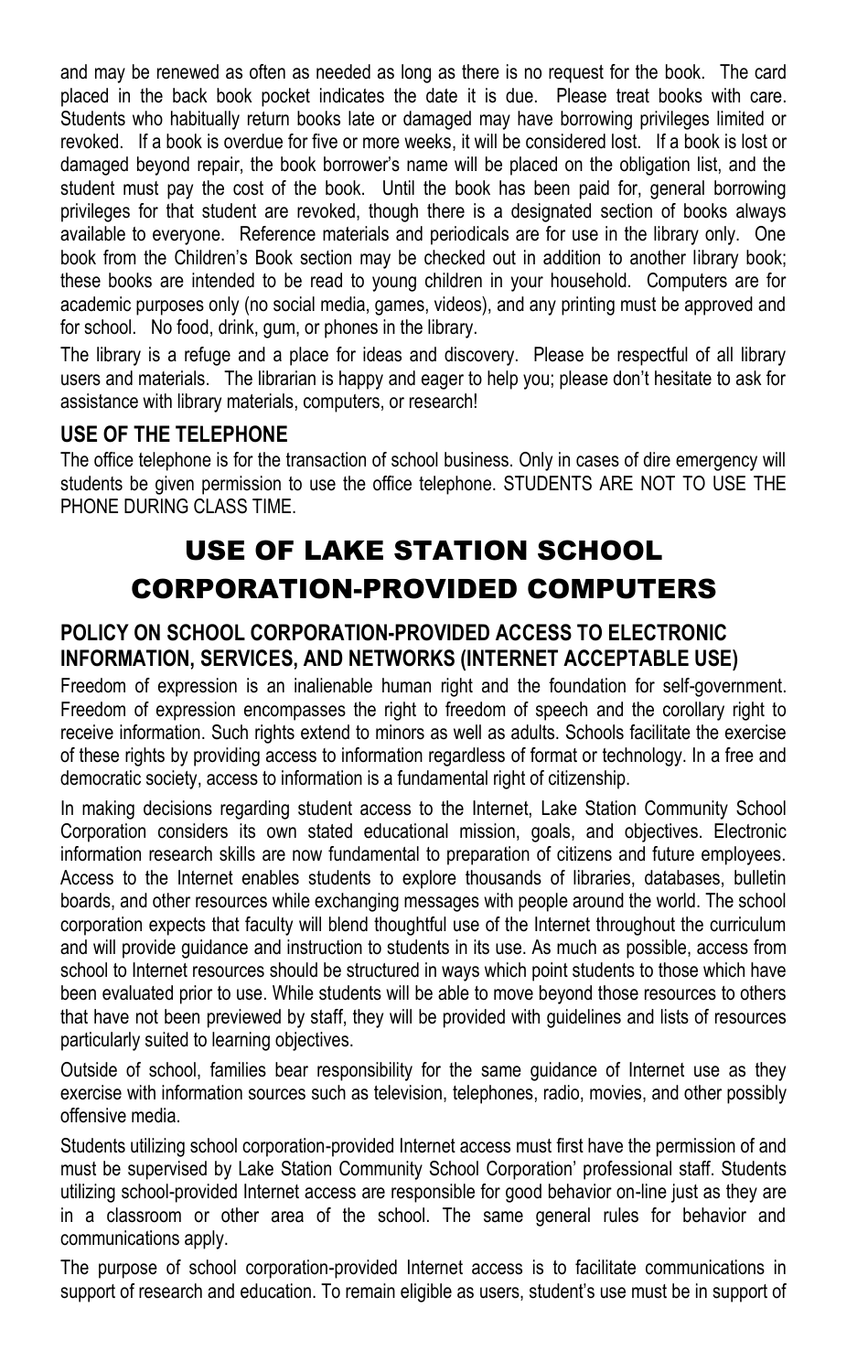and consistent with the educational objectives of Lake Station Community School Corporation. Access is a privilege, not a right. Access entails responsibility.

Users should not expect that files stored on school-based computers will always be private. Electronic messages and files stored on school-based computers may be treated like school lockers. Administrators and faculty may review files and messages to maintain system integrity and insure that users are acting responsibly.

The following uses of school-provided Internet access are not permitted:

- a. to access, upload, download, or distribute pornographic, obscene, or sexually explicit material;
- b. to transmit obscene, abusive, or sexually explicit language;
- c. to violate any local, state, or federal statute;
- d. to vandalize, damage, or disable the property of another individual or organization;
- e. to access another individual's materials, information, or files without permission; and,
- f. to violate copyright or otherwise use the intellectual property of another individual or organization without permission.

Any violation of school corporation policy and rules many result in loss of school corporation-provided access to the Internet. Additional disciplinary action may be determined at the building level in keeping with existing procedures and practices regarding inappropriate language or behavior. When and where applicable, law enforcement agencies may be involved.

Lake Station Community School Corporation makes no warranties of any kind, neither expressed nor implied, for the Internet access it is providing. The school corporation will not be responsible for any damages users suffer, including, but not limited to, loss of data resulting from delays or interruptions in service. The school corporation will not be responsible for the accuracy, nature, or quality of information stored on school corporation diskettes, hard drives, or servers; nor for the accuracy, nature, or quality of information gathered through school corporation-provided Internet access. The school corporation will not be responsible for personal property used to access school corporation computers or networks or for school corporation-provided Internet access. The school corporation will not be responsible for unauthorized financial obligations resulting from school corporation-provided access to the Internet.

#### **Parents of students in Lake Station Community School Corporation shall be provided with the following information:**

Lake Station Community School Corporation is pleased to offer its students access to the Internet. The Internet is an electronic highway connecting hundreds of thousands of computers and millions of individual users all over the world. This computer technology will help propel our schools through the communication age by allowing students and staff to access and use resources from distant computers, communicate and collaborate with other individuals and groups around the world, and significantly expand their available information base. The Internet is a tool for life-long learning.

Families should be aware that some material accessible via the Internet may contain items that are illegal, defamatory, inaccurate, or potentially offensive to some people. In addition, it is possible to purchase certain goods and services via the Internet which could result in unwanted financial obligations for which a student's parent or guardian would be liable.

While the school corporation's intent is to make Internet access available in order to further educational goals and objectives, students may find ways to access other materials as well. Should the school corporation institute technical methods or systems to regulate students' Internet access, those methods would not guarantee compliance with the school corporation's acceptable use policy. That notwithstanding, the school corporation believes that the benefits to students of access to the Internet exceed any disadvantages. Ultimately, however, parents and guardians of minors are responsible for setting and conveying the standards that their children should follow when using media and information sources. Toward that end, the Lake Station Community School Corporation makes the school corporation complete Internet policy and procedures available on request for review by all parents, guardians, and other members of the community; and provides parents and guardians the option of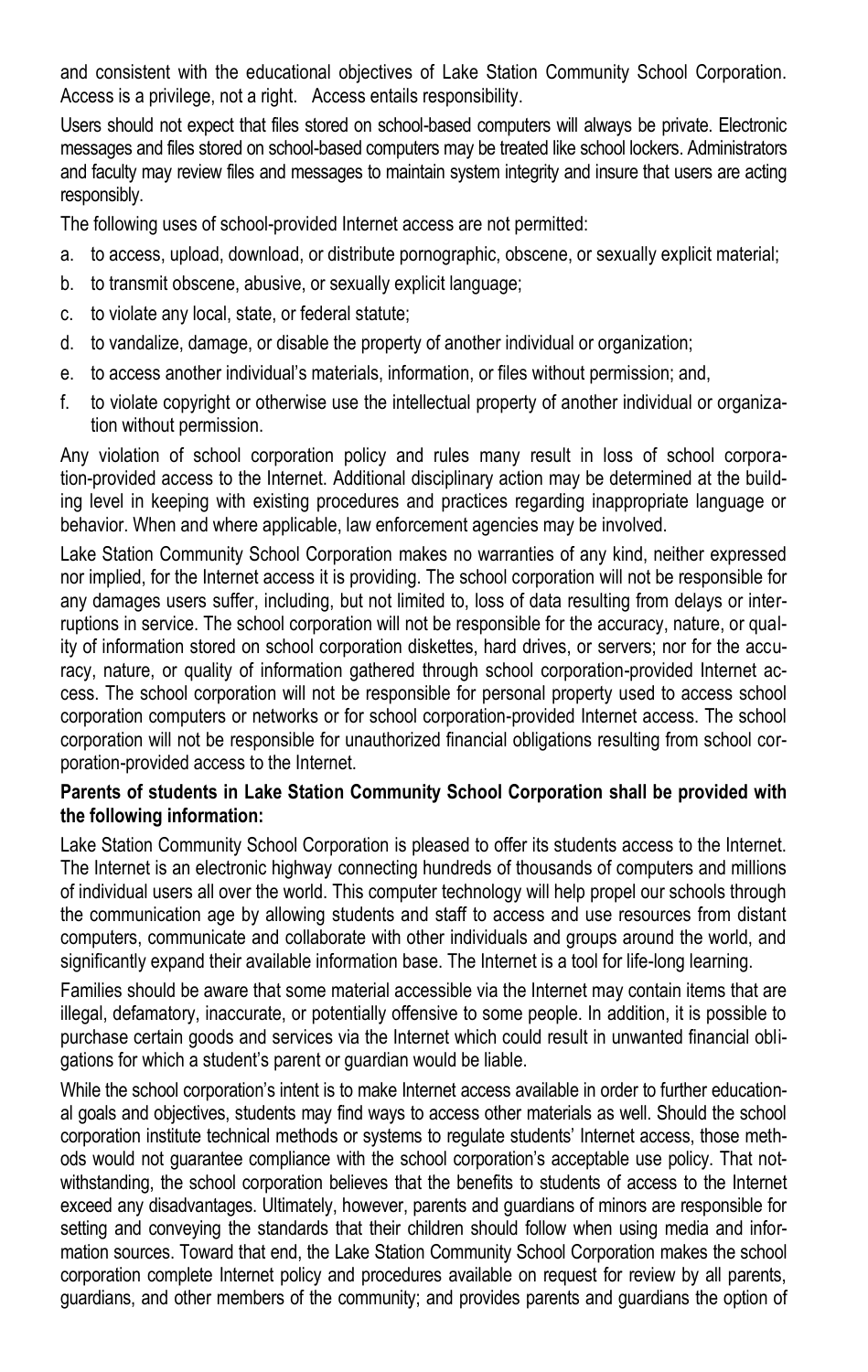requesting for their minor children alternative activities not requiring Internet use.

Parents wishing to exclude their child from technology access must sign and return the Exclusion from Technology Use Form which is available in the main office.

**NOTICE**: This policy and all its provisions are subordinate to local, state, and federal statutes.

### **SCHOOL RULES AND CODE OF ETHICS REGARDING COMPUTER USAGE**

As a computer user, I agree to follow the rules and code of ethics in all of my work with computers while attending Lake Station Community School Corporation.

- I. I recognize that all computer users have the same right to use the equipment; therefore, I will not play games or use the computer resources for other non-academic activities when others require the system for academic purposes. I will not waste nor take supplies; and when I am in a computer lab, I will talk softly and work in ways that will not disturb other users.
- II. I recognize that software is protected by copyright laws; therefore, I will not make unauthorized copies of software found on school computers; and I will not give, lend, or sell copies of software to others unless I have the written permission of the copyright owner or the original software is clearly identified as shareware or in the public domain.
- III. I recognize also that the work of all users is valuable; therefore, I will protect the privacy of others' areas by not trying to learn their passwords; I will not copy, change, read, or use files in another user's area, without that user's prior permission; I will not attempt to gain unauthorized access to system programs or computer equipment; I will not use computer systems to disturb or harass other computer users by sending unwanted mail or by other means; and I will not download information onto the hard drives of any Lake Station Community School Corporation computer for permanent storage.
- IV. Violations of the rules and codes of ethics described above will be dealt with seriously. Violators will lose computer privileges and possibly face more serious discipline measures.

# LAKE STATION COMMUNITY SCHOOL CORPORATION COMPUTER LAB USE AGREEMENT

- 1. Absolutely no food or drink will be allowed anywhere in the Lake Station Community School Corporation computer labs.
- 2. Your teacher will assign your station (seat). You must sit at that station and are not allowed to change stations without direction from your instructor. You are responsible for this station. Should there be any problem with your computer, you will incur the cost for repairs and may be asked to withdraw from the class with a failing grade. If you become aware of a problem with your station, report it immediately to your teacher. Upon entering the computer lab and going to your assigned station, please do the following:
	- a. Check to make sure there is no writing, damage, etc. on your assigned computer station including the computer. keyboard, mouse, mouse pad, monitor, etc.
	- b. If you do not report any damage, you are held responsible and will be required to pay for any destruction of property, equipment theft, or the cost of consulting fees to restore your station to its original configuration.
- 3. You are not allowed to bring any software (shareware or not) into the labs and run or install them on district computers. Bringing software and loading it on district computers is illegal.
- 4. You are not allowed to download or install any software through the Internet for any purpose. Students who attempt to install software on the school network may expect immediate expulsion from the labs with a grade of "F" for the course.
- 5. Students are not allowed to use flash drives on district computers for any reason. Class projects must be created, updated, and completed solely on the school network and saved to the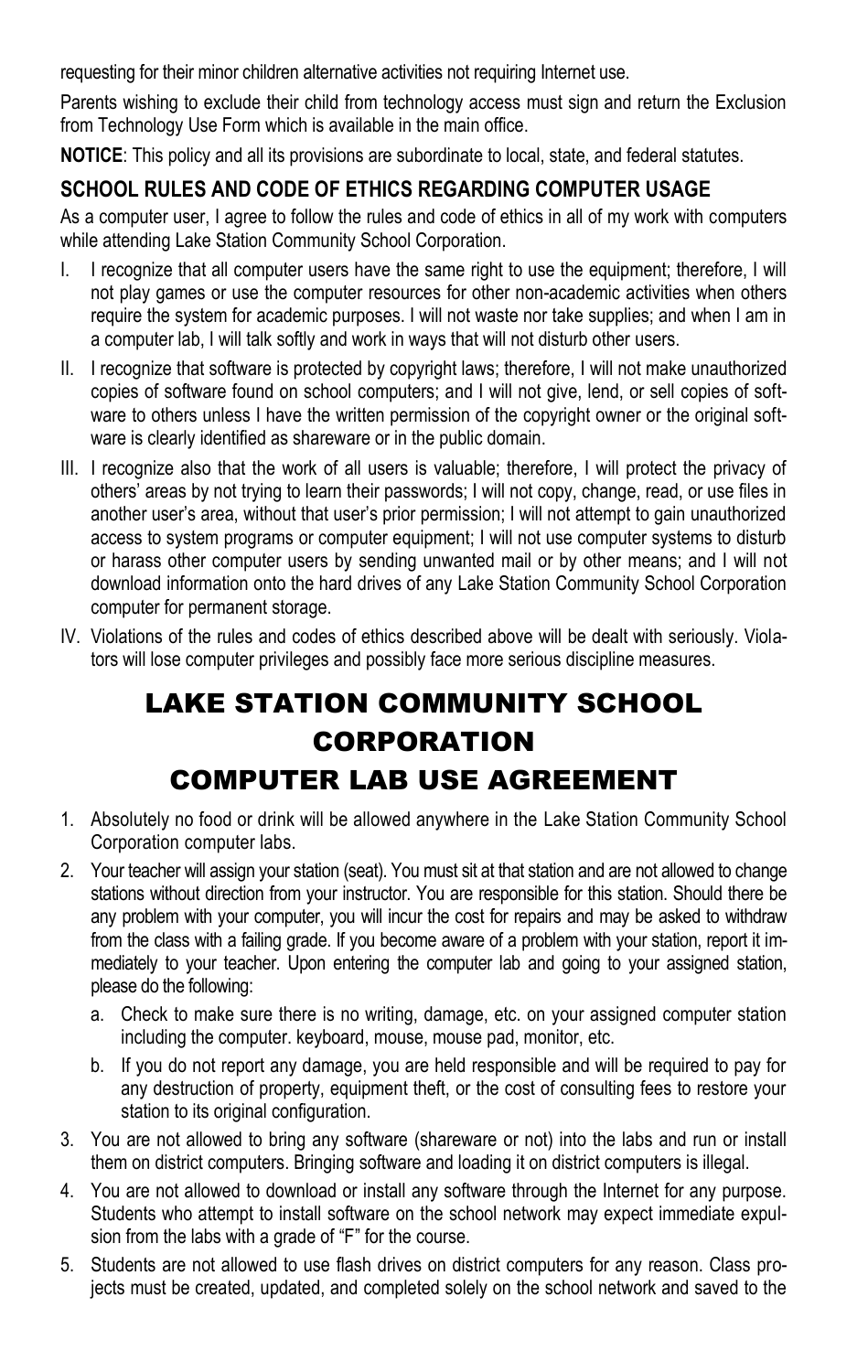student's network home directory. Projects started at home must be transferred to the school network using their Gaggle account. Those in need of more time to complete their project should consult their instructor. Flash drives will be confiscated and disciplinary action imposed.

- 6. No students are allowed in the labs unattended.
- 7. Any type of computer piracy activity is absolutely forbidden. This includes copying programs from district computers, accessing system operator files, and accessing teacher files. Most, if not all, are password protected. If you attempt to gain access to these areas, it will be considered premeditated piracy.
- 8. Students are **NOT** to alter their workstation **IN ANY WAY**. This includes configuration files. Students are to use the programs assigned by the instructor and nothing else. Any violation of this policy could result in suspension or expulsion from the labs and/or school. Students will be required to pay the consulting fees (\$100 per hour) necessary for restoring their station to its original format.
- 9. Your user name and password will be set up ahead of time. They will be the same for whatever station you log in on at Lake Station Community School Corporation. The same log on credentials will be used to for logging onto a school computer, accessing Skyward and accessing Gaggle. If you do not know your password or have not used one before, please see your instructor. If you try your password 3 times and are unsuccessful, the computer will not let you log on for ten minutes. Your user name will consist of your year of graduation (14, 15, etc), first initial first name, and your last name. Your password will be created for you and will be a combination of letters and numbers. Students cannot change their passwords. If your login does not work, inform your instructor. Keep your password safe from prying eyes. Elementary schools logins consist of the school name.
- 10. Students are reminded to read the Internet Acceptable Use policy in the student handbook. All students will be held accountable for a violation of this policy. An Internet policy reminder is also included in our login procedure. Make sure you read this policy. Please also note the following:
	- a. Students are not to enter chat rooms of any kind or utilize any social media.
	- b. E-mail is to be used for educational purposes and only under faculty direction.

Failure to adhere to these rules and guidelines may result in the following depending on the severity of the violation and the discretion of the Administration, Director of Technology, Technology Resource Teacher, and Classroom Instructor.

- 1. Suspension from computer lab use
- 2. Detention or Community Outreach.
- 3. Withdrawal "F" for the course
- 4. Expulsion from school for the remainder of the year.

# LAKE STATION COMMUNITY SCHOOLS POLICIES

# ATTENDANCE POLICY

Regular attendance is essential to the success of students in their education. There is a strong correlation between attendance and academic performance. The responsibility for assuring regular attendance rests cooperatively with the student, parent, and the school. The following guidelines insure that the school fully discharges its share of the responsibility and provides ample support for both student and parent in discharging theirs.

Parents are to call to report absences before 8:00 a.m. for Edison and 8:30 a.m. for Bailey and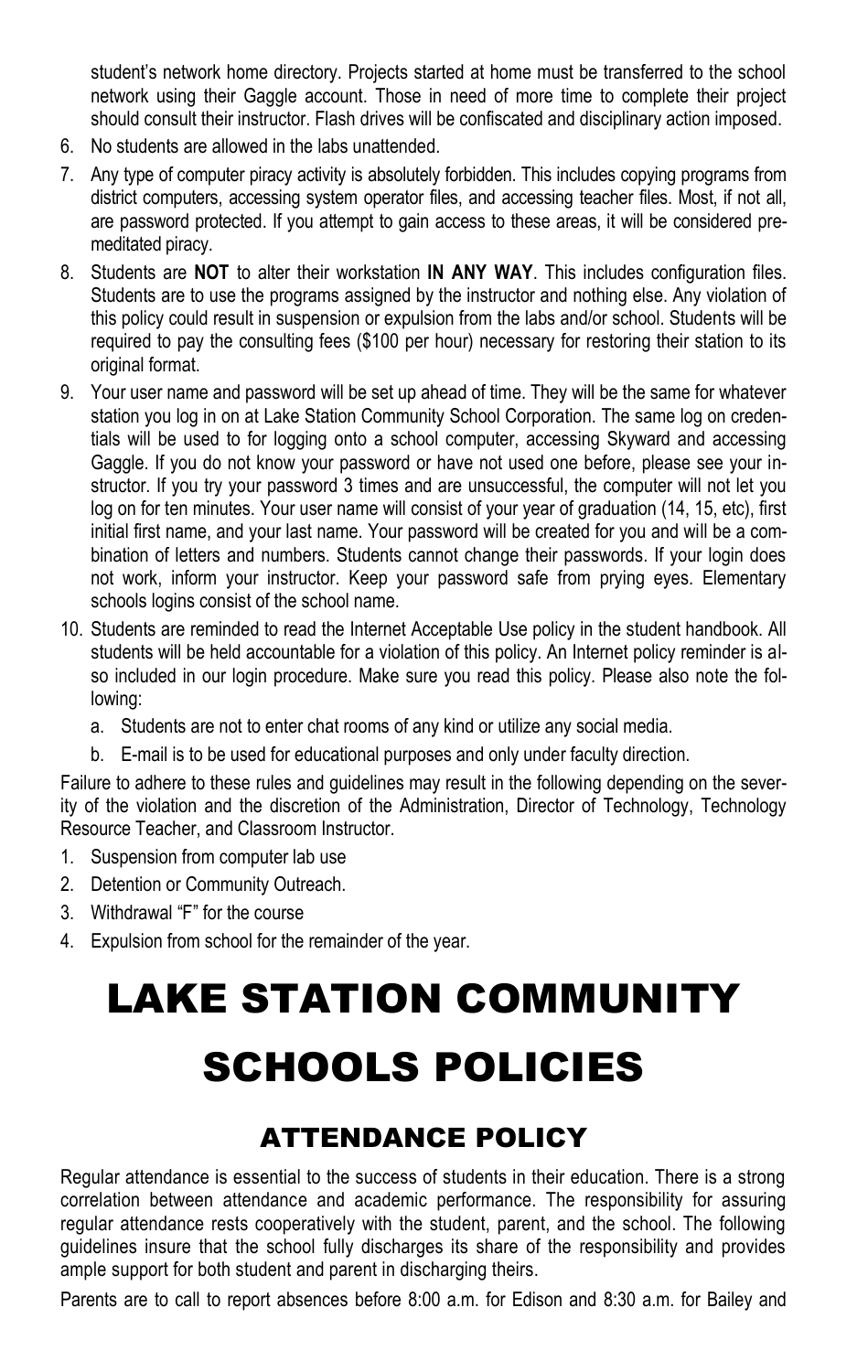Hamilton. Edison Attendance Office is open at 7:00 a.m. to receive these calls; Baily and Hamilton are open at 8:00 a.m. If a call is not received, the school will attempt to call the student's house to find out why he/she is not in school. If a student reports himself or herself off, the office will call the parent for verification. A student will be considered absent when arriving more than 5 minutes late to class.

### **ATTENDANCE REGULATIONS**

Since the state does not recognize excused or unexcused classifications when determining a school's yearly attendance rate, neither does the Lake Station School Board. Any absence from a Lake Station Community School will be considered either excused, unexcused or exempt. Exempt absences will not count against the student when determining chronic absenteeism or no credit threshold. Excused and unexcused absences will count toward the 4 day, 5-day, 8-day, and no credit thresholds.

- A. **EXCUSED ABSENCES**: (makeup work may be accepted by teacher discretion)
	- 1. Medical/dental appointments\*
		- a. When possible, schedule appointments so they do not interfere with the school day.
		- b. Parent/Legal Guardian must come in to sign the student out for the appointment.
		- c. Ask for the Sign Out book and be sure to sign out. Failure to do so results in a TRU-ANCY.
		- d. When you return to school bring a note from the doctor or dentist verifying treatment for an EXCUSED ABSENCE. If you forget, you must at least bring a note from a parent/guardian or must have them call the school. Excessive appointments may result in unexcused absences.
		- e. A doctor's excuse must be presented to the attendance secretary within three (3) days of the student returning to school. Failure to do so will result in an UNEXCUSED AB-**SENCE**
	- 2. Other absences approved by administration.
	- We want children to remain healthy; please have your child visit the NorthShore Clinic available at Edison if he/she is not feeling well. If your child is too ill for school, the NorthShore Clinic can provide proper documentation to avoid an unexcused absence.
- B. **UNEXCUSED ABSENCE:** defined by any of the following situations:
	- 1. Student's absence is not verified by parent or guardian.
	- 2. Student absence is determined as 'unexcused' by administration under other sections of this policy.

"Truancy" is generally considered to be a student who willfully refuses to attend school in defiance of parental authority. Excessive Truancy is considered (3) times during the school year. Excessive Absenteeism is considered (5) days per semester.

When a student accumulates (5) or more UNEXCUSED absences, the student will be referred to Truancy Court, parents will be notified of legal notice, charges may be filed for Educational Neglect, and students's driver's license or permit will be invalidated. A letter will be sent to the parent informing them of the referral and license/permit invalidation.

#### C. **EXEMPT ABSENCE**: Make up permitted

- 1. Death in the immediate family (Documentation Necessary)
- 2. Religious observances as recognized by the state-parent/legal guardian to contact school prior to absence.
- 3. Medical excuse\*\*
- 4. School related and sponsored activities, (i.e. fieldtrips, club events, etc.)
- 5. Service on an election board (Documentation Necessary)
- 6. Service as legislative page (Documentation Necessary)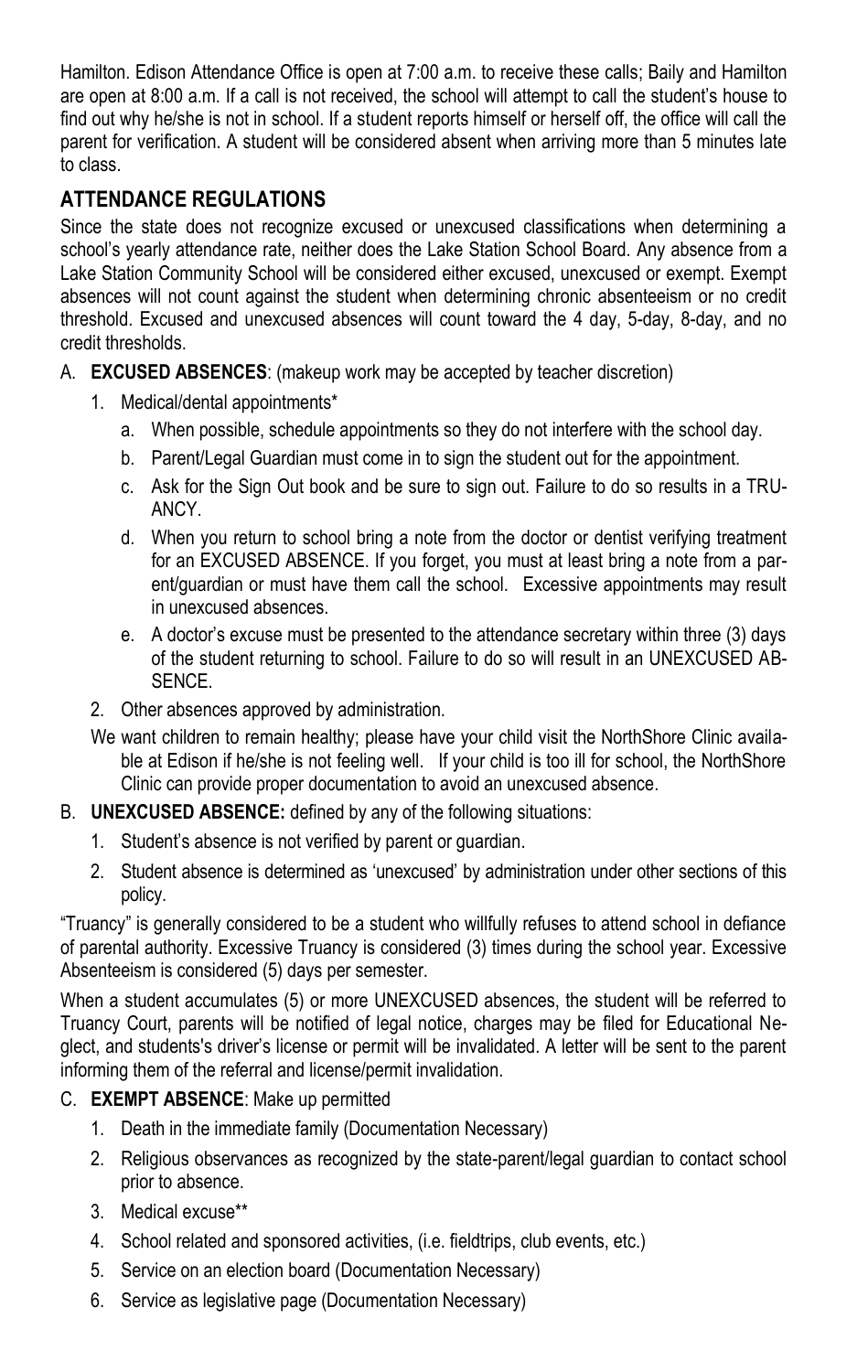- 7. Court Appearance/Jury Duty (Documentation Necessary)
- 8. College Visits (Juniors, Seniors only; Limited to 4 visits per year; Documentation Necessary)
- 9. Administratively exempted absences that have been coordinated prior to the absence. (i.e. Hospitalization, Institutional Placement, etc)
- \* The excused portion of a medical/dental appointment only applies to reasonable travel time to and from the appointment, plus the length of the appointment.
- \*\* A medical excuse consists of an original (no copies will be accepted) written verification from a licensed health care provider stating that the student was unable to attend school because of health-related reasons. Doctor's notes must be submitted within (3) days of the student returning to school. Medical excuses are for a specific period of time, i.e., "may return on …"

The administration further retains the right to determine absences not specifically stated above as exempt or non-exempt.

#### Pre-Arranged Absences

Lake Station Community School Corporation discourages students from taking family trips/vacations during the school year. Extended absences place the students at academic risk. In the event that it is necessary for a student to be absent for an extended period, the school must be notified at least two(2) weeks in advance. Administration will base their decision to allow a pre-arranged absence on student attendance, disciplinary record, academic standing, specific reason for the absence and length of the requested absence. Unapproved pre-arranged absences will be considered as unexcused absences. Approved pre-arranged absences will count as absences that jeopardize the student's academic standing. The pre-arranged absence will not be excused during final examinations. Prior to leaving, it is the student's responsibility to make arrangements with his/her individual teachers for the work he/she will miss during the pre-arranged absence.

#### D. **EXTRA-CURRICULAR ACTIVITIES ON DAY OF ABSENCE**

- 1. If a student is unable to attend school for any reason, he/she cannot attend extra-curricular activities later the same day.
- 2. Students must be in attendance for 75% of the day to be eligible for participation in the extra-curricular events. Exceptions- dentist appointments, doctor appointments, attendance at a funeral, field trips, and school visitations – must be excused by the school administration (documentation required).

#### E. **MAKE-UP WORK**

For an excused absence, a student will be allowed a reasonable period of time to be determined by the teacher, with one day make up for each day absent. It is the student's responsibility to make arrangements to get make-up work and complete it within the assigned time.

F. **MAKE-UP WORK FOR SUSPENSION** Per Senate Enrolled Act 29, students will be provided the assignments and assessments that are missed due to a suspension, but credit for these is at the teacher's discretion. 511 IAC Article 7 will be followed.

### **HANDLING CHRONIC ABSENTEEISM**

When a student accumulates (5) or more UNEXCUSED absences, the student will be referred to Truancy Court, parents will be notified of legal notice, charges may be filed for Educational Neglect, and for Edison students who are eligible, student's driver's license or permit will be invalidated. A letter will be sent to the parent informing them of the referral and/or license/permit invalidation.

Upon (**11) total EXCUSED AND UNEXCUSED absences**, the parent/guardian and student will be referred to city court or the Lake County Truancy program or Prosecutor's Office for Educational Neglect.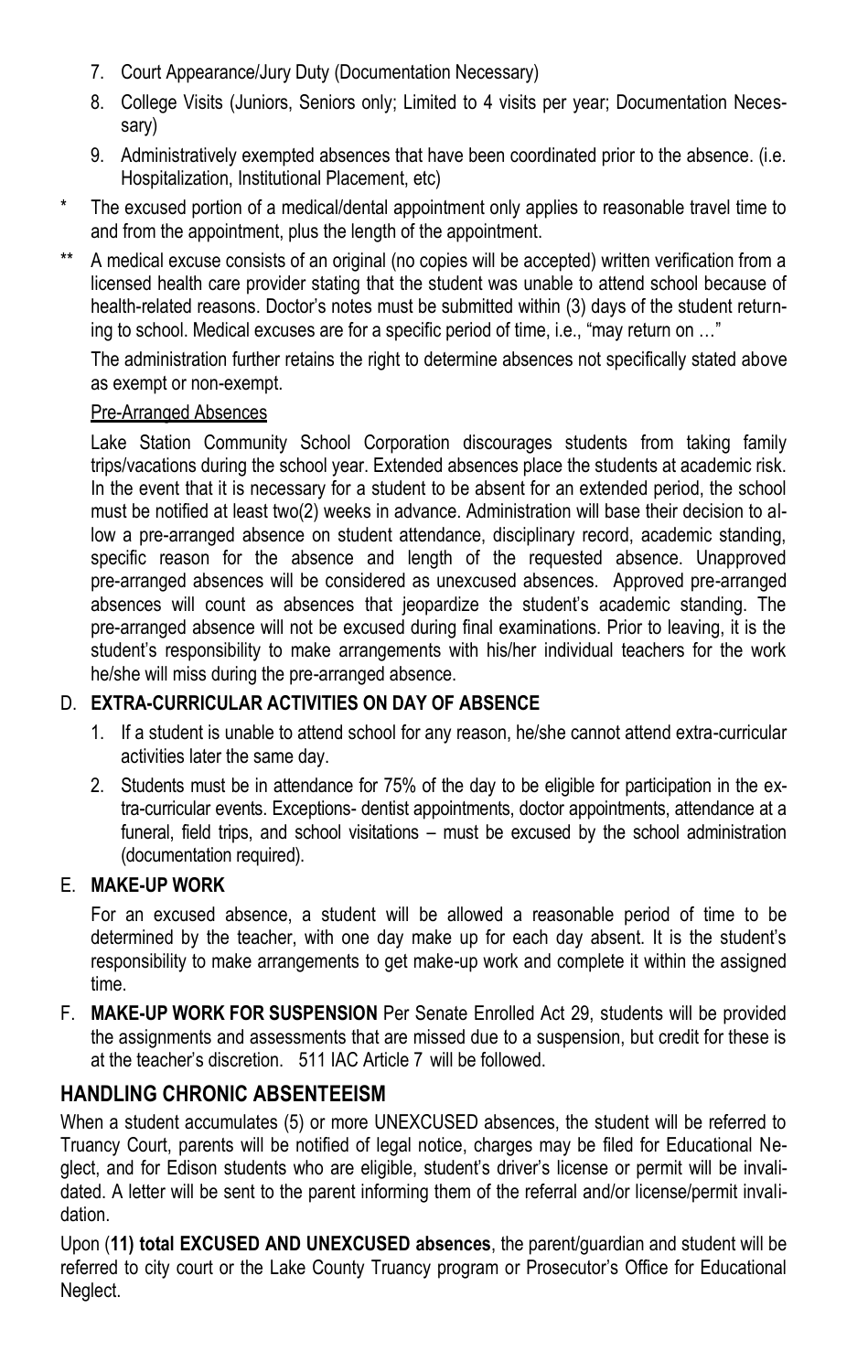# REASONABLE SUSPICION AND RANDOM STUDENT DRUG TESTING POLICY

Lake Station Community School Corporation (LSCSC) has a responsibility to ensure the safety, health, and well-being of students, faculty, and staff. LSCSC believes that drug and alcohol abuse in the school presents a substantive threat to safety, health and well-being, as well as jeopardizes the quality and the efficiency of our educational programs. LSCSC will implement a Random Student Drug Testing Policy along with Reasonable Suspicion guidelines with the goal of providing a healthy, safe, and secure drug-free learning environment for all students, faculty, and staff.

### **REASONABLE SUSPICION**

LSCSC is authorized to require any student to submit to a chemical test of the student's breath, saliva or urine if the administration has "reasonable suspicion" (as defined below) that the student is using or is under the influence of alcohol, marijuana, or any other illegal substance or look alike drug (as defined by Indiana law) while:

- On school grounds immediately before, during, and immediately after school hours and at any other time when a school group is using the school.
- Off school grounds at a school activity, function or event; or
- Traveling to or from school or a school activity, function or event.

Reasonable suspicion may be established by the following:

- A student's behavior, in conjunction with physical appearance and/or odor, indicates the possible use of alcohol, marijuana or any controlled substance.
- The student possesses drug paraphernalia, alcohol, marijuana or any controlled substance.
- Information communicated to an administrator by a teacher, parent, law enforcement personnel, other adult, or a student indicating a student is using, possessing, or under the influence of alcohol, marijuana, or any other illegal substance. Any such report will be investigated by the administration and will be substantiated by other indicators including social media (Facebook, Twitter, texting, etc.), if deemed necessary.

A student's refusal to submit to the chemical test will result in the administration proceeding with a 10 day suspension pending expulsion. If a parent or guardian refuses to allow the test to be administered to his/her child, the student will be suspended 10 days pending expulsion.

### **TESTING RESULTS**

If a student is tested for 'reasonable suspicion' and tests positive for any substance for which the test is designed to screen, that student will be considered to be in violation of the LSCS rules and Board Policy against illegal drug use. The student will be disciplined in accordance with the guidelines established in the LSCSC Discipline Code and Board Policy.

### **STATEMENT OF PURPOSE OF RANDOM STUDENT DRUG TESTING**

The primary purpose of the Random Student Drug Testing Policy is to educate our students, and is not intended to be disciplinary or punitive in nature. This testing program is intended as an integral component of the overall LSCSC education process in an effort to direct students away from drug and alcohol abuse and toward a healthy, safe, and drug free life. Its purpose is intended as a diagnostic aid in discovering possible drug and alcohol related problems and as an extension of our education programs. A student who has consumed alcohol or drugs is considered to present a REAL and SUBSTANTIAL THREAT to his/her own health and safety, and to the safety of others, especially within the educational environment of our schools and school activities.

The Goals of the Random Student Drug Testing Policy are to:

- identify a student with alcohol or drugs present in his/her body
- provide notification to the custodial parent/guardian
- educate, assist, and direct students away from drug and alcohol use and toward healthy, safe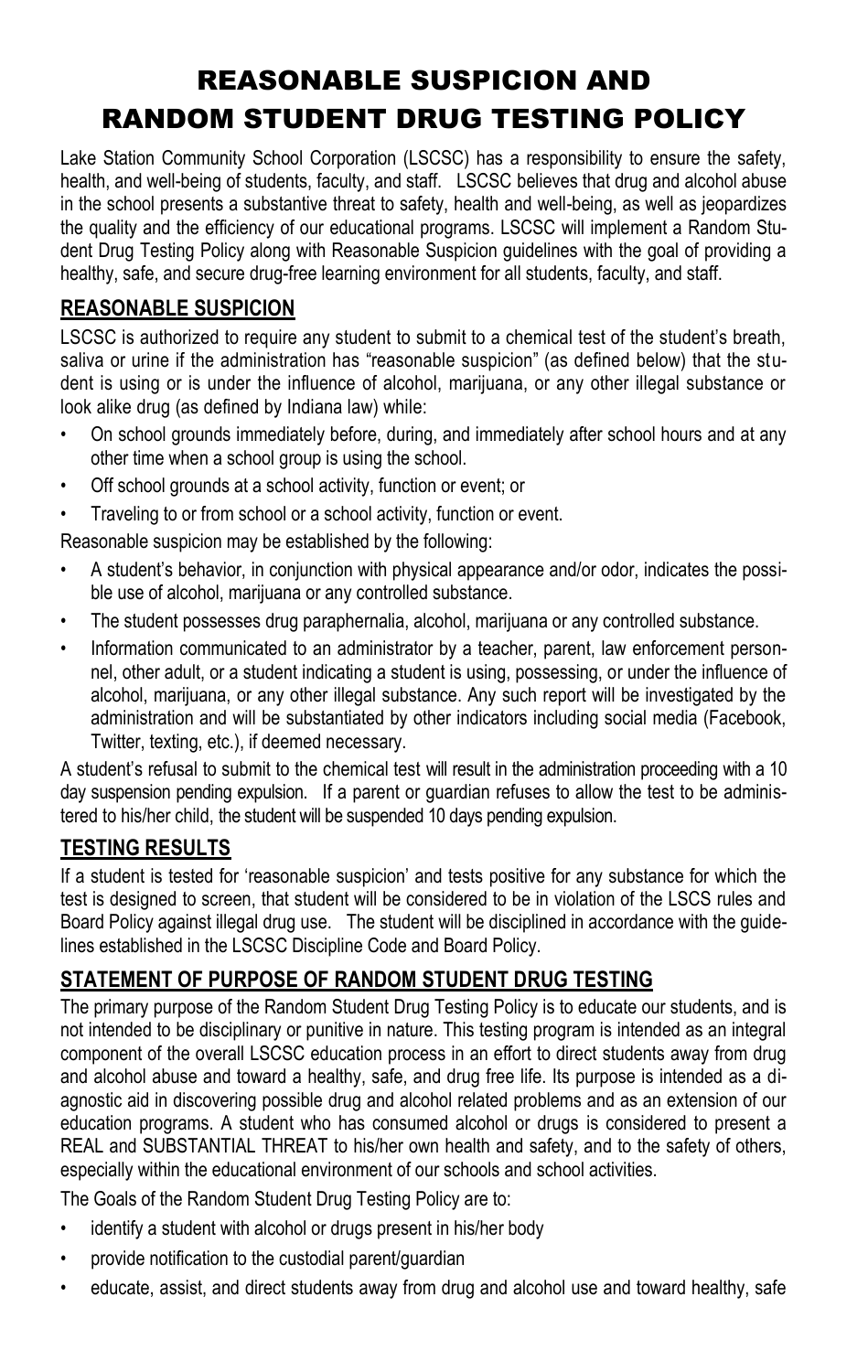and drug-free participation in activities leading toward a healthy lifestyle

#### *OBLIGATION TO GOVERN THE MEDICAL CONDITION OF STUDENTS*

*Indiana Code 20-8.1-7 sets health measures to be governed by school officials. Most specifically, Indiana Code 20-8.1-7-2 establishes the responsibility of schools to assist children found to be ill or in need of treatment.*

### **PARTICIPANTS**

Every student in grades 6-12 intending to take part in any extra-curricular/co-curricular activity or driving to school must sign and submit the LSCSC consent form to participate in the Random Student Drug Testing Policy. The extra-curricular/co-curricular activity programs are an integral part of the LSCSC student experience. It is a *privilege* offered to students and necessitates that students meet the high standards set by the LSCSC. Driving to school is also a *privilege* granted to students under conditions that include operating the vehicle in a safe and legal manner. If selected, students shall submit to the LSCSC testing process or privileges will be revoked.

Who does the policy include?

- Students who drive to school
- Student athletes
- Students who participate in extracurricular/co-curricular activities
- Any other student whose parents wish to enroll them in the program

#### *Each year students will be provided with an educational program to prepare them for participating in the Random Student Drug Testing Policy when they enter the 6th grade at Edison Jr-Sr High School.*

### **ENROLLMENT**

- 1. Enrollment for the drug testing pool must be completed within the first five days of the current school year.
- 2. Once enrolled in the LSCSC Random Student Drug Testing Policy, students will remain enrolled for the duration of their time at LSCSC.
- 3. Current or future student drivers must be enrolled in the pool before they receive a parking permit.

**EXAMPLE:** A student who receives his/her driving license in the spring must enroll in the Lake Station Community School Corporation Drug and Alcohol Random Testing Program during the initial enrollment period. He/She must be in the testing pool for the entire school year.

- 4. All forms for new students at LSCSC will be signed during the enrollment procedure. New students must decide to enroll in the program within five school days of registration.
- 5. Enrollment in the pool after the deadline will be allowed with a negative test furnished at the parent/student expense. Testing is performed by North Shore Health Clinic, located at Edison Jr. Sr. High School. The expense is approximately \$35 dollars.

**EXAMPLE**: A student who is not enrolled but wishes to join an activity after the initial enrollment period must furnish a negative test at parent/student expense. The student will remain enrolled in the LSCSC Random Student Drug Testing Program.

**Self-Reporting**. Any student who self-reports for use/abuse in violation of applicable school drug/alcohol policies will be referred to an alcohol and drug abuse program at the expense of the parent. Documentation of enrollment and/or ongoing treatment in a certified counseling program and successful completion must be presented to the building principal. Refusal to follow the above procedure will be treated as a first offense/positive test. The next offense or positive test will count as a second offense/positive test.

**Refusals.** A refusal to provide a specimen is a violation of the Random Student Drug Testing Policy and will result in the same consequence as a second positive test. A decision of the testing staff as to whether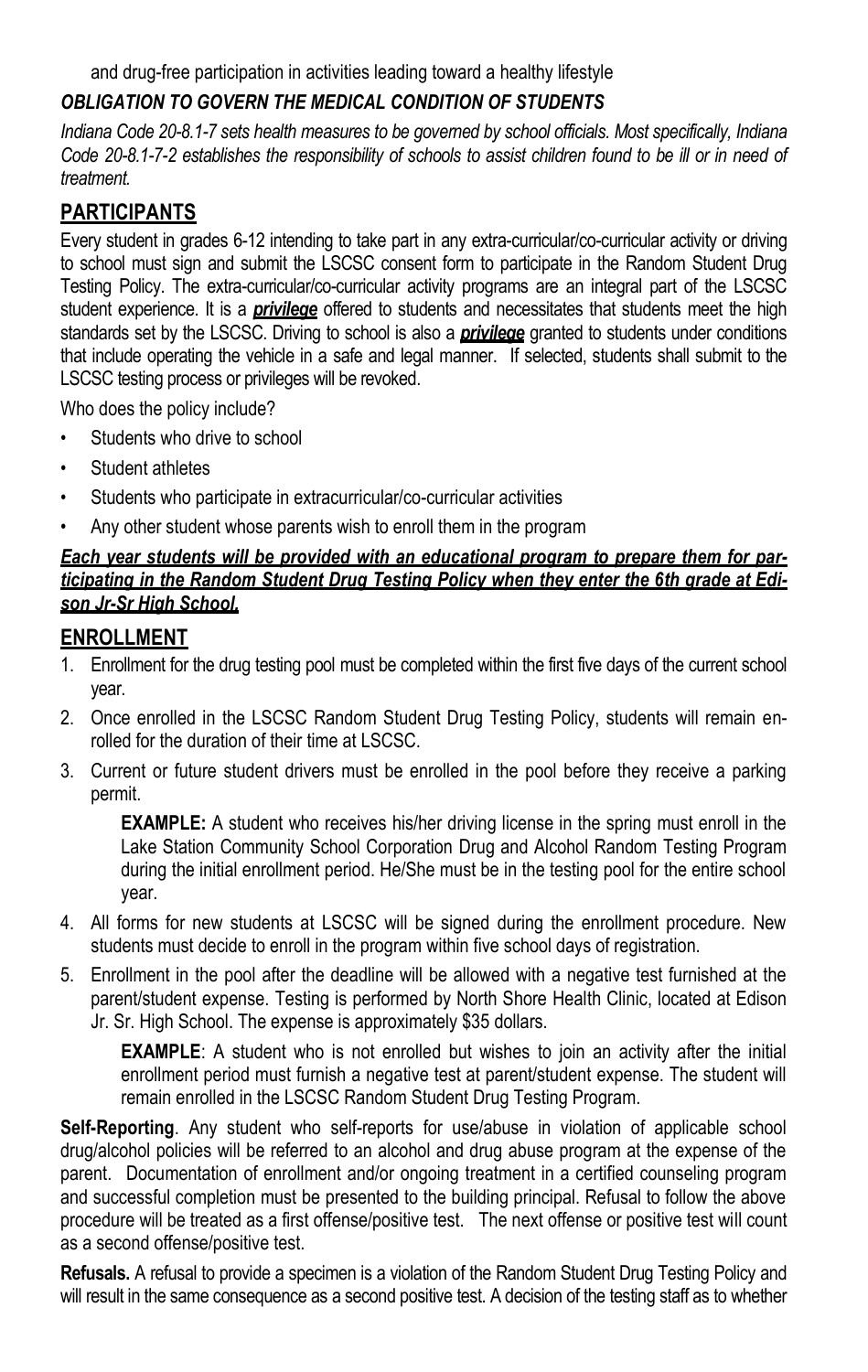the student is unable or is refusing to provide a specimen may be appealed to the building principal and that decision may be appealed to the LSCSC Superintendent. The decision of the LSCSC Superintendent shall be final.

Drugs that may be included, but not limited to, in the screening process are:

Amphetamines, Barbiturates, Benzodiazepines, Cocaine, Opiates, Phencyclidine (PCP), Cannabinoids, Ethanol (Alcohol), Cotinine (Nicotine Metabolite), LSD, Anabolic Steroids, K2 Spice and/or Synthetic Cannabinoids

In addition to testing for drugs, LSCSC will also test each sample for Creatinine. Creatinine is a chemical that is in everyone's body. LSCSC reserves the right to retest an individual who produces a specimen with a Creatinine level of less than 0.2. (mg/ml).

#### **TEST RESULTS**

A record of all testing will be kept in a file separate from each students' school records. This file will be destroyed after graduation.

The LSCSC administration will contact the parent/ guardian with results if or when their child is tested.

#### **POSITIVE TEST RESULT PROCEDURE**

No individual shall be expelled or suspended from school as a result of a positive test from the Random Student Drug Testing Policy. No policy enforcement shall occur until the administration has had a conference with the parents/guardians of the student.

#### **FIRST POSITIVE TEST RESULT**

- Exclusion from participation in extra-curricular/co-curricular activities, and driving privileges for **30 consecutive calendar days.** Involvement in activities over the summer will be at the discretion of the sponsor. Furthermore, any exclusion not completed prior to the end of the school year will carry over to the beginning of the next school year.
- Enter a school recommended drug treatment/counseling program at parent/student expense.
- Return to participation in extra-curricular/co-curricular activities and reinstatement of driving privileges upon completion of **all** the following requirements:
	- o Successfully completing a drug treatment/counseling program and shown to be non-dependent.
	- o Negative drug screening test at parent/student expense.
	- o Time requirement is completed.
- Positive result from cotinine and nicotine metabolite will not result in loss of privileges for those 18 years of age or older. However, parents will be notified of positive test.

#### **SECOND POSITIVE TEST RESULT**

- Exclusion from participation in extra-curricular/co-curricular activities, and driving privileges for **365 calendar days**. Exclusion will be carried over from one school year to the next.
- The same process will be followed regarding drug treatment/ counseling, return to participation/ reinstatement of privileges, and positive nicotine results for students 18 years or older as described above under the *First Positive Test Result section*

### **THIRD POSITIVE TEST RESULT**

- Exclusion from participation in extra-curricular/co-curricular activities and driving privileges for the remaining time they are a student in LSCSC
- Any student who is under the penalty for the third violation of the substance abuse policy may request a review after 2 years by a committee composed of administration and guidance counselors. The student will present just cause for reinstatement. The decision of the committee must be a majority vote for reinstatement to occur. Students who are reinstated will submit to testing for drugs, alcohol, and nicotine at their personal expense. If a positive test is ob-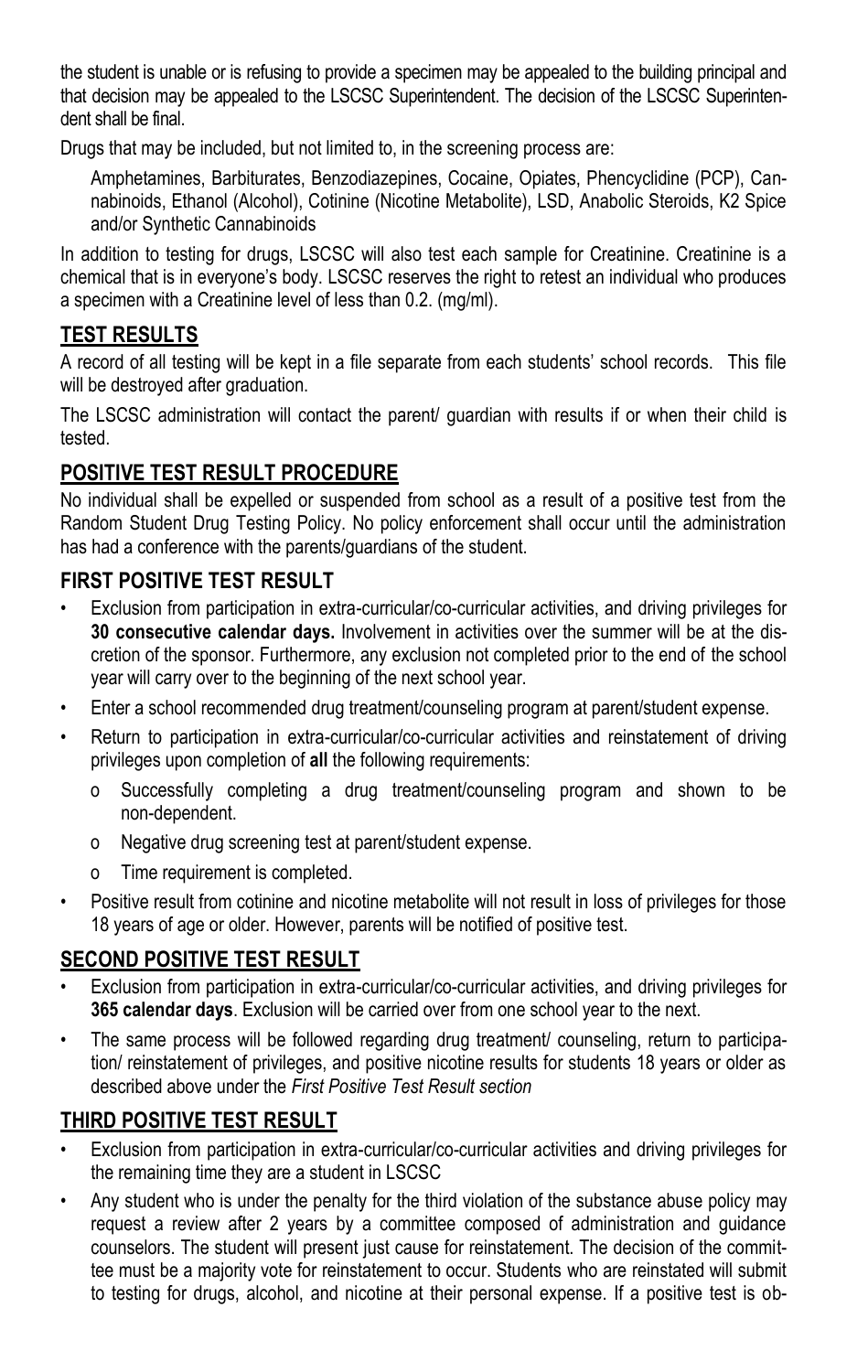tained, the student will be banned from extra-curricular/co-curricular activities and driving for the remainder of their school career.

Positive result from cotinine and nicotine metabolite will not result in loss of privileges for those 18 years of age or older. However, parents will be notified of positive test.

*Students who transfer to another school district while under the exclusionary period and then return to LSCSC MUST fulfill any remaining requirements of that exclusionary period.*

### **FINANCIAL RESPONSIBILITY**

- 1. Under this policy, LSCSC will pay for all random drug tests. Any "follow-up" drug test due to a positive result will be paid for by the student or his/her parent/guardian.
- 2. On appeal of a "positive" urine specimen, further testing is the financial responsibility of the student or his/her parent/guardian.
- 3. Counseling and subsequent treatment by non-school agencies is the financial responsibility of the student or his/her parent/guardian.

### **CONFIDENTIALITY**

Under this drug testing program, any staff, coach or sponsor of LSCSC who may have knowledge of the results of a drug test will not divulge to anyone the results of the test or the disposition of the student involved, other than in the case of a legal subpoena being made upon that person in the course of a legal investigation. This will underscore the LSCSC commitment to confidentiality with regards to the program.

*The implementation of this program will not affect the policies, practices, or rights of the Lake Station Community School Corporation in dealing with drug and alcohol use where 'reasonable suspicion' is obtained by means other than the random sampling provided within this program.*

# CRIMINAL GANGS AND CRIMINAL GANG **ACTIVITY**

The School Corporation adopts this policy pursuant to State law in order to address the detrimental effects of criminal gangs and criminal gang activity on its students, demonstrate its commitment to preventing and reducing criminal gang membership and eliminating criminal gang activity, educate Corporation students, employees, and parents about criminal gangs and criminal gang activity, and comply with State and Federal laws and regulations.

The Corporation prohibits criminal gang activity and similar destructive or illegal group behavior on Corporation property, on buses owned by the Corporation or used to transport Corporation students, and at school-sponsored functions. The Corporation prohibits reprisal or retaliation against individuals who report criminal gang activity and similar destructive or illegal group behavior or who are victims, witnesses, bystanders, or others with reliable information about an act of criminal gang activity and similar destructive or illegal group behavior.

### **DEFINITIONS**

- A. "Criminal gang," as used in this policy, means a group with at least three (3) members that specifically:
	- 1. either:
		- a. promotes, sponsors, or assists in, or
		- b. participates in, or
	- 2. requires as a condition of membership or continued membership the commission of a felony or an act that would be a felony if committed by an adult or the offense of battery (I.C. 35-42-2-1).
- B. "Criminal gang activity," as used in this policy, means to: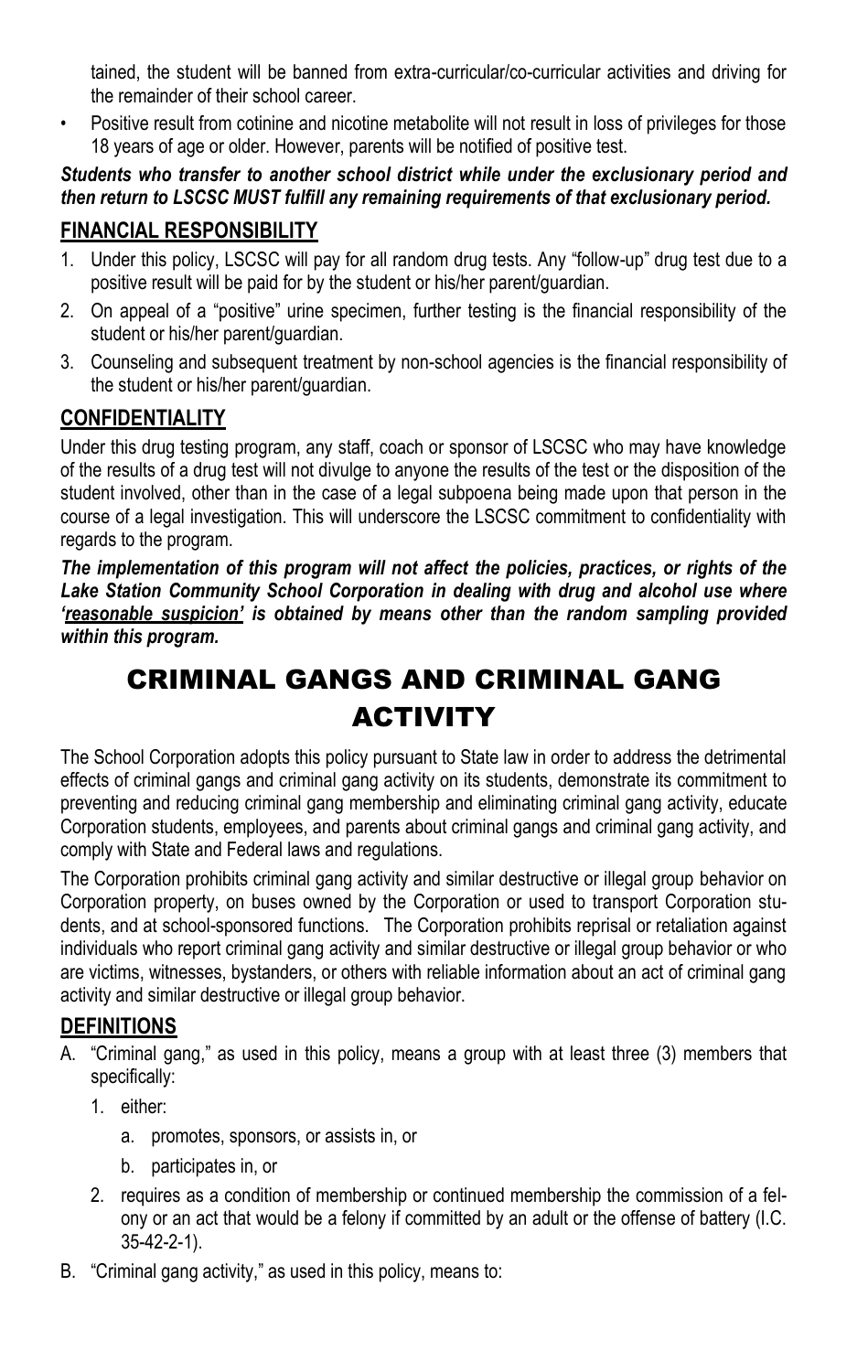- 1. actively participate in a criminal gang;
- 2. knowingly or intentionally commit an act:
	- a. with the intent to benefit, promote, or further the interests of a criminal gang; or
	- b. for the purpose of increasing the person's own standing or position within a criminal gang;
- 3. knowingly or intentionally solicit, recruit, entice, or intimidate another person to join a criminal gang or remain in a criminal gang;
- 4. threaten another person because the other person:
	- a. refuses to join a criminal gang;
	- b. has withdrawn from a criminal gang; or
	- c. wishes to withdraw from a criminal gang; when engaged in by a student who attends a Corporation school.

### **PROCEDURES FOR REPORTING AND INVESTIGATING SUSPECTED CRIMINAL GANG ACTIVITY**

All Corporation employees shall report any incidence of suspected criminal gang activity to the principal and the school safety specialist. As well, students and parents, who choose to do so, may report an incident of criminal gang activity to the principal. The principal and the school safety specialist may take appropriate action to maintain a safe and secure school environment, including providing appropriate intervention services.

A Corporation employee who in good faith reports an incident of suspected criminal gang activity in compliance with the procedures of this policy and any Corporation employee, parent, or student who in good faith participates in any judicial or other proceeding resulting from the report or relating to the subject matter of the report is immune from any civil or criminal liability for damages arising from his/her actions.

Each school principal or designee shall conduct a thorough and complete investigation of each report of suspected criminal gang activity and each report of reprisal or retaliation. The principal or designee shall initiate the investigation promptly but no later than 2 instructional day(s) of the report of the alleged incident. The principal may appoint additional staff and the principal or designee may request the assistance of law enforcement to assist in the investigation for the safety of the administration, Corporation staff, or students. The investigation shall be completed and written findings prepared by the principal or designee as soon as possible but no later than 5 instructional days from the date of the report of the alleged incident.

The principal or designee shall submit the report to the Superintendent within ten (10) instructional days of completing the investigation. The Superintendent shall report the results of each investigation to the school board on a regular basis during its scheduled executive board meetings.

The Superintendent is authorized to issue guidelines to define the range of ways in which Corporation staff and the principal or designee shall respond once an incident of criminal gang activity is confirmed, according to the parameters described in the Corporation's code of student conduct. The Board recognizes that some acts of criminal gang activity may be isolated incidents requiring that the school officials respond appropriately to the individuals committing the acts while other acts may be so serious or involve individuals outside the school that they require a response by local law enforcement officials.

Appropriate consequences and remedial action will be imposed when students are found to have engaged in criminal gang activity, criminal gang intimidation, or criminal gang recruitment on Corporation property, while riding on Corporation buses or buses used to transport Corporation students, and at school-sponsored events or when they are found to have engaged in retaliatory conduct towards a Corporation employee or student who reported an incident of criminal gang activity, according to the severity of the offense and considering both the developmental age of the student offender and the student's history of inappropriate behavior, per the code of student conduct. Consequences and ap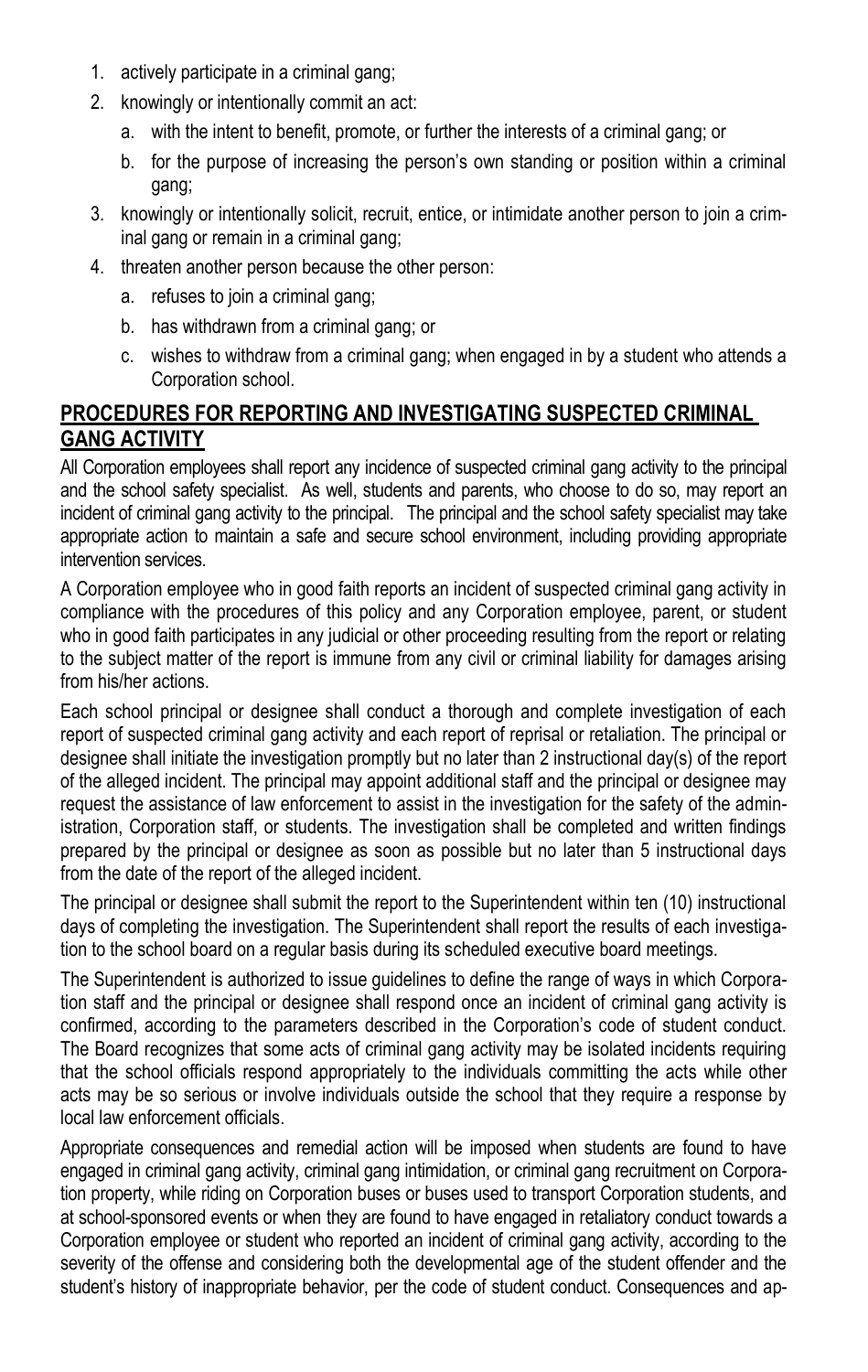propriate remedial action for a student who engages in criminal gang activity may range from positive behavioral interventions up to and including suspension or expulsion. Incidents that result in the expulsion of a student(s) or alternative school placement of a student(s) will be referred to the local law enforcement officials for further investigation. The principal shall proceed in accordance with the code of student conduct, as appropriate, based on the investigation findings and the Superintendent's guidelines. As appropriate, the principal may provide intervention and/or relevant support services (i.e., refer to counseling, establish training programs to reduce criminal gang activity and enhance school climate, enlist parent cooperation and involvement or take other appropriate action). The principal shall inform the parents of all students involved in alleged incidents as provided below, and, as appropriate, may discuss the availability of counseling and other intervention services.

The principal shall provide the parents of the students who are parties to any investigation with information about the investigation, in accordance with Federal and State laws and regulations. This information includes the nature of the investigation, whether the Corporation found evidence of criminal gang activity, and whether consequences were imposed or services provided to address the activity. This information is to be provided immediately upon completion of the investigation and issuance of written findings by the principal or designee.

### **ANNUAL REPORTING OF INVESTIGATIONS TO THE STATE**

Each school principal or designee shall record the number of investigations of criminal gang activity disposed of internally and the number of cases referred to local law enforcement (disaggregated by race, ethnicity, age, and gender) and report this information to the Superintendent before May 15 each year.

The Superintendent shall submit a written report to the Indiana Department of Education, on forms developed by the Department, before June 2 of each year outlining the activities undertaken as part of the Corporation's compliance with I.C. 20-26-18. This report shall include the number of investigations of criminal gang activity disposed of internally and the number of cases referred to local law enforcement for the entire Corporation in the past year, disaggregated by race, ethnicity, age, and gender.

### **ESTABLISHMENT OF EDUCATION PROGRAMS**

In its efforts to address criminal gang activity, the Board establishes the following educational programs:

- 1. Provide training for staff and teachers on criminal gang prevention and intervention resources on a periodic bases.
- 2. Create collaborative plans between local school administration and community based prevention and intervention providers.
- 3. Coordinate resources and funding opportunities to support gang prevention and intervention activities.
- 4. Consider integrating the Gang Resistance Education and Training (G.R.E.A.T.) Program.

### **INFORMATION ABOUT THE TYPES OF SERVICES, INCLUDING FAMILY SUPPORT SERVICES, FOR A STUDENT SUSPECTED OF PARTICIPATING IN CRIMINAL GANG ACTIVITY**

The Superintendent shall provide information about the supports and services available for students who are "at risk" for and/or suspected of participating in criminal gang activity and their families, including:

- gang awareness education for students, parents, faculty/personnel, law enforcement, and community stakeholders that, at a minimum, shows potential for effectiveness based on research, revised and updated regularly to reflect current trends in gang and gang-like activity;
- culturally and/or linguistically appropriate services/supports for parents and families;
- counseling coupled with mentoring for students and their families;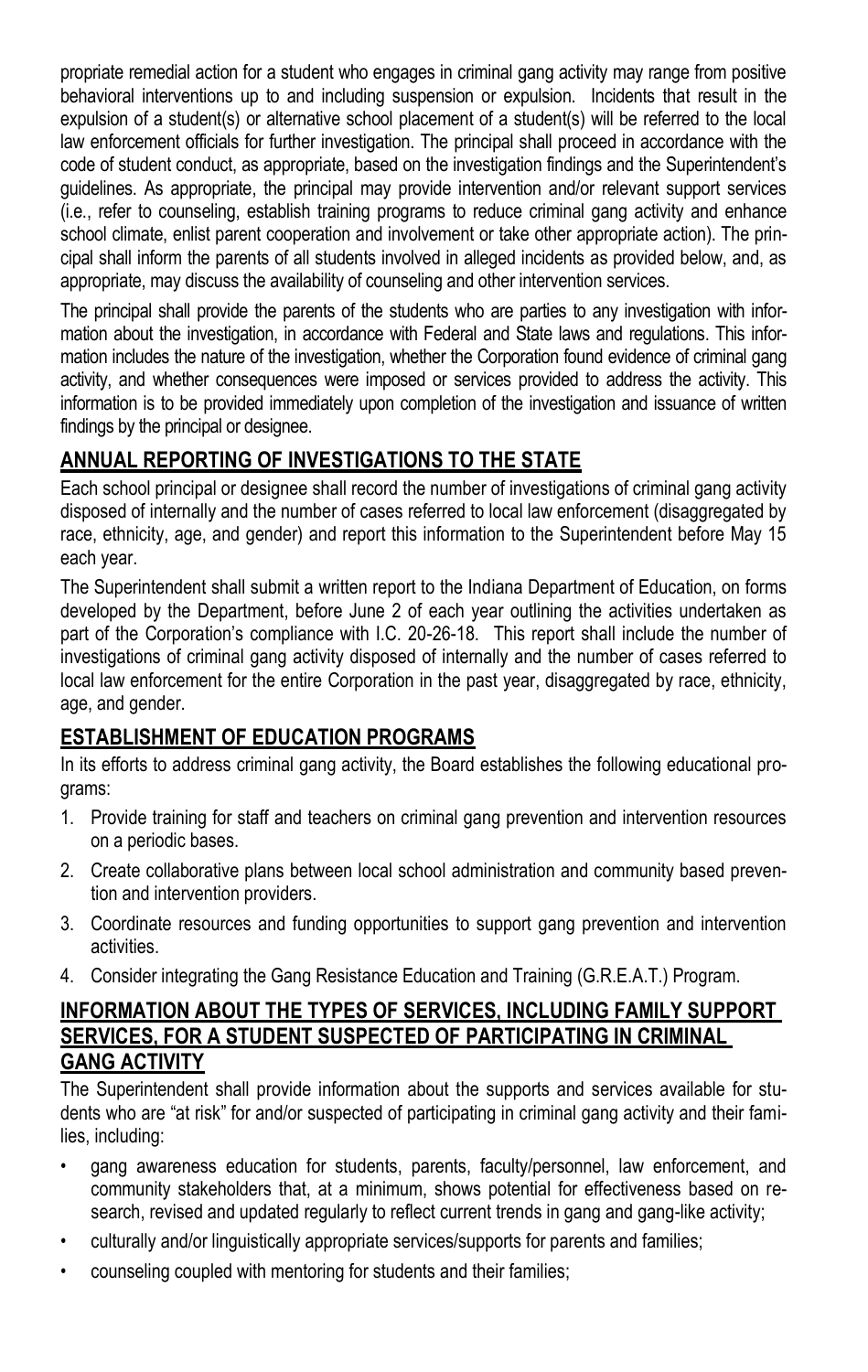• referral to community and faith based organizations and civic groups that offer related programs or counseling;

### **RECOMMENDATIONS CONCERNING CRIMINAL GANG PREVENTION AND INTERVENTION SERVICES AND PROGRAMS FOR STUDENTS THAT MAXIMIZE COMMUNITY PARTICIPATION AND THE USE OF FEDERAL FUNDING**

The Superintendent may seek Federal funding to implement criminal gang prevention and intervention services and programs, including the following:

- Dissemination of criminal gang awareness information to students and parents. The gang awareness information should be revised and updated regularly to reflect current trends in gang activity.
- Training for staff and teachers on criminal gang prevention and intervention resources.
- Creation of formal collaboration plans between Corporation administration and community-based prevention and intervention providers to address criminal gang prevention and intervention.
- Coordination of resources and funding opportunities to support gang prevention/intervention activities.
- Integration of available School Resource Officer Programs.
- Consider incorporation of the Gang Resistance Education and Training (G.R.E.A.T.) Program into the curriculum.

### **Publication of the Policy**

The Superintendent shall ensure that this policy is posted on the Corporation's internet website and annually disseminate this policy to all parents who have children enrolled in a school within the Corporation. This may be done through distribution of student handbooks. The Superintendent shall ensure that notice of the Corporation's policy appears in the student handbooks and all other Corporation publications that set forth the comprehensive rules, procedures, and standards for schools within the Corporation.

The Superintendent shall appoint members of the advisory committee.

The advisory committee will collaborate to recommend an appropriate program for students, subject to Board approval.

#### Policy 5630.01 Use of Seclusion and Restraint

A student will not be subject to seclusion or restraint unless the student's behavior poses an imminent risk of injury to the student or others. However, significant violations of the law, including assaults on students and staff, will be reported to the police. As soon as possible after any use of seclusion or restraint, the student's parent or guardian will be informed and provided with a detailed account of the incident, including the circumstances that led to the use of seclusion or restraint.

#### Policy 8330 Student Records

Parent or legal guardians of a student or a student how is 18 years old can inspect the student's education records, request amendments if the record is inaccurate, misleading, or otherwise in violation of the student's privacy rights, consent to disclosures of personally-identifiable information contained in the student's education records, except disclosures allowed without parental consent; challenge Board noncompliance with parent's request to amend the records through a hearing; file a complaint of Corporation noncompliance with the United States Department of Education; and obtain a copy of the Corporation's policy and administrative guidelines on student records.

#### Policy 2416 Student Privacy and Parental Access to Information

The School Board respects the privacy rights of parents and their children. No student shall be required as a part of the school program or the Corporation's curriculum, without prior written consent of the student (if an adult or an emancipated minor) or, if an unemancipated minor, his/her parents, to submit to or participate in any survey, analysis, or evaluation. Parents have the right to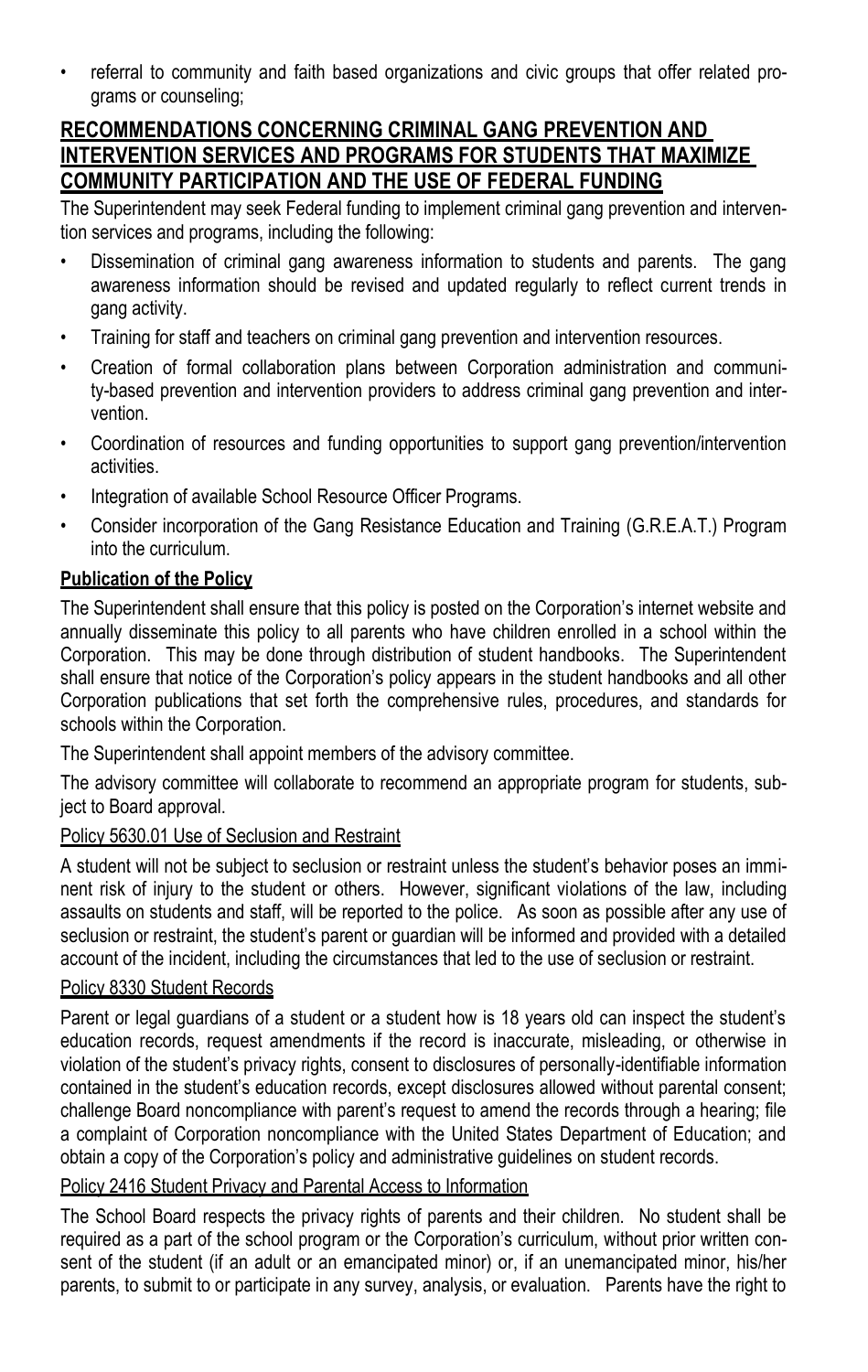inspect, upon request made to the principal, a survey or evaluation created by a third party before it is given to students. Parents also have the right to inspect, upon request made to the principal, any instructional material used as part of the educational curriculum of the students.

#### Policy 5611 Due Process Rights

Students will be afforded the basic rights of due process. That is, in any suspension or expulsion proceeding the charges against the student will be stated, a summary of the evidence against the student will be provided and an opportunity for the student to explain his/her conduct will be granted.

See also AG 5840A and AG 5840B.

- I.C. 20-18-2-2.8
- I.C. 20-19-3-12
- I.C. 20-26-18-1 et seq.
- I.C. 20-33-9-10.5
- I.C. 20-33-9-14
- I.C. 35-31.5-2-27.4
- I.C. 35-31.5-2-74
- I.C. 35-31.5-2-264.5
- I.C. 35-45-9-1
- I.C. 35-45-9-3
- I.C. 35-45-9-4
- I.C. 35-45-9-5

**© NEOLA 2016**

### **INDIANA LAW REGARDING SUSPENSION AND/OR EXPULSION**

**Indiana Code 20-33-8**, as well as local school board policy, provides all school personnel with the authority to carry out this duty. Any disciplinary problems that arise which are not specifically cited herein will be handled by Edison Junior/Senior High School Administrators.

The following excerpts are quoted from **Indiana Code 20-33-8**.

### **I.C. 20- 33-8.1-5.1-8 GROUNDS FOR SUSPENSION OR EXPULSION**

- (a) The following are the grounds for student suspension or expulsion, subject to the procedural requirements of this chapter and as stated by school corporation rules
	- (1) student misconduct.
	- (2) substantial disobedience.
- (b) The grounds for suspension or expulsion listed in subsection (a) apply when a student is:
	- (1) on school grounds immediately before or during school hours, or immediately after school hours, or at any other time when the school is being used by a school group;
	- (2) off school grounds at a school activity, function, or event; or
	- (3) traveling to or from school or school activity, function, or event.

### **I.C. 20-33-8-15 UNLAWFUL CONDUCT**

In addition to the grounds specified in **I.C. 20-33-8-14**, a student may be suspended or expelled for engaging in unlawful activity on or off school grounds if:

- (a) The unlawful activity may reasonably be considered to be an interference with school purposes or an education function; or
- (b) The student's removal is necessary to restore order to protect persons on school property; including an unlawful activity during weekends, holidays, other school breaks, and the summer period when a student may not be attending classes or other school functions.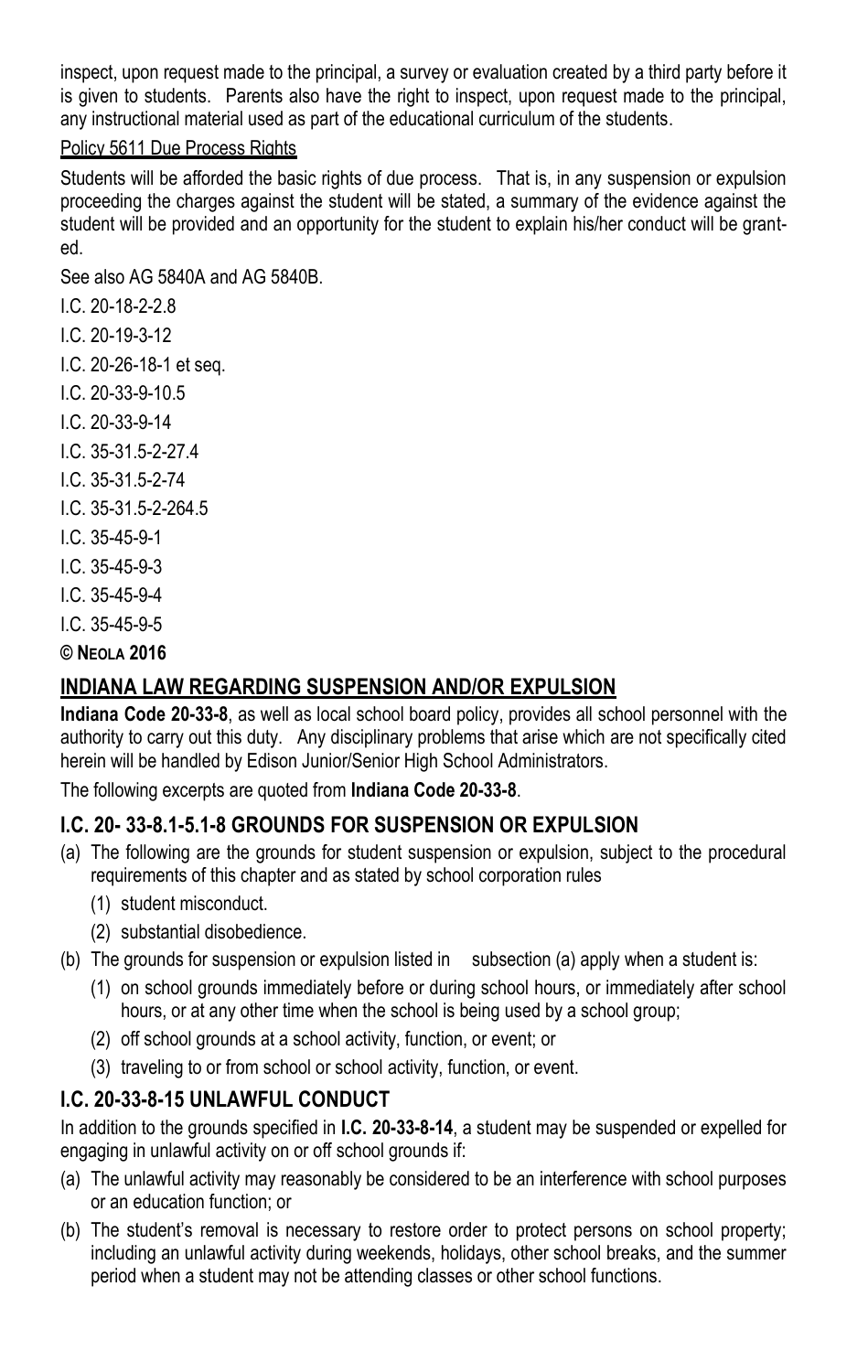### **I.C. 20-33-8-16 WEAPONS**

- (a) a student who is:
	- (1) identified as bringing a firearm to school or on school property; or
	- (2) in possession of a firearm on school property; **must** be expelled for a period of at least one (1) calendar year, with the return of the student to be at the beginning of the first semester after the end of the one (1) year period.

### **I.C. 20-33-18 DUE PROCESS**

Students will be afforded the basic rights of due process. That is, in any suspension or expulsion proceeding the charges against the student will be stated, a summary of the evidence against the student will be provided and an opportunity for the student to explain his/her conduct will be granted.

### **SAFETY CONSIDERATION**

Items and practices that promote an unsafe environment are not allowed at school. Examples of such items or practices include, but are not limited to, are laser pointers, any item commonly considered a weapon, hair dye in spray cans, the praying of cologne/perfume on unwilling victims, etc. Students in possession of such items or engaging in such practices will receive consequences.

### **ADMINISTRATIVE DISCRETION**

The administrators and all school personnel at Lake Station Community School Corporation strive to provide equal opportunities for all students to learn. The teaching process will proceed in an orderly manner with the following behavior policy enforced.

The following rules and standards apply to conduct on school grounds, on school buses, or at school functions, and school sponsored activities. In addition to the stated grounds for suspension and/or expulsions, a student may be suspended or expelled for engaging in unlawful activity on or off school grounds if the unlawful activity may reasonably be considered to be an interference with school purpose or an educational function. **Realize that not all acts of misconduct can be included in the handbook; administration has the discretion to discipline any act he/she believes is disruptive to any Lake Station School Corporation environment.** We ask students to use common sense about their behavior. The Lake Station Schools do not tolerate gangs, drugs, alcohol, or violence. **Students and parents are responsible for the information in this handbook, keeping in mind that ignorance is no excuse for misbehavior.** Students who are expelled will not receive a book rental refund. If you break the rules at a Lake Station Community School you can expect to be punished. A punishment may/may not include referral to juvenile court.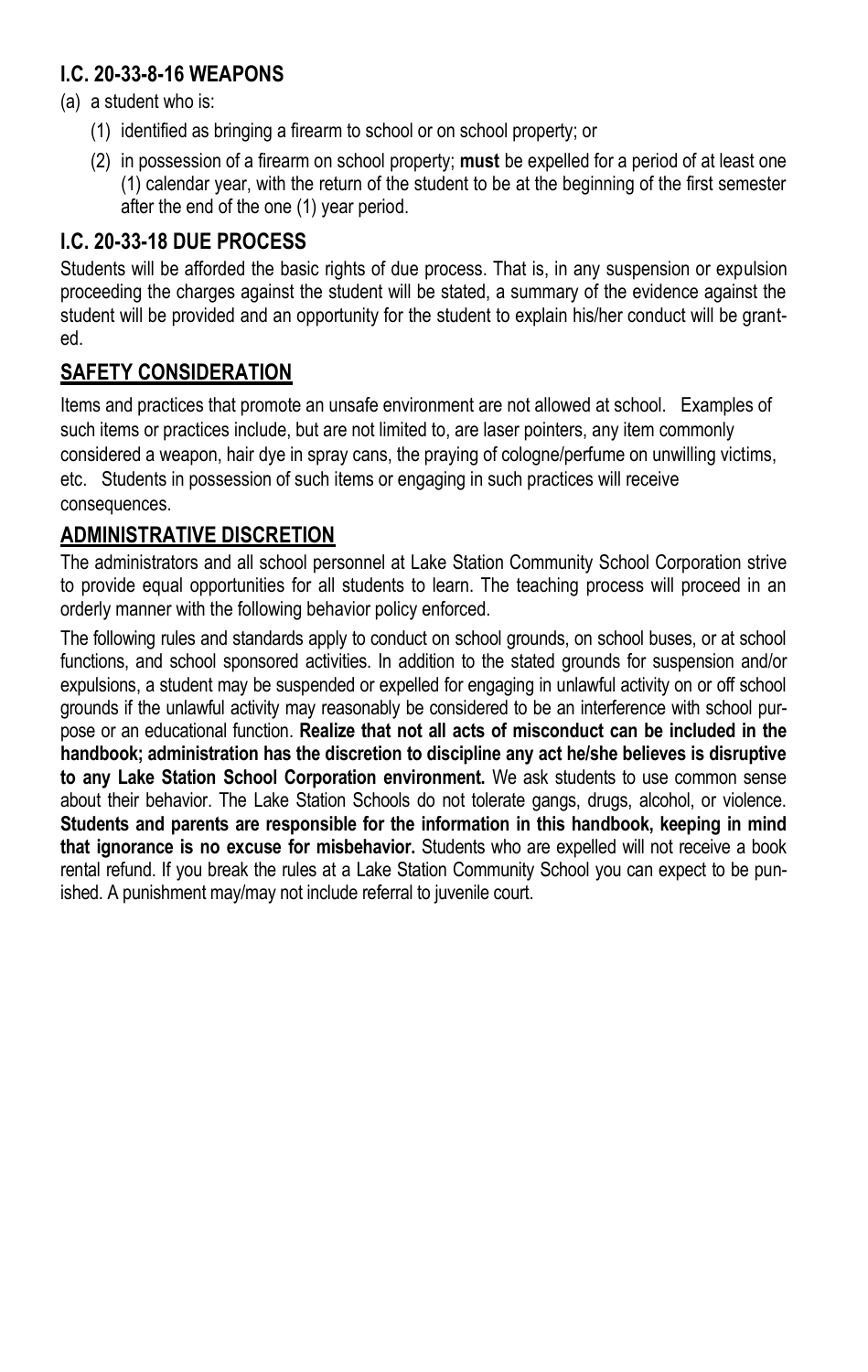# GROUNDS FOR DISCIPLINARY ACTION

An environment that provides equal opportunity for all and permits the teaching-learning process to proceed in an orderly manner is the object of all school personnel. It is hoped that the student body shares this same objective. The following rules and standards apply to conduct on school grounds, on school buses, or at school functions, and school sponsored activities. In addition to the stated grounds for suspension and/or expulsions, a student may be suspended or expelled for engaging in unlawful activity on or off school grounds if the unlawful activity may reasonably be considered to be an interference with school purpose or an educational function. Realize that not all acts of misconduct can be included in the handbook. We ask students to use common sense in their behavior. Students are responsible for information in this handbook, keeping in mind that ignorance is no excuse for misbehavior.

### **Edison**

If rules are not followed at Edison, the possible consequences are listed after each disciplinary infraction that is listed in this discipline section.

### **Bailey and Hamilton**

If rules are not followed at any elementary school, you can expect to be punished. Punishment may take any of the following forms by your teachers and/or administrators. You could:

- A. Be spoken to
- B. Be sent to the office
- C. Be removed from class
- D. Receive written punishment
- E. Be assigned detention
- F. Be suspended from school
- G. Be expelled from school

If a student is repeatedly committing "minor" violations, he/she will be referred to an administrator for a disciplinary response. These responses could range from a conference (teacher, parent, student, administrator), to detention, out of school suspension, and/or an expulsion.

### **ABSENCES (UNEXCUSED)**

Lake Station Community School Corporation is responsible for students developing a sense of self-management. Demanding good attendance is directed toward this goal. Exhibiting good attendance is a good character habit that should be established by all students. Students are therefore expected to be "in attendance" to all classes and scheduled activities during the school day. A student is considered absent when he/she is not in the classroom within the first five minutes of class.

#### **Absences are counted class by class, per SEMESTER.**

| 3rd Absence:        | 4th Absence:     | 5th Absence:                                                            |
|---------------------|------------------|-------------------------------------------------------------------------|
| 30 minute detention | 1 hour Detention | <b>Student and Parent</b><br>may be summoned to<br><b>Truancy Court</b> |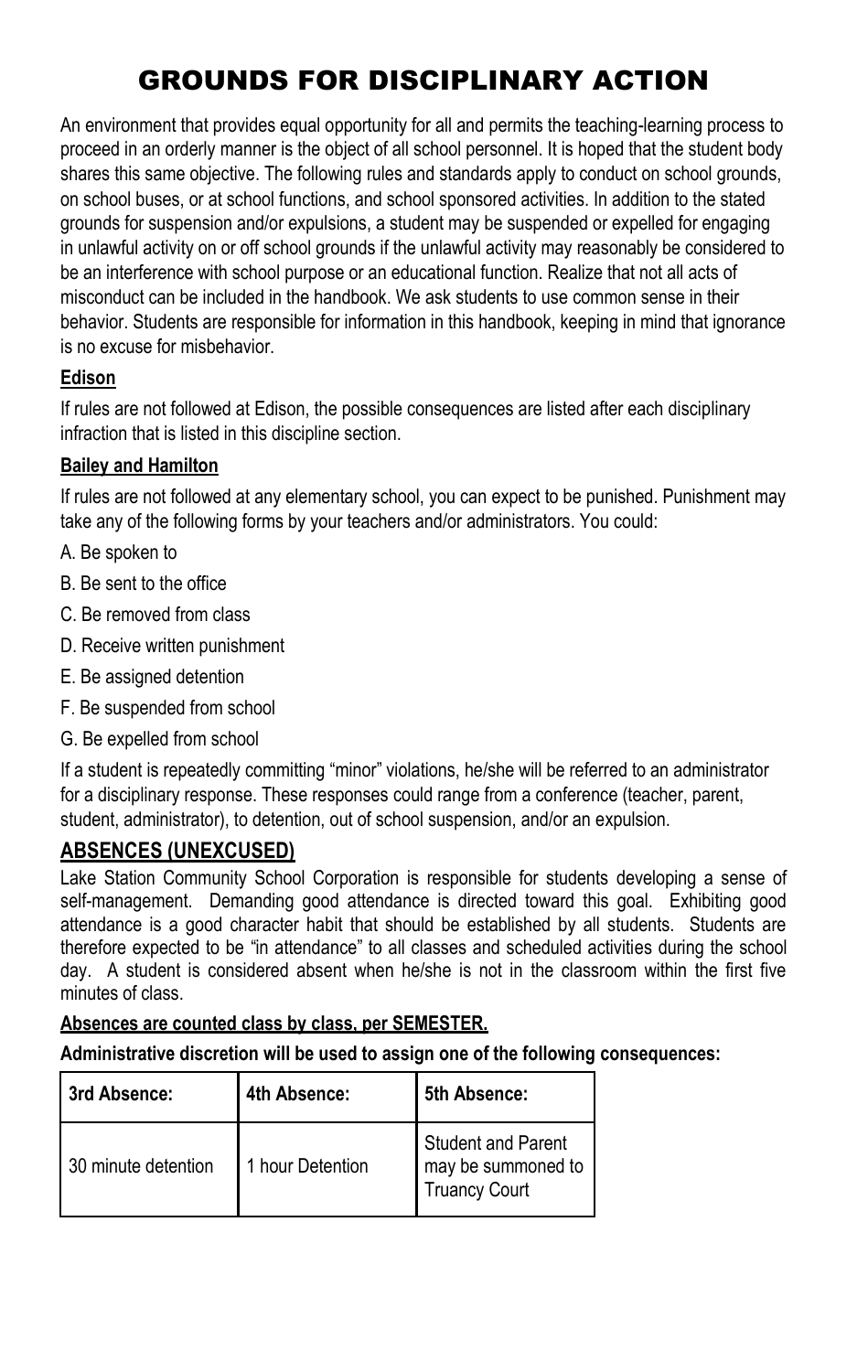### **ALCOHOL/DRUGS/CONTROLLED SUBSTANCES**

Students may not possess, use, or be under the influence of/or provide to any other person, drug paraphernalia and/or any substance, which is or contains alcohol, amphetamine, barbiturate, marijuana, a stimulant, a depressant, or a hallucinogen whether prescription or sold over the counter (without a prescription) or any substance that closely resembles any of the listed substances. Students may not provide to any other person drug paraphernalia and/or any substance as listed above nor any substance represented to be any of the above:

- on the way to or from school or school activity
- on school grounds at any time or
- during any school sponsored activity at any location including the school bus or other school-sponsored transportation.

Use of medication by a student prescribed by a medical doctor, a dentist, or other health care provider authorized by law to prescribe medication for that student does not violate this rule. However, all medications (prescription or over-the-counter) must be approved, dispensed, and kept by the nurse. No student, under any circumstance, is to provide medication (prescription or over-the-counter) to any other student.

Students may not possess/use/provide to any person anything used or designed to be used primarily for, but not limited to, the storage, processing, delivery or consumption of amphetamine, barbiturate, marijuana, stimulants, intoxicants, narcotics, depressants or hallucinogens

- on school premises at any time or
- during any school sponsored activity at any location including the school bus.

Use, purchase, or possession of drugs, inhalants, alcohol or look-a-like substance as well as drug paraphernalia (pipes/rolling papers, needles) at school or any school-sponsored activity

#### **Administrative discretion will be used to assign one of the following consequences:**

1st Infraction:

10 days Out of School Suspension with recommendation for Expulsion

#### **Attending class or any school-sponsored activity under the influence of any drug or alcohol.**

#### **Administrative discretion will be used to assign one of the following consequences:**

| 1st Infraction:                  | 2nd Infraction:                                                        |
|----------------------------------|------------------------------------------------------------------------|
| 5 days Out of School Suspension. | 10 days Out of School Suspension with<br>recommendation for expulsion. |

#### **BULLYING/HAZING/RACISM**

#### **I.C. 35-42-2-2, Sec. 2 – Hazing**

#### **I.C. 20-22-8-0.2 – Bullying**

Bullying, hazing, and/or use of racism will not be tolerated in the Lake Station Community School Corporation.

**Bullying** is defined as any repeated aggressive behavior displaying physical, verbal, written, abusive treatment to negatively affect others. Bullying, hazing, and/or use of racism include but are not limited to the following behaviors: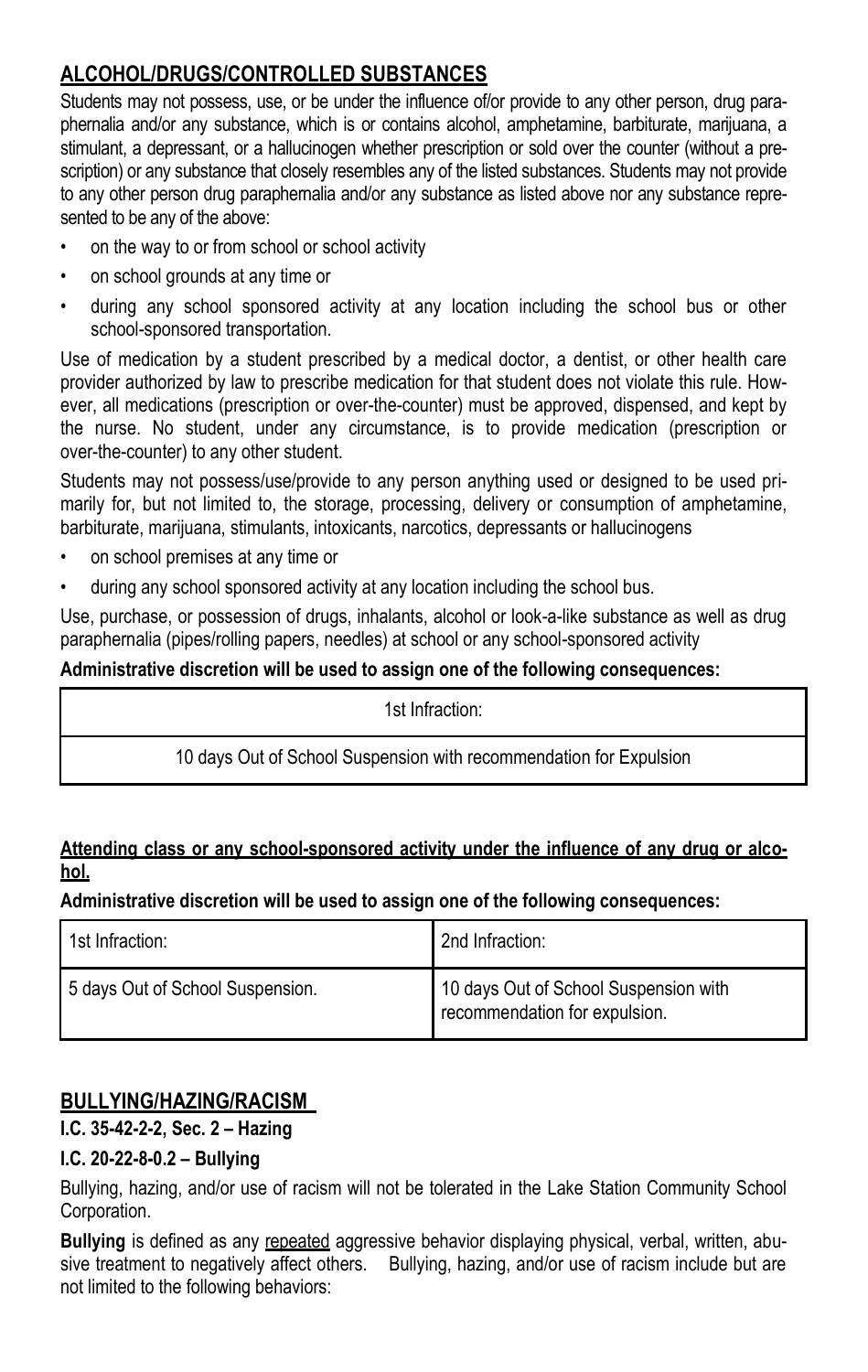- repeated name calling including but not limited to jokes, slurs, rumors, pranks, gestures
- written bullying may include but is not limited to threats, slander, name calling, cartoons, pictures, innuendos, and/or demeaning comments
- social media sites (Facebook, Twitter, etc.) texting via telephone or internet bullying which directly involves school related time, threats to take place at school, made from school, referencing school
- any communication, including but not limited to verbal, written, or drawn material that represents or promotes racism, cults, etc.

The following outline issues of bullying which become a legal matter and require immediate notification of the Lake Station Police department:

• credible threats of repeated violence made in any way, shape, or form verbally, written or via social media

*Expanded Legal definition: Although school administrators and teachers from the very first school*  day in the state of Indiana have counseled and disciplined students who were bullies, the first *student to become a "legal" bully did not occur until the start of the 2005 – 2006 school year when the 2005 Indiana General Assembly amended the Student Discipline Code, IC 20-33-8, to place certain expectations on school boards, administrators, teachers, and other employees who supervise students with regard to "bullying." It can be clearly seen in the following SECTION 5 of House Enrolled Act 1423 how the 2013 Legislature significantly altered and enhanced the Indiana Code definition of "bullying" at IC 20-33-8-0.2(a).*

*The law requires the existence of an "intent" to commit the various stated acts that constitute bullying. This does not mean that a teacher, for example, has to hear the student say to another student, "I intended to harass and ridicule you and create a hostile school environment." Intent is nearly always deducted from the entirety of the facts surrounding the incident. Hence, the teacher would describe everything that he/she heard and saw regarding the student's conduct toward another student so that it could be reasonably concluded from all the facts that the student consciously meant to take those actions towards the targeted student.* 

*Due to the amendment of subsection (b) of IC 20-33-8-13.5, the anti-bullying discipline rules are no longer limited to the bullying conduct occurring at school, a school function, traveling to and from school, or on school equipment. This referenced limitation language was stricken and in its place language was inserted stating:*

- *1. the anti-bullying rules "may be applied regardless of the physical location in which the bullying behavior occurred" as long as the alleged bully and the targeted student(s) of the same school district; and*
- *2. "disciplinary action is reasonably necessary to avoid substantial interference with school discipline or prevent an unreasonable threat to the rights of others to a safe and peaceful learning environment."*

*The rationale for this expansion of prior law is to deter bullying conduct off school property and independent of school events by making it subject to school discipline, provided there is evidence of either (1) substantial interference with discipline at school or (2) an unreasonable threat to students at school of their right to a "safe and peaceful learning environment." This provision creates a clear exception to present school law that the "outside of school" conduct had to be "unlawful." Because a great part of the harmful effect of student bullying resulted from conduct that was lawful (harassment, ridicule, and humiliation, especially through Internet social media outlets), schools could not until the 2013 amendment deter and discipline this behavior that caused substantial harm to the targeted student's ability to have a positive learning environment at school.* 

*The Lake Station School Corporation shall provide training to the employees and volunteers who have direct, ongoing contact with students concerning the school's bullying prevention and reporting policy adopted under IC 20-33-8-13.5.*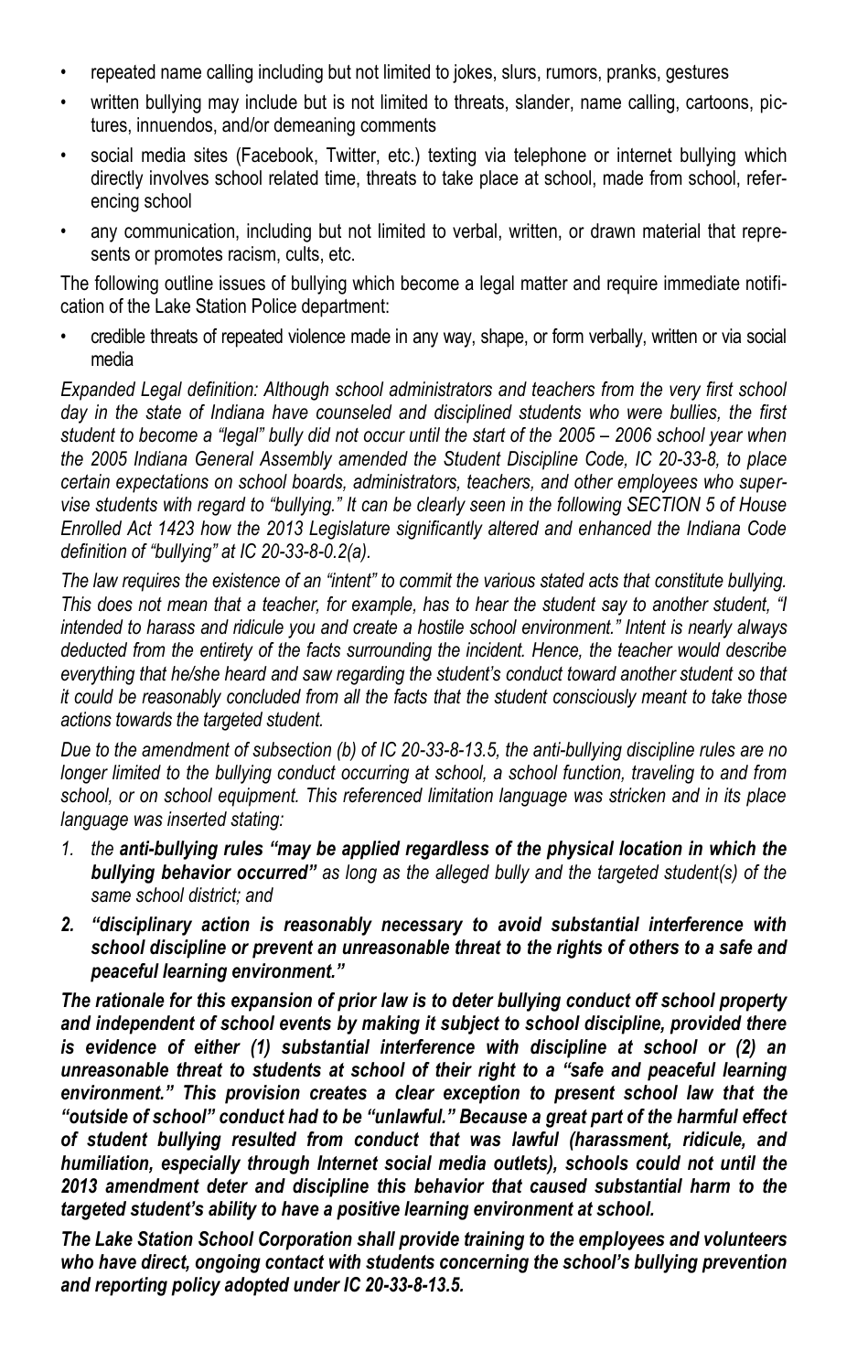#### **Hazing** *(obtained from* www.doe.in.gov/sites/default/files/safety/hazing-08-17-2016.pdf*)*

Policy 5516 Student Hazing- Hazing is defined as performing any act of coercing another, including the victim, to perform any act of initiation into any class, group, or organization that causes or creates a risk of causing mental, emotional, or physical harm. Permission, consent, or assumption of risk by an individual subjected to hazing shall not lessen the prohibitions contained in this policy.

The purpose of this policy is to maintain a safe learning environment that is free from hazing for students and staff members. Hazing activities of any type are inconsistent with the educational goals of the school district and are prohibited at all times.

#### General Statement of Policy:

No student, teacher, administrator, or other school district employee, contractor or volunteer shall plan, direct, encourage, aid or engage in hazing.

No student, teacher, administrator, or other school district employee, contractor or volunteer shall permit, condone or tolerate hazing.

Apparent permission or consent by a person being hazed does not lessen the prohibitions contained in this policy.

A person who engages in an act that violates school policy or law in order to be initiated into or affiliated with a student organization shall be subject to discipline for that act.

This policy applies to hazing behavior that occurs on or off school property and during and after school hours.

The school district will act to investigate all complaints of hazing and will discipline or take appropriate action against any student, teacher, administrator or other school district employee, contractor or volunteer who is found to have violated this policy.

*Students committing these acts are also subject for IMMEDIATE suspension and notification of the authorities.*

| Administrative discretion will be used to assign one of the following consequences: |  |                                                                                                   |
|-------------------------------------------------------------------------------------|--|---------------------------------------------------------------------------------------------------|
|                                                                                     |  | 2 hour Detention   Out of School Suspension   10 day Suspension with recommendation for Expulsion |

### **BUS MISCONDUCT**

While riding on a school bus students must adhere to the following rules:

- take a seat immediately and remain seated until instructed by the driver to leave the bus
- keep doors and windows closed unless given permission to open them
- keep head, arms and hands inside the bus at all times
- do not litter the bus
- do not do damage to the school bus
- cooperate with the bus driver and follow the rules of the school (IC 20-9.1-5-19)

| 1st Infraction:            | 2nd Infraction:                                           |
|----------------------------|-----------------------------------------------------------|
| 5-45 Days Removal from Bus | Removal from Bus for the remainder of the school<br>year. |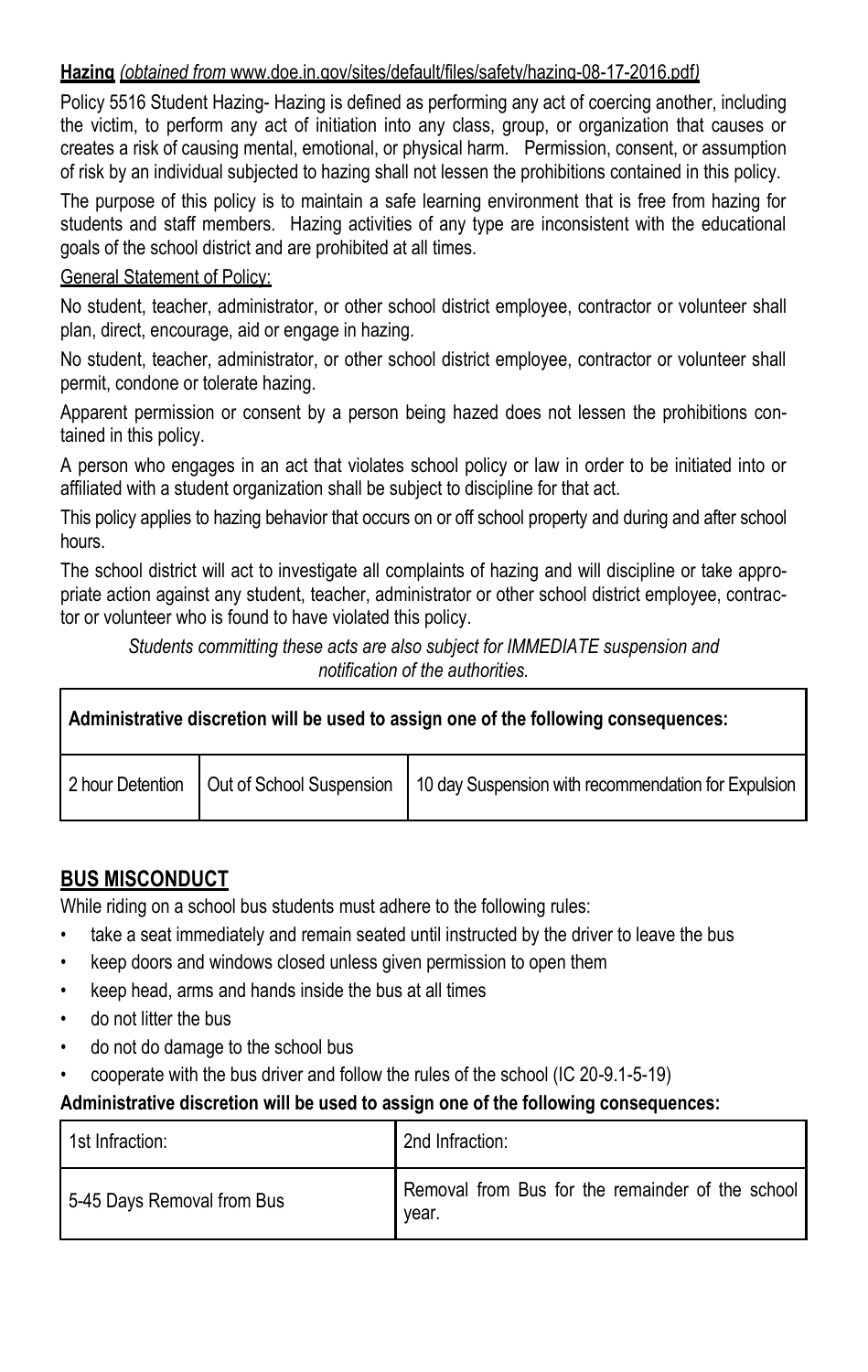#### *Fighting on the bus is immediate removal from the bus for the remainder of the school year.*

### **CAFETERIA BEHAVIOR**

Breakfast and lunch time should be an enjoyable and relaxing time for students. Lunches are served in the cafeteria, including regular lunches as well as a la carte items. Students may bring their own lunch from home. However, **food from restaurants is not to be dropped off during the school day as this violates Federal Guidelines for our food service program**. Students must consume their food and drink in the cafeteria. EACH STUDENT WILL RETURN HIS/HER OWN TRAY, AND PUT SILVERWARE IN THE RECEPTACLE AND/OR PAPER PRODUCTS IN THE APPROPRIATE RECEPTACLE.

**During the breakfast and lunch periods students must remain in the cafeteria unless given permission to go elsewhere. Schools have a closed campus during lunch hours; no students are allowed to leave the building.**

All students are responsible for their environment in the cafeteria and must adhere to the following rules:

- food and non-food items on their table or on the floor surrounding their table must be cleaned up prior to dismissal
- cutting in line is not allowed
- students who do not clean up their breakfast and/or lunch area will be given lunch detention
- students are expected to maintain order in the cafeteria or they will be assigned to lunch detention

#### *To maintain a clean environment, no food or drinks (other than water) are allowed in the classrooms or hallways.*

**Administrative discretion will be used to assign one of the following consequences:**

Detention for 1-3 days Detention for remainder of the grading period or semester, or suspension

### **CHEATING/PLAGARISM**

Violating rules of honesty such as copying another student's test, assignment, etc. is unacceptable as well as using the work of others or published work and/or violating copyright provisions without permission. Allowing other students to copy is also considered cheating.

Cheating occurs when students submit work for academic evaluation that is not their own, when they copy answers from another student during an examination, when they use prepared notes or materials prohibited during an examination, or other acts of misrepresentation of academic achievement that is submitted for evaluation or grade. We encourage healthy collaboration among students. Sometimes students will be asked to work together in teams for certain projects. Sometimes students will seek the assistance of another student to help them understand a course concept or assignment. This is not cheating. Cheating occurs when students copy another student's work and submit it under the pretext that they have independently done the work themselves.

Plagiarism occurs when you include someone else's writing, information, or idea in a paper and fail to acknowledge what you took by indicating whose work it was. Plagiarism involves the misuse of the intellectual property of another. It occurs when a writer fails to document a source so that the words and ideas of someone else are presented as the writer's own work. When a student copies verbatim or closely paraphrases a chart, illustration, or material from any book, article, or web site without clearly identifying the source from which it was obtained, plagiarism has occurred.

As a general rule for assignments, quoted or paraphrased material with cited references should not exceed 25% of an assignment. In other words, 75% of an assignment should consist of your own words, thoughts, or ideas. Students are expected to give credit when borrowing, quoting, or par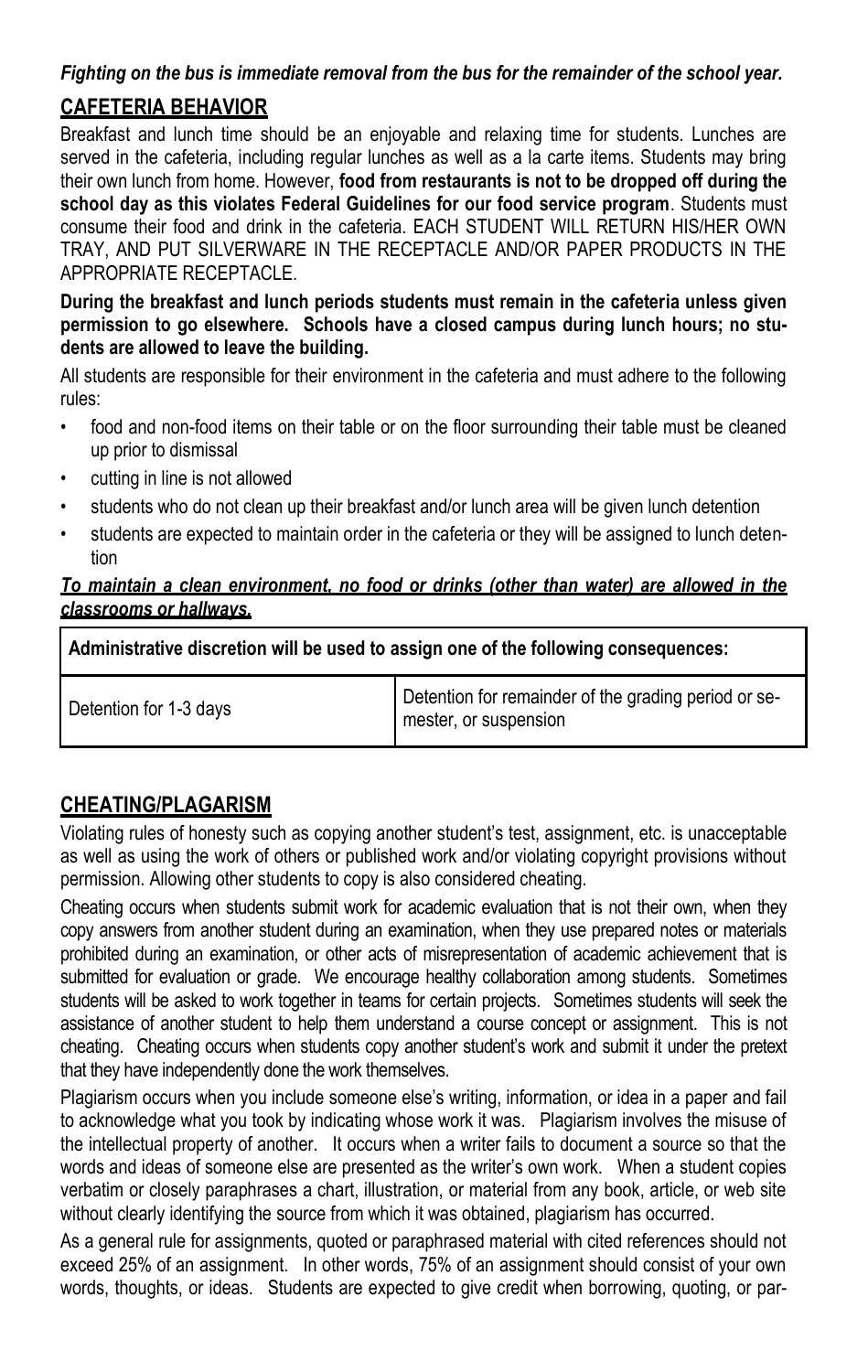aphrasing, using appropriate in text citations and a reference list.

#### **Administrative discretion will be used to assign one of the following consequences:**

| 1st Infraction:     | 2nd Infraction:                                  |
|---------------------|--------------------------------------------------|
| Zero on assignment. | Zero on assignment and out of school suspension. |

3<sup>rd</sup> Infraction results in failing the class for the quarter term.

#### **CLASSROOM NON-COMPLIANCE**

Each classroom has specific rules developed by the teacher. Failure to comply with classroom rules will be disciplined accordingly.

#### **Administrative discretion will be used to assign one of the following consequences:**

| 1st Infraction: | 2nd Infraction: | 3rd Infraction: | 4th Infraction: | 5th Infraction:              |
|-----------------|-----------------|-----------------|-----------------|------------------------------|
| 30 minute       | 1 hour          | 2 hour          | Out of School   | 10 day Suspension with       |
| detention       | Detention       | Detention       | Suspension      | recommendation for Expulsion |

### **DISRESPECT/DISRUPTIVE BEHAVIOR**

Behaving in a **disrespectful manner towards staff**, **an adult in authority, or peers** is inappropriate and is subject to disciplinary action, including expulsion.

Disrespect defined: to regard or treat without respect; regard or treat with contempt or rudeness. Rude conduct is usually considered to indicate a lack of respect.

Any action that disrupts or interferes with educational activities or the school environment or has the potential for such disruption will not be tolerated. Examples of disruptive behavior include, but are not limited to:

- chronic talking in the classroom or other school events wherein students have been directed to remain quiet
- continuously and intentionally making noise or acting in any manner so as to interfere seriously with the ability of any teacher or any of the other school personnel to conduct the educational function under his/her supervision.

#### **Administrative discretion will be used to assign one of the following consequences:**

| 1st Infraction:          | 2rd Infraction:                                           |
|--------------------------|-----------------------------------------------------------|
| Out of School Suspension | Suspension which may include recommendation for Expulsion |

### **DISPLAY OF AFFECTION**

Overt displays of affection are not appropriate school behavior in the building, on school grounds, or at any school-related activity and will not be condoned. Any display of affection beyond holding hands is considered inappropriate. Intense romantic gestures, such as kissing or any other physical display of affection, are unacceptable and may result in a minimum consequence of a detention to expulsion. Engaging in sexual behavior on school property or at any function related to a Lake Station Community School, or a school function where a student is representing Lake Station Community Schools may result in suspension and/or a recommendation for expulsion.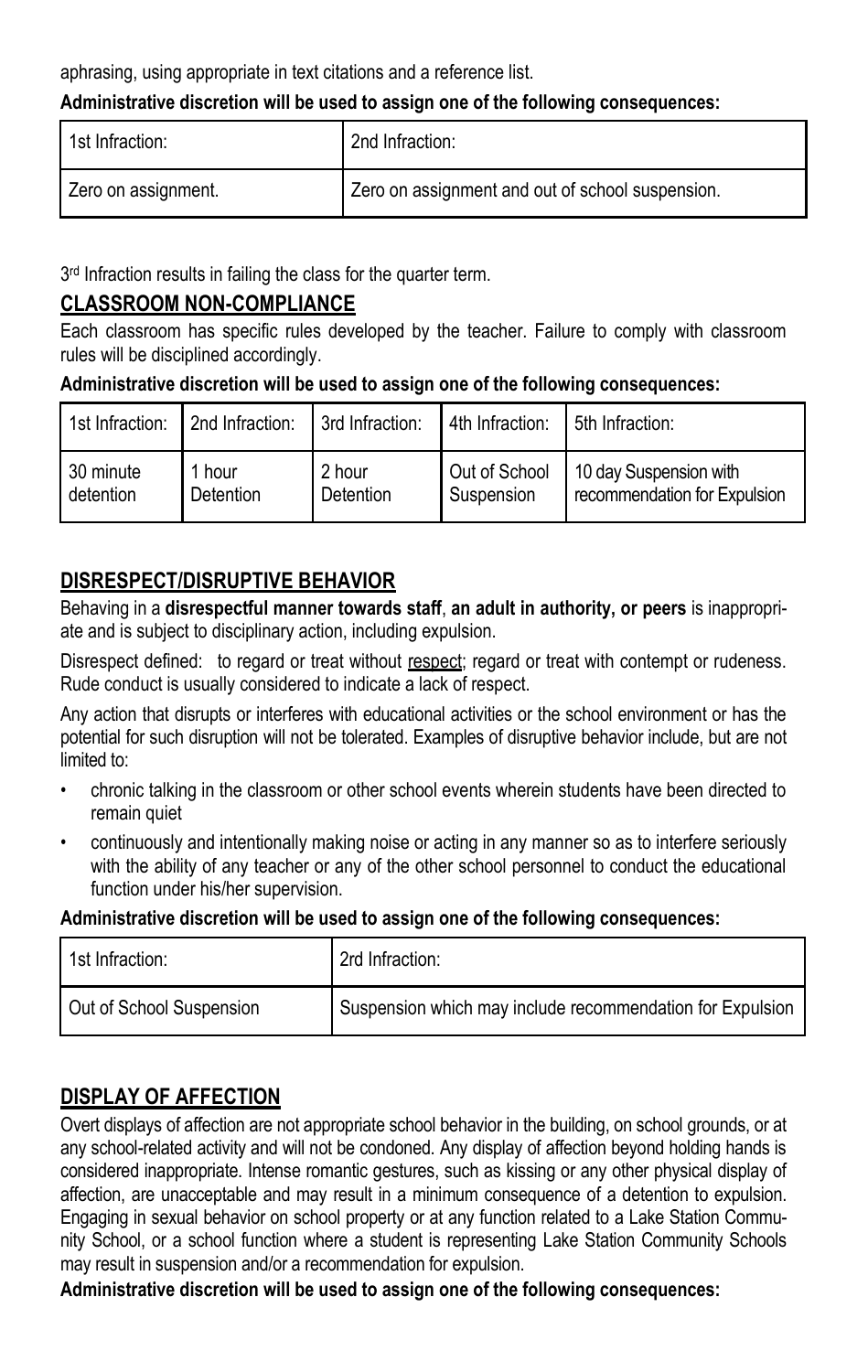| 1st Infraction: | 2nd Infraction: | 3rd Infraction: | 4th Infraction: 5th Infraction: |                                        |
|-----------------|-----------------|-----------------|---------------------------------|----------------------------------------|
| 30 minute       | 1 hour          | 2 hour          | Suspension                      | Out of School   10 day Suspension with |
| detention       | Detention       | Detention       |                                 | recommendation for Expulsion           |

### **DRESS CODE POLICY**

It is the objective of the Board of School Trustees to maintain a positive school climate in which all students have an equal opportunity to learn. Lake Station Community School students can earn the respect of all by exhibiting good manners, a wholesome appearance, and a business-like attitude toward scholastic achievement. Students' dress and grooming must be appropriate to the educational atmosphere. It must not disrupt the educational process, interfere with the maintenance of a positive teaching/learning climate or compromise reasonable standards of health, safety and decency. Any student whose appearance diminishes or detracts from the educational atmosphere within the school will be denied access to class until such time as appropriate changes have been made. Students who dress inappropriately will not be allowed to participate in or attend school sponsored activities. Realizing that dress, appearance, and grooming styles change continually, the principal and assistant principal reserve the right to determine the appropriateness of any form of attire. The determination will be based on whether a student's dress, appearance, and grooming may create health problems, sanitation problems, threats to the safety of others, or if the student's dress causes a disruption of a part of the student population, thereby affecting the educational function of the school. Students at Lake Station Community Schools are expected to present themselves as representatives of the school when in attendance at any school function as a spectator; students who are inappropriately dressed will be required to leave the activity.

#### **A. Uniformity of Color Dress Policy:**

The Uniformity of Color, which students must wear, is defined as follows:

- 1. SHIRTS/UNDERSHIRTS/SWEATSHIRTS/FLEECE JACKETS (NO HOODIES) Must be a solid color of white, red, black, blue or gray. **\* Apparel must cover back, chest, shoulders, underarms, midriff and undergarments at all times.**
- 2. PANTS/SLACKS/SHORTS Uniform style that must be a solid color of tan, black, red, navy blue, gray, or traditional blue or black jeans. **\* No spandex/stretch or sweat pant material permitted. Pants must be free of holes, tears or shredding. No sagging allowed. Shorts must be no shorter than three inches above the knee.**
- 3. SKIRTS/DRESSES Must be a solid color of tan, black, navy blue, gray or denim blue/black. \* **Must be no shorter than three inches above the knee.**
- 4. SHOES **\* No slippers of any kind.**
- 5. NO PURSES/BACKPACKS **\* Small drawstring bags may be carried to class only at Edison.**
- **B. EDISON STUDENTS: Lake Station Edison Spirit wear** SHIRTS/SWEATSHIRTS/FLEECE JACKETS may be worn every day as long as clothing meets General Dress guidelines. (NO HOODIES).

#### **C. General Dress Guidelines**:

- 1. Students should not wear anything that implicitly or explicitly sends a message with respect to sex, nudity, drugs, alcohol, tobacco, vulgarities, profanity, guns, weapons, violence, criminal activity, negative social or negative educational statements. Tattoos or body art that violate this provision must be covered up while the student is present on school grounds, or at school activities or functions.
- 2. All clothing must be in good condition. No articles of clothing with holes or tears are allowed.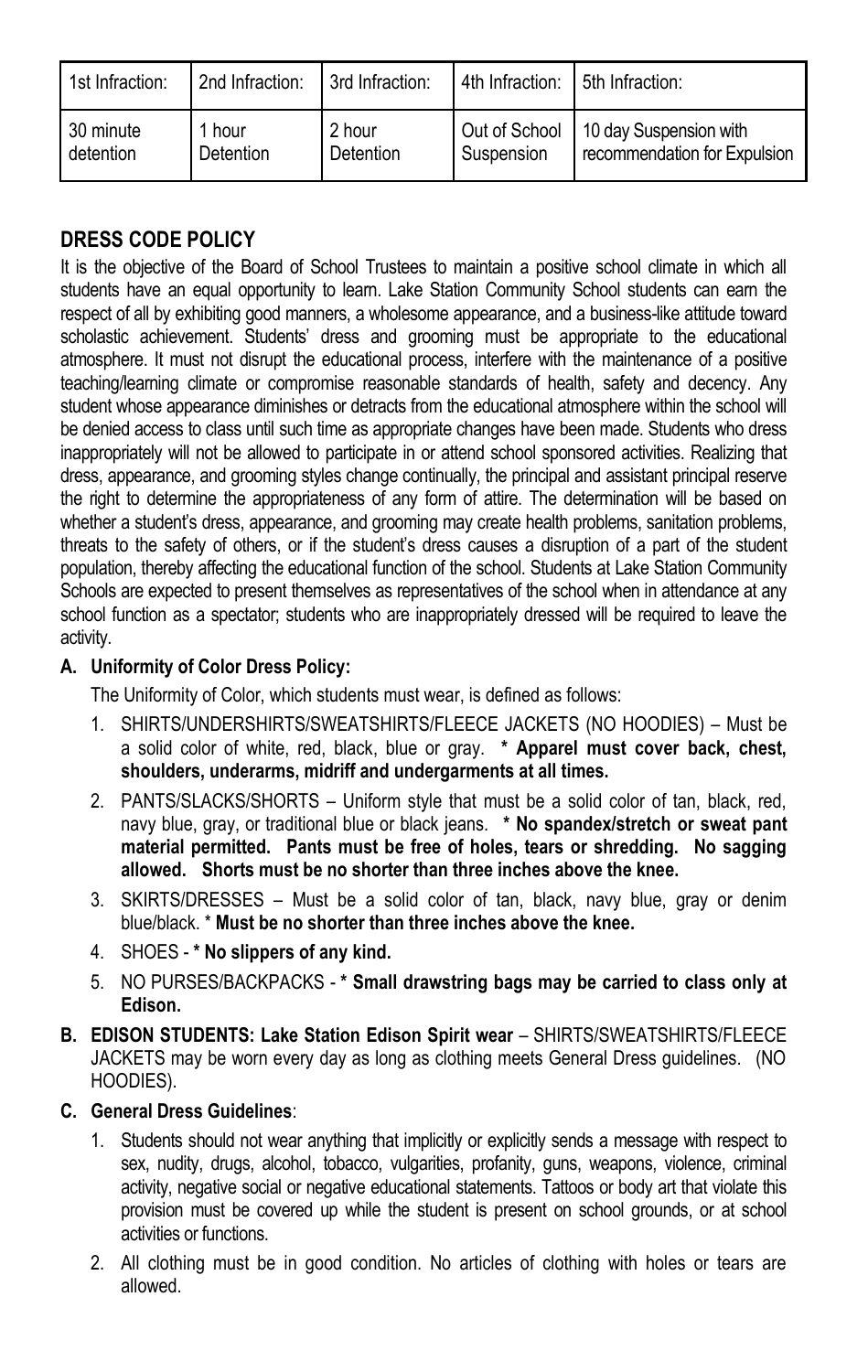- 3. All clothing must fit properly. Extremes in tightness of dresses, shirts, pants, shorts, or tops are not allowed. **No sagging is allowed**. Sagging defined: no student's skin, underwear, gym shorts, or any other garment worn under his or her pants or shorts should be exposed due to the sagging of pants or shorts, even if a student is bending over or sitting.
- 4 inner coats and hooded jackets/sweatshirts are not allowed to be worn in the classroom, and should be stored in the student's locker.
- 5. No inside out clothing of any kind will be allowed.
- 6. Students may not wear any apparel that could cause danger to students or damage to any school property, including, but not limited to, clothing with rivets, accessories such as chains, ropes and spiked jewelry, shoes/boots with heel/toe plates, etc. Accessories such as hats, sweat bands, combs/picks, bandanas, sunglasses, scarves, pins and heavy chains will not be permitted. No chains, chained wallets or chained belts, studded bracelets or collars are allowed. Any insignia, ornament, jewelry, etc., that promotes gangs or identifies an organization dedicated to the mistreatment of a minority, religious or racial group will be confiscated.
- 7. Two body piercings (other than the ears) are permitted; however, they must be small studs or plastic retainers that are in place prior to the beginning of the school day.
- 8. A student's hair must not interfere with the educational process; hair should be odor-free and clean. The school administrators deem the right to have any student with extreme hair color/ style correct the issue before returning to school, at the cost of the parent.
- 9. Dress guidelines are subject to change/revision as the administration deems necessary.
- 10. All dress code guidelines will apply to summer school.

Please remember the following test to determine if the clothing you are purchasing for school meets dress code standards. If your clothing fails to pass any of the tests statements listed below, then don't wear it—select clothing that is appropriate.

- **• pinch an inch of fabric without stretching the material to be sure that your clothing is not too tight**
- **• bend over to be sure that no cleavage shows and one cannot see down your shirt or dress**
- **• raise your arms over your head to be sure that no skin shows in/on your midriff**
- **• sit in a chair and lean forward to be sure that no skin shows on your backside**
- **• look at yourself in the mirror and be sure that you cannot see through your clothing or see the impression of your undergarments (the color or shape of your undergarments must not be seen)**
- **• if there is any question about an item being inappropriate, do not wear it. Administrative discretion will be used to assign one of the following consequences:**

| 1st Infrac-<br>tion:     | 2nd Infraction: | 3rd Infraction:                                 | 4th Infraction: | 5th Infraction:                                        |
|--------------------------|-----------------|-------------------------------------------------|-----------------|--------------------------------------------------------|
| . 30 minute<br>detention |                 | 1 hour Detention 12 hour Detention 1 Out School | Suspension      | 10 day Suspension with<br>recommendation for Expulsion |

### **ELECTRONIC DEVICES**

The following electronic devices must be turned off and out of sight and may not be utilized during class throughout the day: radios, televisions, IPods, cellular telephones, pagers, electronic games, laser, audio/video recording devices, or other comparable electronic equipment. In addition, students bring these items to school at their own risk and the district will not be responsible for loss,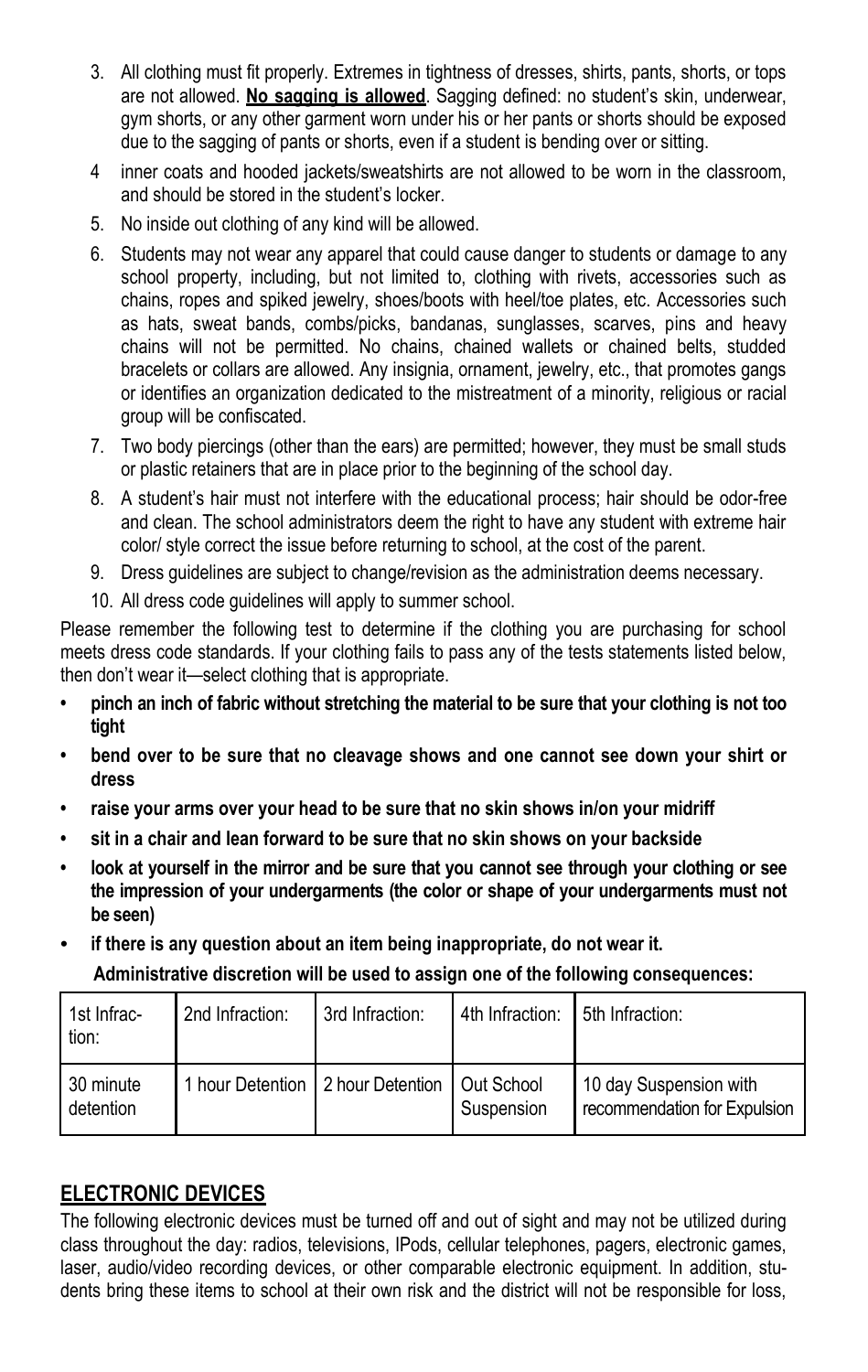damage or theft of any electronic device brought to school. **Cell phones and all electronic devices MUST be turned off and out of sight during upon entering each classroom throughout the day**. **For elementary students, this means not on your body or apparel during the school day from tardy bell until the release bell at the end of the day.**

Failure to follow school procedures regarding electronic devices will result in appropriate *disciplinary action by the school administration, which can include, but is not limited to the confiscation of the device(s) in its entirety and which will have to be retrieved by a parent/guardian. If a violation of this rule occurs, and a student refuses to give his/her electronic device to an adult, then the student is suspended from school for gross insubordination.*

**Administrative discretion will be used to assign one of the following consequences:**

| 1st Infraction:                                                                        | 2nd Infraction:                                                                                                                                | 3rd Infraction:                  | 4th Infraction:                                                                                 |
|----------------------------------------------------------------------------------------|------------------------------------------------------------------------------------------------------------------------------------------------|----------------------------------|-------------------------------------------------------------------------------------------------|
| I Item confiscated until<br>the end of the school<br>day and a 30 minute<br>detention. | Item confiscated and a 1 I Item confiscated and a<br>hour detention; parent or 2 hour detention; par-<br>guardian must retrieve<br>the device. | ent must retrieve the<br>device. | I Item confiscated and<br>an out of school sus-<br>pension; parent must<br>retrieve the device. |

### **FALSE REPORTING/FORGERY**

Students must not provide false information (written or oral).

Examples include, but are not limited to: knowingly filing false charges against an employee or a student in an attempt to demean, harass, abuse, or embarrass that individual; tampering with report cards, official passes and notes; changing grades or forging names to excuses or on official school communications; creating/falsifying a doctor's note; reporting false alarms of any nature including pulling of a fire alarm without good cause. Forgery of legal documents may warrant notification of the Lake Station Police Department.

| Administrative discretion will be used to assign one of the following consequences: |  |  |  |                                                                                                         |  |
|-------------------------------------------------------------------------------------|--|--|--|---------------------------------------------------------------------------------------------------------|--|
|                                                                                     |  |  |  | 2 hour Detention Out of School 10 day Suspension with recommendation for<br>2 hour Detention Suspension |  |

### **FIGHTING**

Fighting, posturing, or using verbal or physical violence in the school building, on school grounds, en-route to and from school and at school-sponsored activities are grounds for suspension and/or expulsion. **Students failing to comply with staff member's instructions to stop fighting or using physical/verbal violence will be subject to expulsion.**

**Physical Altercation** is defined as ANY physical contact or altercation including but not limited to punching, kicking, slapping, pulling of hair, flicking, pushing, or attacking.

| 1-5 day Out of School Suspension                      | 10 day Out of School Suspension with recom- |
|-------------------------------------------------------|---------------------------------------------|
| Notify school resource officer and civil authorities. | mendation for Expulsion                     |

*Students who are involved in an altercation will be referred to Teen Court.*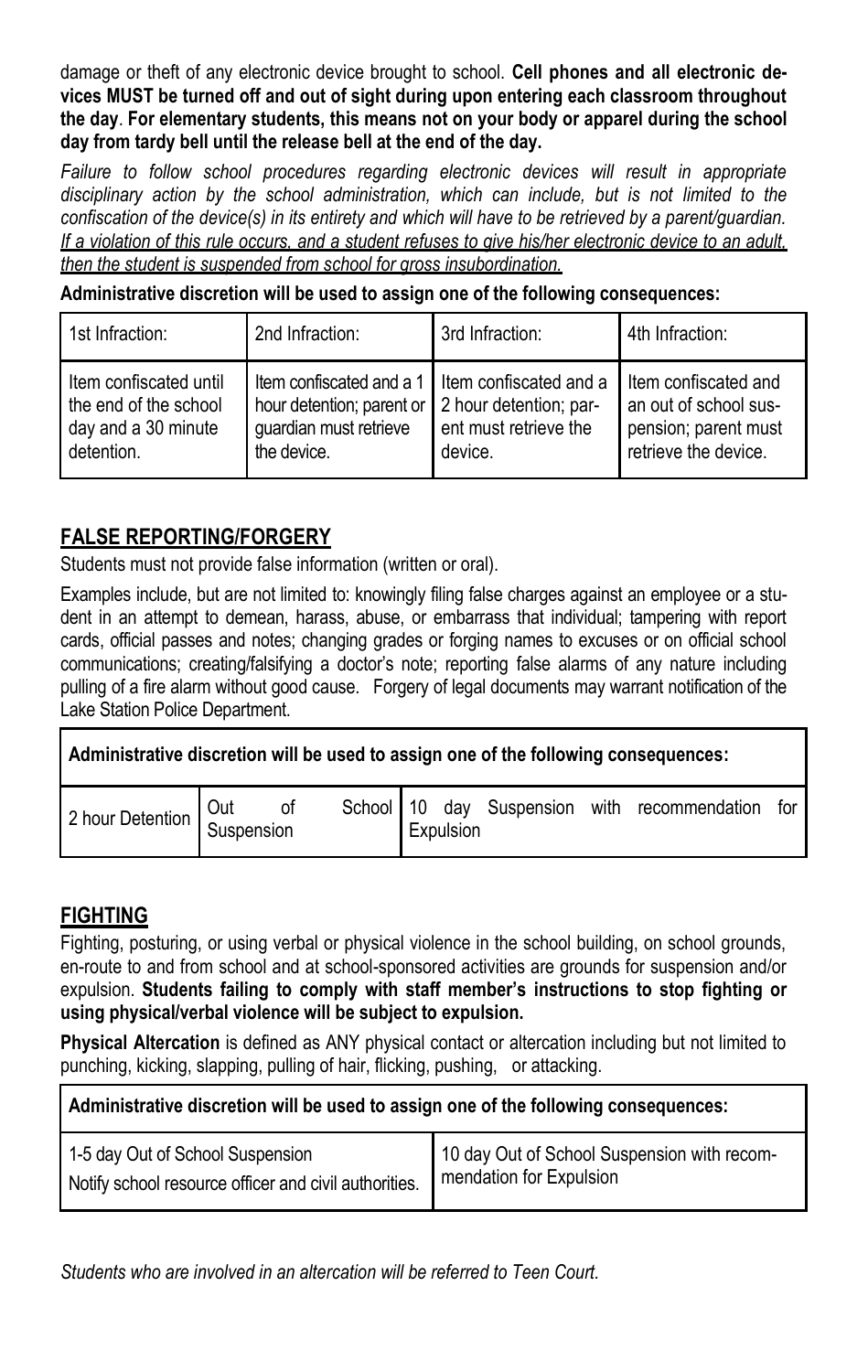**Verbal Altercation** is defined as ANY verbal or heated attack with words including but not limited to use of profanity, or vulgar comments.

| Administrative discretion will be used to assign one of the following consequences: |                                                                        |  |  |  |  |
|-------------------------------------------------------------------------------------|------------------------------------------------------------------------|--|--|--|--|
| Out of School Suspension                                                            | 10 day Out of School Suspension with recom-<br>mendation for Expulsion |  |  |  |  |

*Students who are involved in an altercation will be referred to Teen Court.*

Facts about Teen Court:

- o The Crisis Center has been operating Teen Court in Lake County since 1984. Thousands of teens from Lake County has participated.
- o The Crisis Center is a multi-faceted crisis intervention & prevention agency with seven programs serving all of Northwest Indiana.
- o 87% of students who have gone through the Teen Court process have reported not getting into further trouble.
- o Students participating admit the charges, but face a more meaningful sanction and no jail time.
- o Teen Court is a choice. You will be referred here as an alternative to Juvenile Court because you are being given a unique opportunity to avoid high court costs and possible detention at the Lake County Juvenile Detention Center.
- o The sanctions and follow-up from Teen Court last 6 months or more, but are very manageable and meaningful.
- o Many students who have participated in Teen Court often request to serve as future volunteers, even after their requirements have been fulfilled!
- o Teen Court is on Facebook! The site for the link is: www.crisiscenterysb.org/teencourt

### **GANG\* INVOLVEMENT**

The following is prohibited:

- wearing, possessing, using, distributing, displaying or selling any clothing, jewelry, or other such items identified and associated with gang membership or affiliation
- using hand signals, graffiti, gestures or other written communications showing membership or affiliation in a gang
- using any speech or committing any act in the promotion of gang interests or activities including but not limited to: soliciting others for membership in any gang, threatening or intimidating others, inciting others to commit physical violence

#### *\*Three or more gathered in a common interest is considered a gang.*

**Administrative discretion will be used to assign one of the following consequences:**

| 1-5 day Out of School Suspension |  |                                    |  |  |                 |  | 10 day Out of School Suspension pending |                                                       |  |
|----------------------------------|--|------------------------------------|--|--|-----------------|--|-----------------------------------------|-------------------------------------------------------|--|
|                                  |  | Notify school resource officer and |  |  | civil Expulsion |  |                                         |                                                       |  |
| authorities                      |  |                                    |  |  |                 |  |                                         | Notify school resource officer and civil authorities. |  |

### **HALL MISCONDUCT**

While in the hallways students must adhere to the following rules:

• do not litter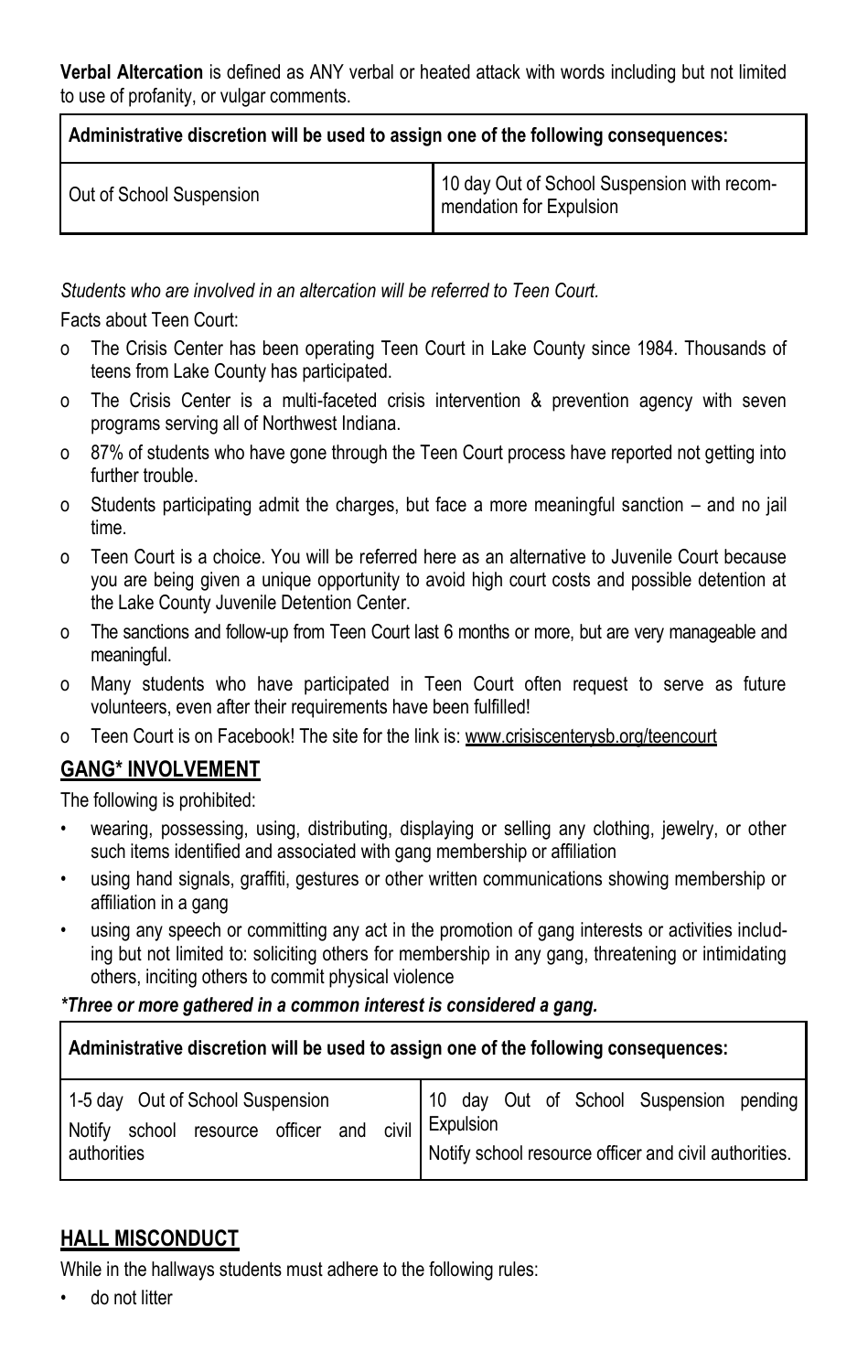- cups, mugs or other beverage containers are not allowed
- do not engage in rude or boisterous behavior, congregate/loiter, run, push, shove or use vulgar language in any hallway or area of the building
- if passing through hallways during class periods, students must have a valid hall pass

| Administrative discretion will be used to assign one of the following consequences: |           |           |               |                              |  |  |  |  |
|-------------------------------------------------------------------------------------|-----------|-----------|---------------|------------------------------|--|--|--|--|
| 30 minute                                                                           | 1 hour    | 2 hour    | Out of School | 10 day Suspension with       |  |  |  |  |
| detention                                                                           | Detention | Detention | Suspension    | recommendation for Expulsion |  |  |  |  |

### **HARRASSMENT/INSTIGATION/INTIMIDATION/THREATS**

Instigating a physical/verbal altercation or use of harassment/intimidation/threat towards another person in the school building, on school grounds, en-route to and from school and at school-sponsored activities are grounds for disciplinary measures. Individuals who are spectators, promote, challenge others to fight, or instigate fights or any physical violence may be subject to the same corrective action(s) as the participants.

Harassment, instigation, intimidation, and/or threats include but are not limited to the following behaviors:

- name calling including but not limited to jokes, slurs, rumors, pranks, gestures
- instigation, intimidation, and/or threats may include but is not limited to slander, name calling, cartoons, pictures, innuendos, and/or demeaning comments
- social media sites (Facebook, Twitter, etc.) texting via telephone or internet harassment, instigation, intimidation, and/or threats which directly involves school related time, threats to take place at school, made from school, referencing school

**Administrative discretion will be used to assign one of the following consequences:** 2 hour Detention | Out of School Suspension | 10 day Suspension with recommendation for Expulsion

### **HORSEPLAY/ RECKLESS ENDANGERMENT**

**Horseplay** is defined as any loud, boisterous, disruptive play that disrupts the learning environment or natural flow of activity in any school setting. This behavior includes, but is not limited to,

- hitting, punching, shoving, kicking, pinching, or any other bodily contact done in a playful, non-aggressive manner
- running through any part of the school
- playing roughly
- screaming, yelling, screeching, or any other generally annoying and disruptive sound effects
- inappropriate use of any and all classroom or school furniture or fixtures throwing anything, anywhere on school grounds

**Reckless endangerment** is defined as any action which creates substantial risk of serious bodily injury or death to oneself or others or the substantial risk of destruction of property. There is a blatant disregard for the safety of others and oneself. Actions that lead to reckless endangerment include, but are not limited to:

- horseplay that escalates to reckless endangerment
- using anything as a weapon
- driving vehicle without regard for laws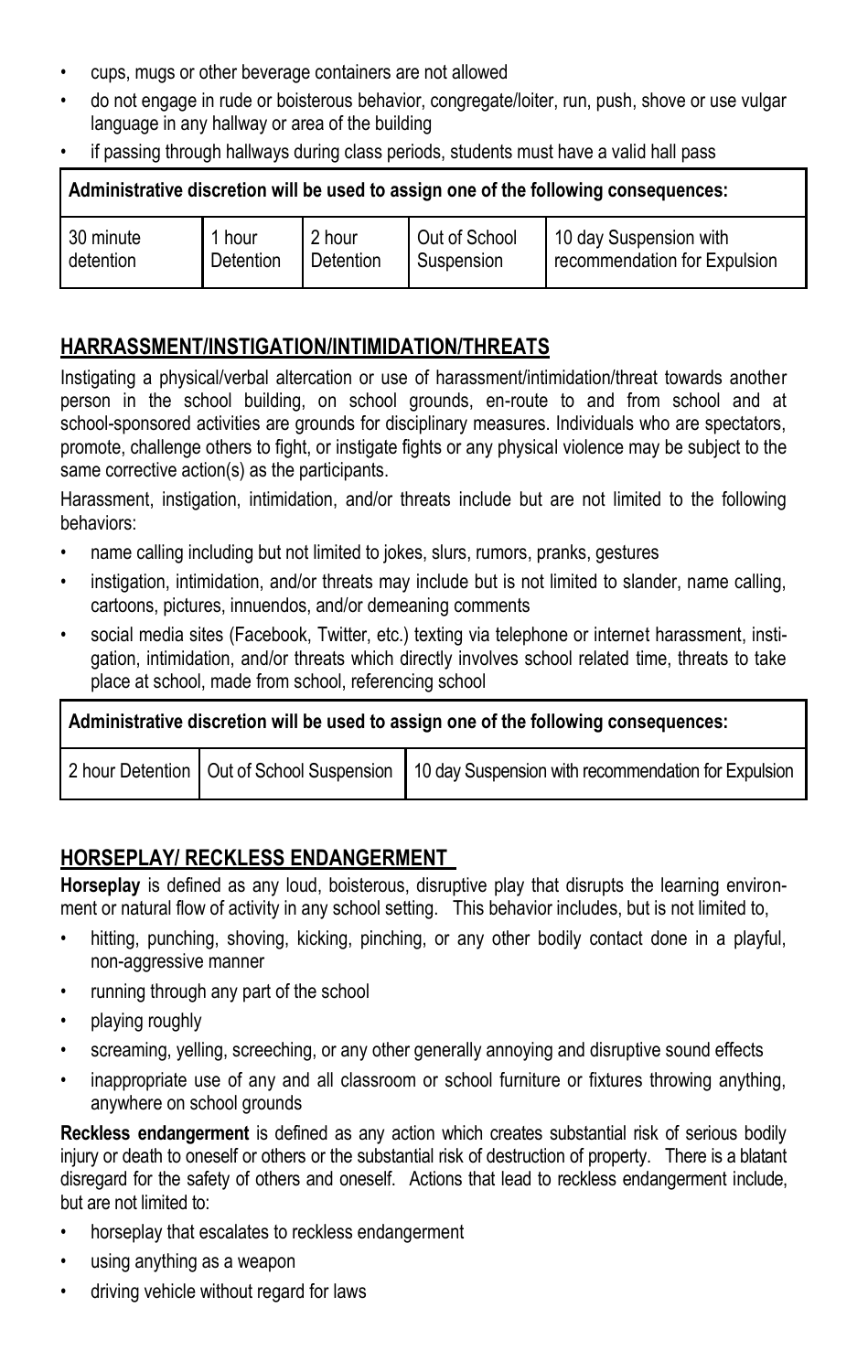- false fire alarm pulling
- setting fire to school property causing personal injury to another person

**Administrative discretion will be used to assign one of the following consequences:**

#### **ILLEGAL ACTIONS**

Behavior not covered by other rules listed in this section but that is prohibited by Indiana State Law will be subject to disciplinary action and reported to the school resource officer.

### **IDS AT EDISON**

IDs are to be worn visibly each day and are not to be defaced in any manner. The cost to replace a lost or damaged ID will cost \$10.

| 1st Infraction:        | 2nd Infraction:        | 3rd Infraction: 4th Infraction: | 5th Infraction:                             |
|------------------------|------------------------|---------------------------------|---------------------------------------------|
| 30 minute<br>Detention | 30 minute<br>Detention | 1 hour<br>Detention             | 2 hour Detention   Out of School Suspension |

### **INAPPROPRIATE USE OF COMPUTERS**

While in the computer lab students must adhere to the computer usage policy. Failure to comply with the computer usage policy may result in removal from the course and/or suspension from the computer lab.

| Administrative discretion will be used to assign one of the following consequences: |            |            |               |                              |  |
|-------------------------------------------------------------------------------------|------------|------------|---------------|------------------------------|--|
| 30 minute                                                                           | 1 hour De- | 2 hour De- | Out of School | 10 day Suspension with       |  |
| detention                                                                           | tention    | tention    | Suspension    | recommendation for Expulsion |  |

### **INSUBORDINATION**

Failure to comply with directions of teachers or other school personnel during any period of time when students are under their supervision is grounds for suspension and/or expulsion. Examples of insubordination include, but are not limited to:

- refusal to report to the office as directed
- refusal or failure to identify oneself when requested by a staff member or adult in authority
- refusal to follow the direction of a teacher, administrator or other adult in a supervisory position.

*Insubordinate: (of a person) not willing to obey orders from people in authority, or (of actions and speech, etc.) showing that you are not willing to obey orders*

*Insubordination: refusing to obey orders from people in authority*

| 30 minute | 1 hour De- | 2 hour De- | Suspension | Out of School 10 day Suspension with |
|-----------|------------|------------|------------|--------------------------------------|
| detention | tention    | tention    |            | recommendation for Expulsion         |
|           |            |            |            |                                      |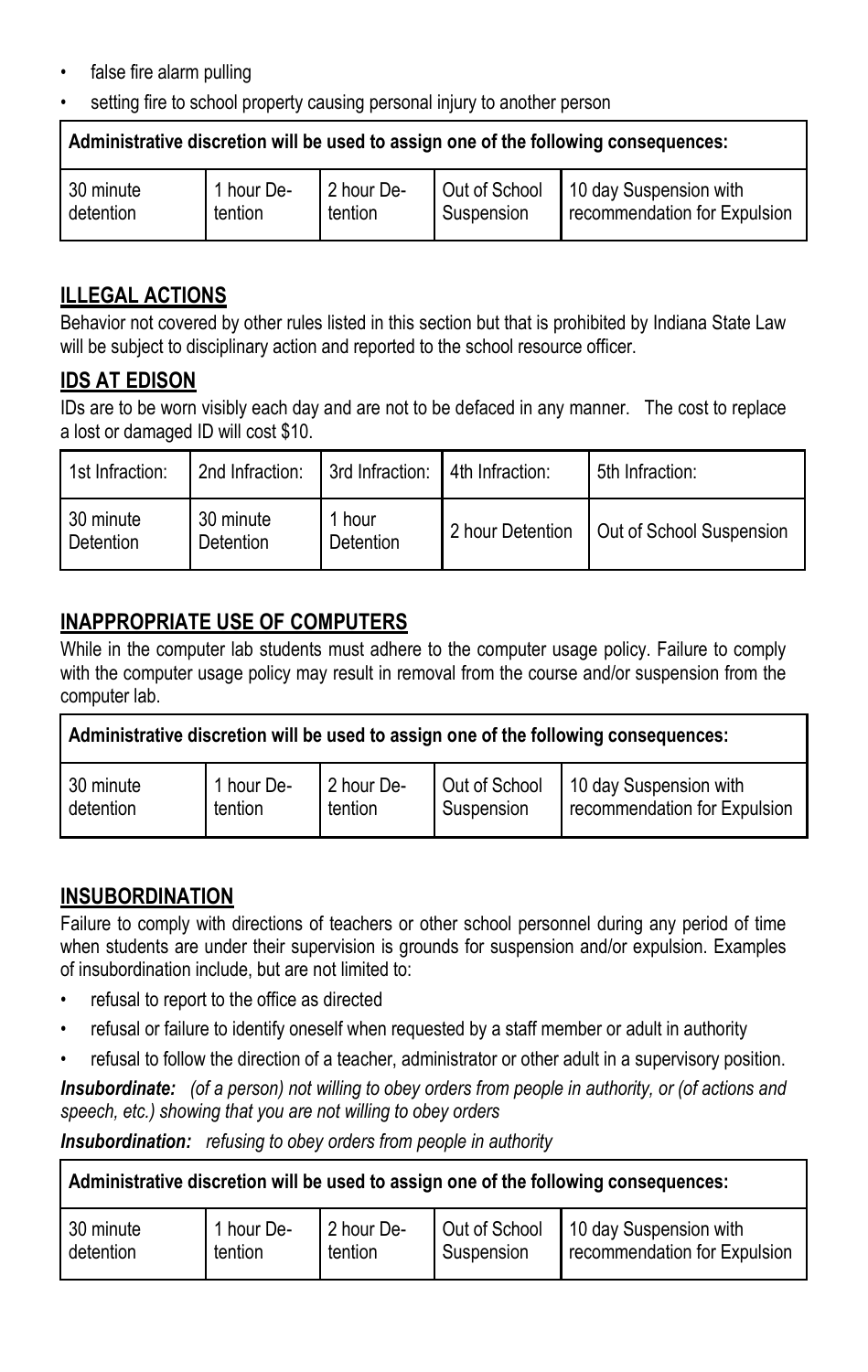### **MISSED DETENTION**

Parents can reschedule a detention without penalty by contacting the teacher or the main office (219) 962-8531 prior to 2PM the day of the assigned detention; the adult that assigned the detention is the one to contact for rescheduling. **Failure to serve an assigned detention may result in out of school suspension.**

### **PROFANITY/PORNOGRAPHY/OBSCENITY**

The following is not allowed:

- use of profanity, obscene gestures and/or possession of pornography or other inappropriate materials anywhere in school, on school grounds, at school sponsored activities or on school provided transportation
- making any sign that conveys an offensive, obscene, or sexually suggestive message
- using or writing derogatory written materials
- having any written material or pictures that convey an offensive, obscene, or sexually suggestive message

| Administrative discretion will be used to assign one of the following consequences: |                          |                                                                      |  |
|-------------------------------------------------------------------------------------|--------------------------|----------------------------------------------------------------------|--|
| 2 hour Detention                                                                    | Out of School Suspension | 10 day Out of school Suspension with<br>recommendation for Expulsion |  |

### **SEXUAL HARASSMENT**

Sexual harassment including but not limited to sexual innuendo, touching of breasts, buttocks or crotch, referencing or requesting sexual acts, unwanted and repeated sexual advances.

| Administrative discretion will be used to assign one of the following consequences: |                          |                                                        |  |  |
|-------------------------------------------------------------------------------------|--------------------------|--------------------------------------------------------|--|--|
| 2 hour Detention                                                                    | Out of School Suspension | 10 day Suspension with recommendation<br>for Expulsion |  |  |

### **SMOKING/ CIGARETTES /LIGHTERS/MATCHES /POSSESSION OF SMOKING MATERIALS/TOBACCO**

**P.L. 125-1998, Ser.5** 

#### **I.C. 35-46-1-10.5 I.C. 34-4-32-4 (c)**

Each Lake Station Community Schools is a tobacco free campus. Students may not possess, use, or provide to any other person, smoking paraphernalia and/or any substance, which is or contains tobacco, or any substance that closely resembles any of the listed substances. Students may not provide to any other person smoking paraphernalia and/or any substance as listed above nor any substance represented to be any of the above:

- a. on the way to or from school or school activity
- b. on school grounds at any time or
- c. at any school sponsored activity at any location including the school bus or other school-sponsored transportation.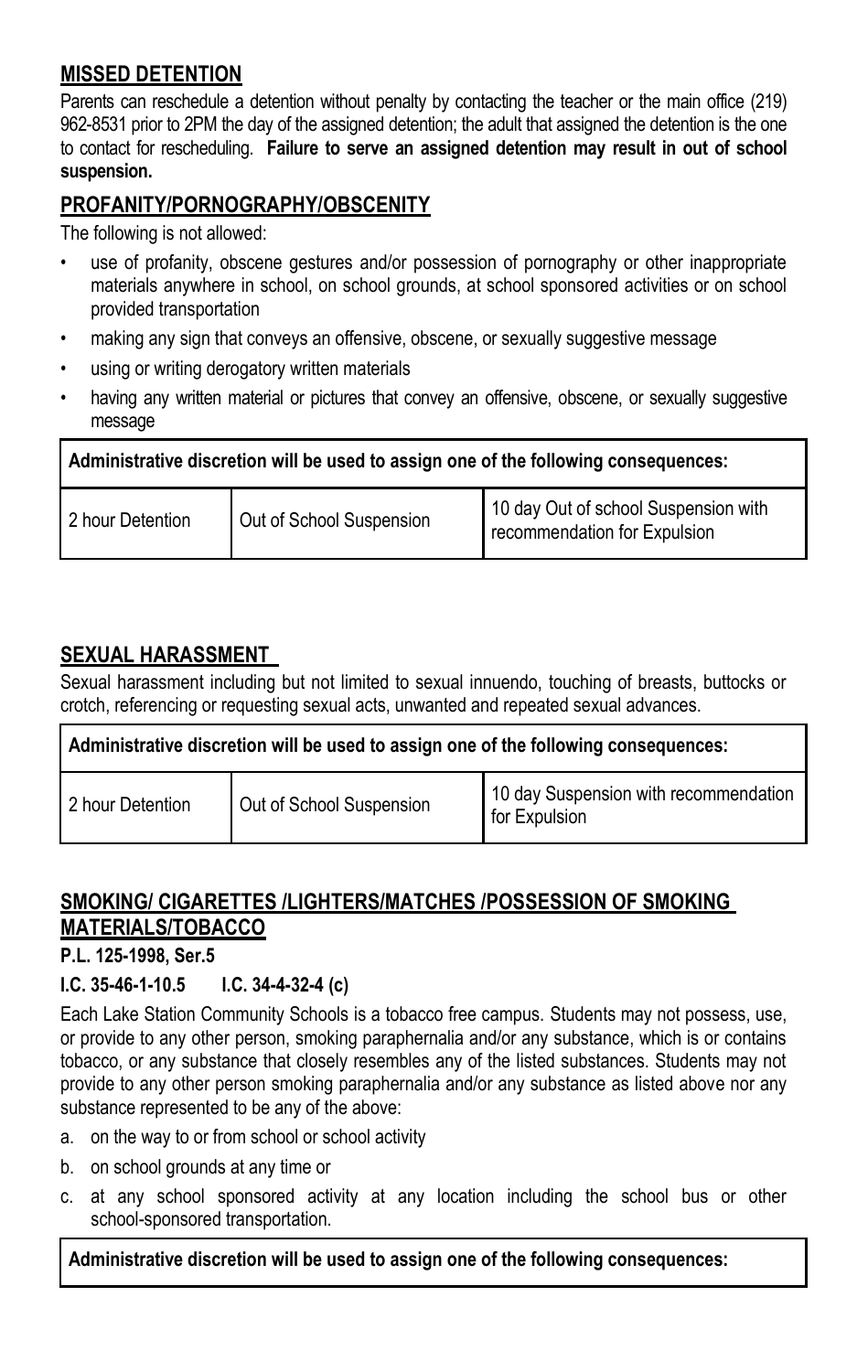#### **TARDY POLICY**

Lake Station Community School Corporation is responsible for students developing a sense of self-management. Demanding punctual attendance is directed toward this goal. Punctuality is a good character habit that should be established by all students. Students are therefore expected to be "on time" to all classes and scheduled activities during the school day. A student is considered tardy when he/she is not in the classroom when the tardy bell rings and/or when he/she is not in his/her seat as per teacher discretion. Individual teachers may further define "on time" in their respective classrooms.

**Tardies are counted class by class, per SEMESTER.** Failure to serve a tardy penalty will be dealt with accordingly.

**Administrative discretion will be used to assign one of the following consequences:**

| 3rd Tardy:          | 4th Tardy:            | 5th Tardy:            | 6th or more Tardies:     |
|---------------------|-----------------------|-----------------------|--------------------------|
| 30 minute detention | 1 hour Deten-<br>tion | 2 hour Deten-<br>tion | Out of School Suspension |

#### **THEFT/VANDALISM**

Stealing, the possession of stolen property, or damaging the property of Lake Station Community School Corporation, the property of students or staff members, or the property of visitors to our school before, during, or after school hours will not be tolerated. Stealing or damaging property at any location that a Lake Station student is attending that is part of a school sponsored function will not be tolerated and will be subject to Lake Station Community School's disciplinary consequences.

| Administrative discretion will be used to assign one of the following consequences:                                     |                                                                                                                                     |  |  |
|-------------------------------------------------------------------------------------------------------------------------|-------------------------------------------------------------------------------------------------------------------------------------|--|--|
| 1-5 day Out of School Suspension<br>Financial restitution<br>Notify school resource officer and civil author-<br>ities. | 10 day Out of School Suspension pending Expulsion<br>Financial restitution<br>Notify school resource officer and civil authorities. |  |  |

### **TRUANCY**

Students are truant if they are not where they belong during the scheduled school day.

Truancy is defined as being out of the classroom without a pass or as being somewhere in the building for which the pass is not written. If a student is in the building, but is more than 5 minutes late for his/her class, he/she is considered TRUANT (absent), not tardy.

| 1st Infraction:  | 2nd Infraction or more:  |
|------------------|--------------------------|
| 2 hour Detention | Out of School Suspension |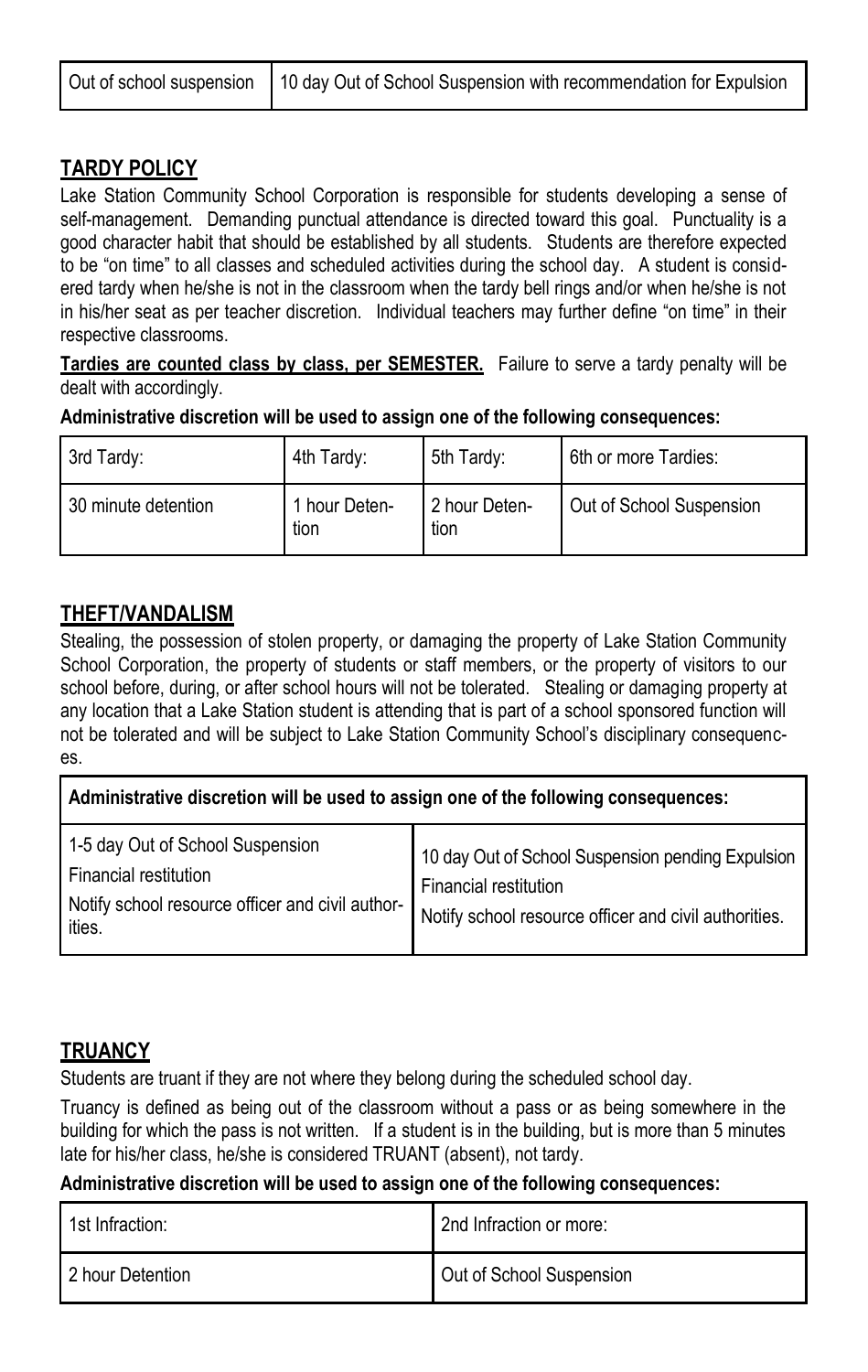### **WEAPONS/DANGEROUS ITEMS**

### **Sections 921 of Title 18 of the United States Code**

### **I.C. 35-47-5-2.5, Sec 2.5; I.C. 35-41-1-24.7 – possession of a knife on school property**

### **I.C. 20-27-2-10; P.L. 72-2006, Sec. 9 – possession on a special purpose bus**

Students may not possess, handle, transfer or provide to any other person: guns of any type (real or not), knives, razors/razor blades, box cutters, any martial arts related weapons, brass/metal knuckles, tools (such as saws, awls, hole punches, hammers, etc.), explosives devices or materials used in making such devices, and any other item that could reasonably be considered and used as a weapon will be grounds for suspension and/or expulsion.

### **Administrative discretion will be used to assign one of the following consequences:**

1st Infraction:

10 days Out of School Suspension with recommendation for Expulsion

# MAINTENANCE OF ORDERLY CONDUCT

## **SCHOOL PURPOSE**

"School Purposes" refers to the purpose for which a school corporation operates, including:

- 1. To promote knowledge and learning generally
- 2. To maintain an orderly and efficient educational system;
- 3. To take any action under the school corporations and their governing bodies by Indiana Code 20-8. 1-5 et. sec. or by any other status.

### **DEFINITIONS**

### Suspension:

Suspension means disciplinary action whereby a student is suspended from school attendance for a period of not longer than ten (10) days. Does not apply to those students removed from athletic activities, non-credit school activities or school provided transportation.

### Expulsion:

Expulsion means disciplinary action whereby a student is suspended from school attendance in excess of ten (10) days or for the balance of the then current semester or half of any school year or given other disciplinary action, which prevents his/her completing within the normal time his/her course of study in any school within the local school corporation**.**

It is the duty and obligation of the school corporation to maintain orderly conditions within each school and to control the conduct of its students so that maximum learning may occur with all students. Effective discipline is a necessity for quality education. Students are to comply with the regulations as promulgated herein by policies approved by the Board of Trustees and school authorities.

The superintendent, principal, administrative personnel, any teacher or any other adult person authorized to be in charge of a school function, including, but not limited to, bus drivers in the course of conveying students to and from school and school functions, are authorized to take such action as is reasonable, desirable, or necessary including restriction of extra-curricular activity.

### **STUDENT SEARCHES**

As used in this agenda book, "reasonable suspicion" means circumstances which would cause a reasonable person to suspect that the search of a particular person, place or thing will lead to the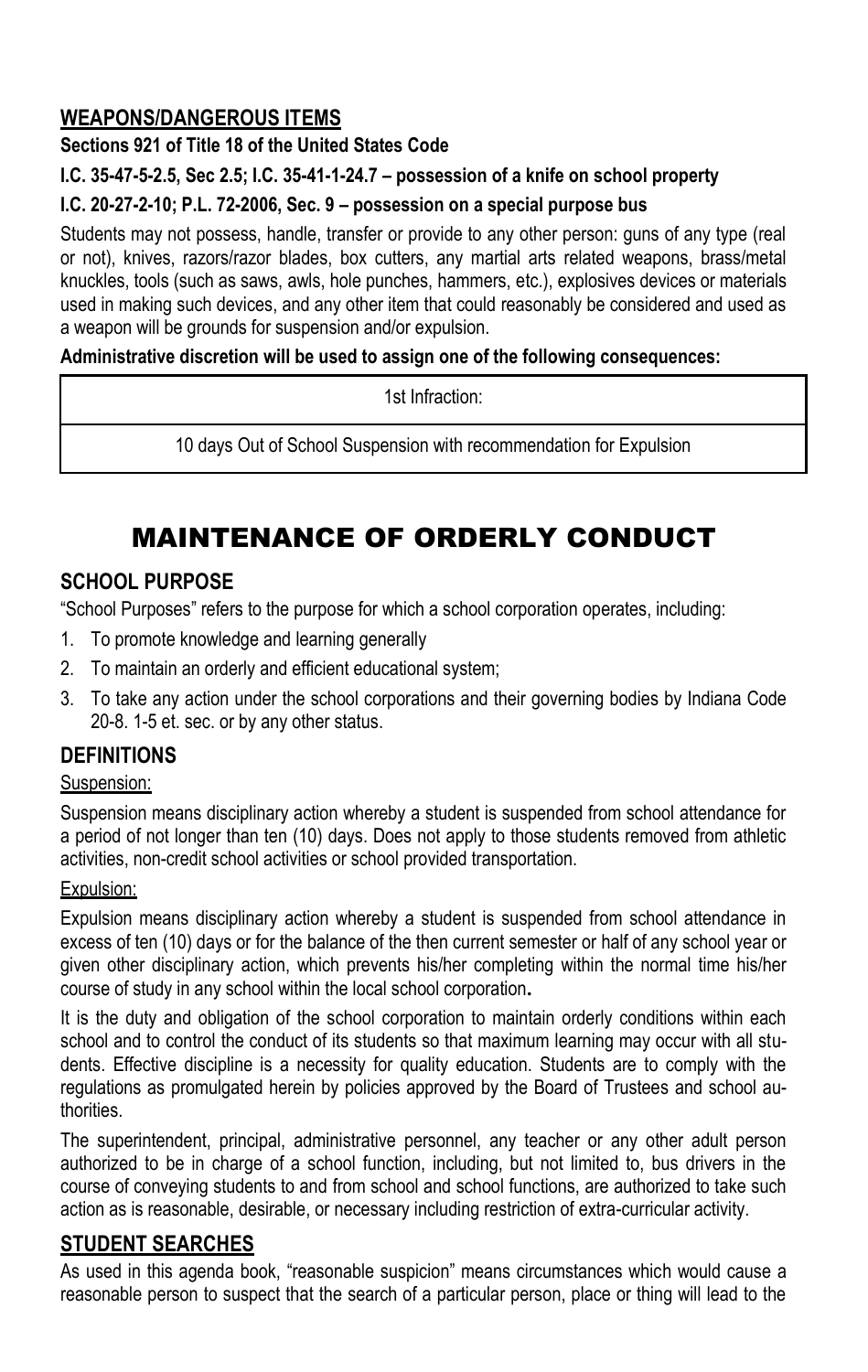#### discovery of:

- 1. Evidence of a violation of the student conduct standards contained in this student agenda;
- 2. Anything which, because of its presence, presents an immediate danger of physical harm or illness to any person.

Searches conducted under reasonable suspicion could be conducted based on a number of various factors. (4. See Inspection of Individual Lockers, A-D in the Lockers section of the agenda) The principal, other administrators, school corporation staff, as well as others who have been designated by the principal and acting at the direction of the principal, may search a student who is suspected of having contraband or a dangerous weapon in his/her possession. A search may be conducted during the school day or at any school-related activity if the principal or his designee has reasonable suspicion or the search. Refusal to cooperate will be considered insubordination and may result in suspension and a recommendation for expulsion.

### **USE OF SECLUSION AND RESTRAINT**

A student will not be subject to seclusion or restraint unless the student's behavior poses an imminent risk of injury to the student or others. However, significant violations of the law, including assaults on students and staff, will be reported to the police. As soon as possible after any use of seclusion or restraint, the student's parent or guardian will be informed and provided with a detailed account of the incident, including the circumstances that led to the use of seclusion or restraint.

### **GROUNDS FOR SUSPENSION AND/OR EXPULSION**

The Board of School Trustees of the Lake Station Community School Corporation declare as school board policy that the only two general grounds for a suspension or expulsion are student misconduct and substantial disobedience. Examples of student misconduct and substantial disobedience include, but are not limited to:

- 1. Use of violence, force, noise, coercion, threat, intimidation, fear, passive resistance or other comparable conduct, constituting an interference with school purposes or the operation of a school, or urging other student to engage in such conduct.
- 2. Occupy any school building or school grounds without permission of the school corporation; blocking the entrances or exits of any school building or property; firing, displaying, or threatening use of firearms, explosives, or other weapons on the school premises for any unlawful purpose; attempting to prevent the operation of any school or educational function; and continuously and intentionally making noise or acting in any manner so as to interfere seriously with any teacher's ability to conduct the educational function under his supervision.
- 3. Causing or attempting to cause substantial damage to school property, stealing or attempting to steal school property of substantial value, or repeated damage or theft involving school property of small value.
- 4. Intentionally causing or attempting to cause substantial damage to valuable private property or stealing or attempting to steal valuable private property.
- 5. Intentionally causing or attempting to cause physical injury or intentionally behaving in such a way as could reasonably cause physical injury to a school employee/student.
- 6. Intentionally doing serious bodily harm to any student.
- 7. Threatening or intimidating any student for the purpose of, or with the intent of, obtaining money or something of value from such student.
- 8. Knowingly possessing, handling or transmitting any object that can reasonably be considered a weapon.
- 9. Knowingly possessing, using or transmitting any substance which he/she represents to be a narcotic drug (look-alike drug), hallucinogenic drug, amphetamine, barbiturate, marijuana, alcoholic beverage, stimulant, depressant, or intoxicant of any kind.
- 10. Engaging in the unlawful selling of narcotics or other violation of the criminal law, which constitutes and interference with school purposes.
- 11. No student may possess or use any substance which the student has reason to believe is or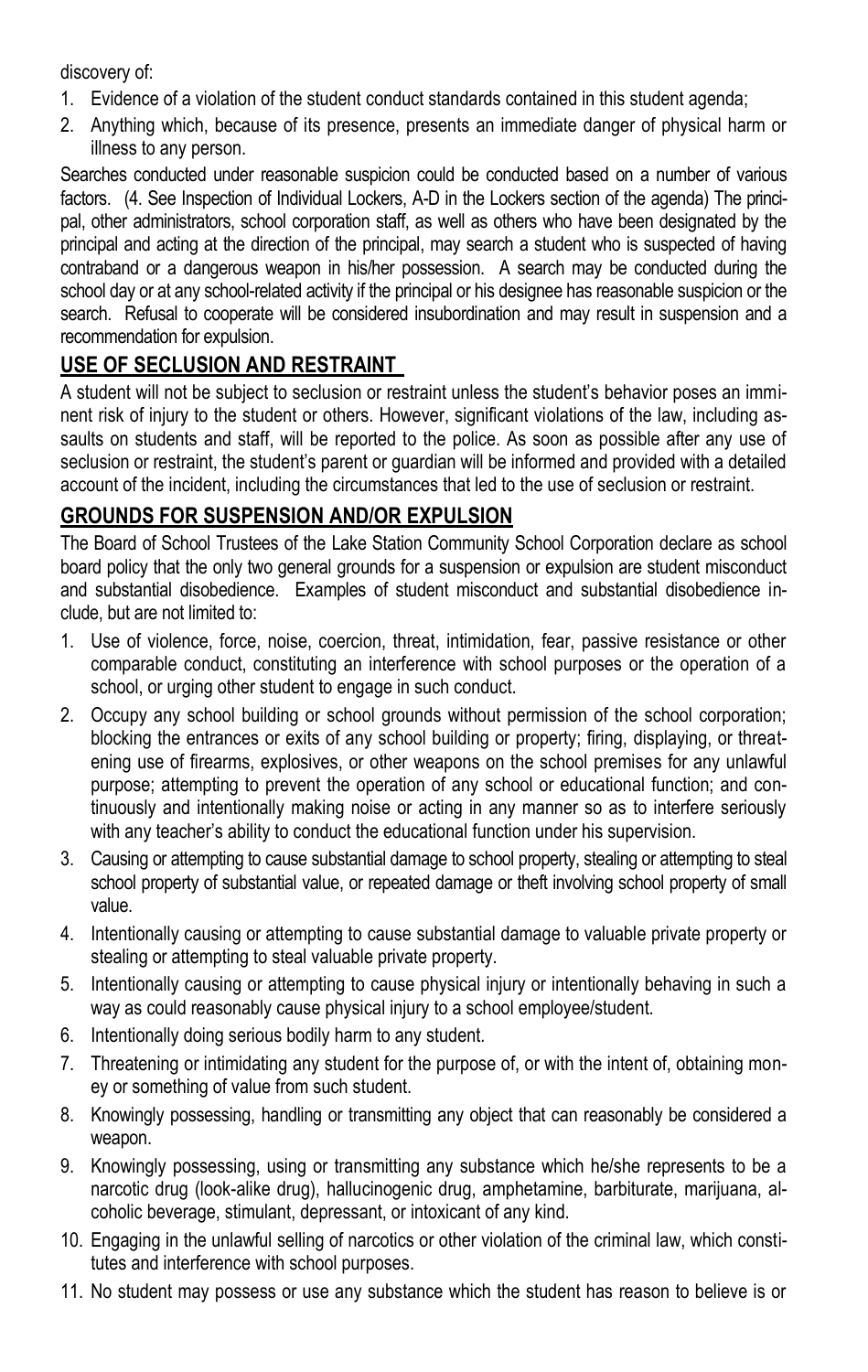which has been represented to her/him as a narcotic drug, hallucinogenic drug, amphetamine, barbiturate, marijuana, alcoholic beverage, stimulant, depressant, or intoxicant of any kind.

- 12. Students are prohibited from possessing, using, transmitting, or being under the influence of caffeine-based pills, substances containing phenylpropanolamine (PPA), or stimulants of any kind be they available with or without a prescription.
- 13. Any substance for which a student has a prescription or written permission from a parent allowing use must be brought to the school nurse or designee in the health clinic and administered or taken there.
- 14. Failing in a substantial number of instances to comply with direction of teachers, during any period of time when he/she is properly under their supervision, when such failure constitutes an interference with school purposes or an educational function.
- 15. Engaging in any activity forbidden by the laws of the State of Indiana which constitutes an interference with school purposes.
- 16. Failing to comply with the smoking restrictions for the school building as established in the Ordinances of the Lake Station Community School Corporation.
- 17. Willfully absent or truant from school without the knowledge or consent of the parent or school, or absent from school when there is an attempt to evade the School Attendance Law.
- 18. GANGS-Any display of gang paraphernalia or representation hereof may result in suspension and/or request for expulsion. This includes graffiti, drawings, etc.
- 19. Continuously and intentionally making noise or acting in any manner so as to interfere seriously with the ability of any teacher or any of the other school personnel to conduct the educational function under their supervision.
- 20. Students who fight at school will need to be removed from the premises by a parent/guardian. Parents of victims of battery are strongly encouraged to file charges. Teachers who are threatened will file, at a minimum, a police report.

If any of the following circumstances are linked with an incident of fighting, the student(s) will be suspended and recommended for expulsion:

- Evidence is uncovered that shows the fighting was premeditated.
- The student(s) is/are non-responsive to an adult on the scene who is attempting to stop the fight.
- An adult is injured by the fighting student(s)
- A student makes unwelcome contact (battery) with an adult.

### **TRANSPORTATION**

These rules and regulations are important guidelines for the operation of school buses in the Lake Station Community Schools. The privilege of having a school bus on which to ride to and from school is desired by many. Good behavior on the school bus is very important for the safety and well-being of all students on the bus.

#### **RULES FOR STUDENTS**

A. Each pupil shall seat himself/herself immediately upon entering the bus in the place assigned by the driver.

B. Pupils shall not stand or move from place to place during the trip.

C. Pupils shall not tease, scuffle, trip, hold, hit, or use their hands or feet or body in any objectionable manner.

D. Windows will not be opened or closed except by permission of the driver.

E. Pupils shall not enter or leave the bus until it has come to a full stop and the door has been opened by the driver.

F. The child should be waiting at the bus stop when the school bus arrives, preferably five (5) minutes prior to the normal pickup time. The driver is responsible for the maintenance of his/her schedule and cannot wait for tardy students.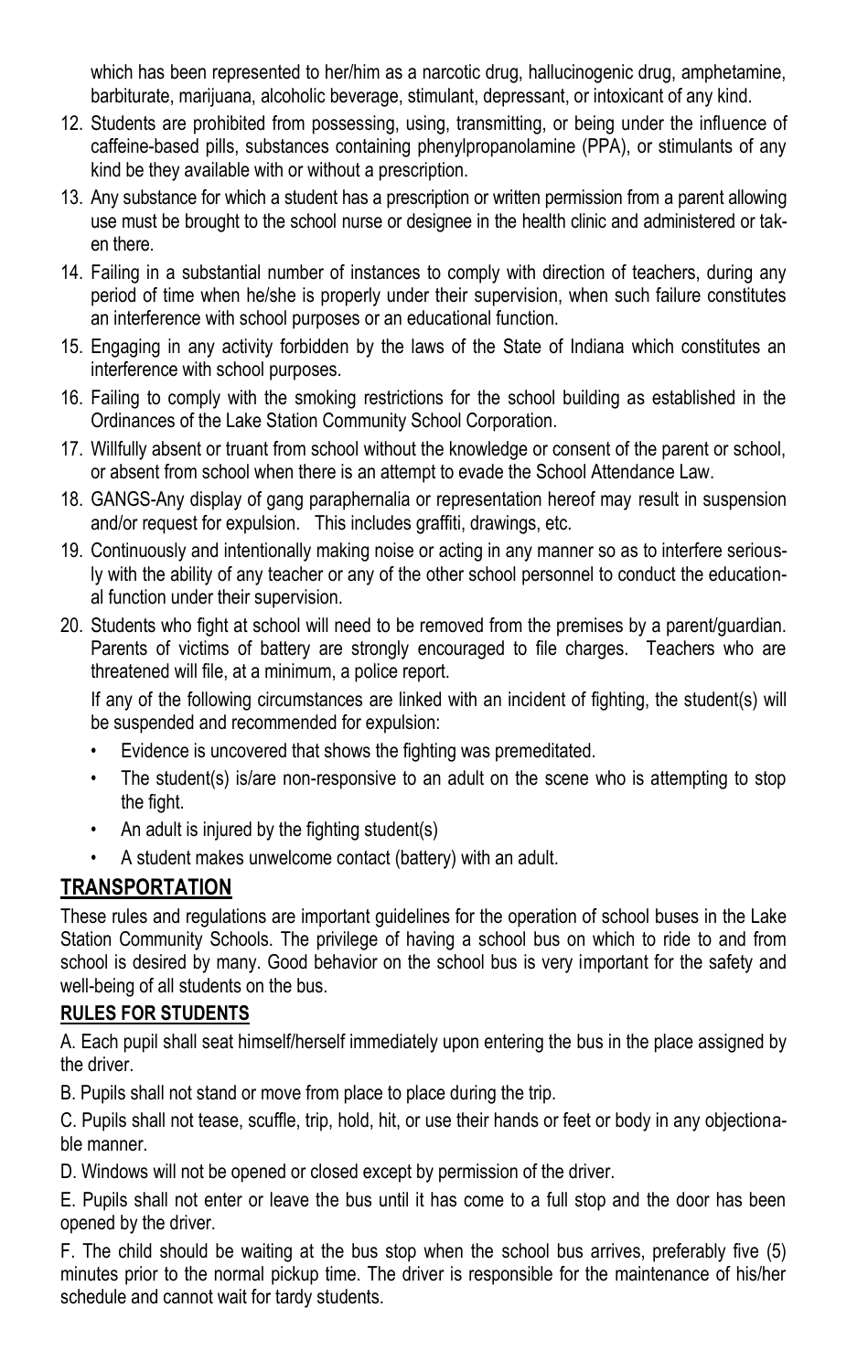G. For just cause and upon the recommendation of the bus driver, school authorities may deny the privilege of riding on the school bus to any pupil.

H. The student should observe classroom conduct (except for ordinary conversation) while getting on or off and while riding the bus. Loud, boisterous, or profane language or indecent conduct shall not be tolerated.

I. Students are to obey the driver cheerfully and to report promptly to the school official when instructed to do so by the driver.

J. Students should warn the driver of approaching danger, if there is reason to believe the driver is not aware of the danger.

K. There is to be NO TALKING when the bus is near a railroad crossing.

L. Younger brothers and sisters who are not in school will not be allowed on the bus for transportation to school.

M. Livestock such as animals, insects, reptiles, and birds will not be transported in the school bus. N. Students will be discharged in the P.M. from a bus only where they are picked up in the A.M.

O. Pupils shall not smoke on the school bus.

P. All student passengers are subject to the rules and regulations governing conduct in the Lake Station Community Schools.

### **STUDENT SAFETY**

1. Stay off the traveled roadway at all times while waiting for a bus.

2. Wait until the bus comes to a stop before attempting to get on or off.

3. Enter or leave the bus only at the front door after the bus has come to a stop except in cases of emergency or a drill.

4. No eating or smoking on the bus to and from school.

5. Cross the traveled roadway, if necessary, after leaving the bus in the following manner.

a. Make certain the bus is not moving.

b. When crossing the street, go to the front of the bus at least 8 to 10 feet or within sight of the driver and wait for the proper signal for crossing.

c. Upon signal from the driver, look both to the right and to the left and proceed across the street in front of the bus. (Never cross roadway in back of the bus.)

d. Walk (do not run) in front of the bus when crossing the street.

- 6. Keep hands and head inside the bus at all times.
- 7. When possible inform the driver when absence is expected from school.
- 8. Report to the driver at once any damage to the bus that is observed.
- 9. When known, report to the driver any lights that may be out.

10. Help keep the bus clean, sanitary, and orderly.

### **RESPONSIBILITY OF PARENTS**

The responsibilities of parents whose children are transported are:

1. Have your children arrive at the bus stop 5 minutes prior to scheduled bus time in the morning.

2. Provide necessary protection for your children while going to and from bus stops. Drivers may require students to assemble for pickups at a point established by the driver.

3. Cooperate with school authorities for proper conduct of their children.

4. Make reasonable effort to understand and cooperate with those responsible for pupil transportation.

### **PROCEDURE REGARDING SUSPENSION AND/OR EXPULSION FROM SCHOOL**

### **Suspension, Expulsion, and Exclusions**

A. The principal (or designee) may suspend a student for a period of time not exceeding 10 days for conduct constituting grounds for expulsion or suspension. Such suspensions shall be made only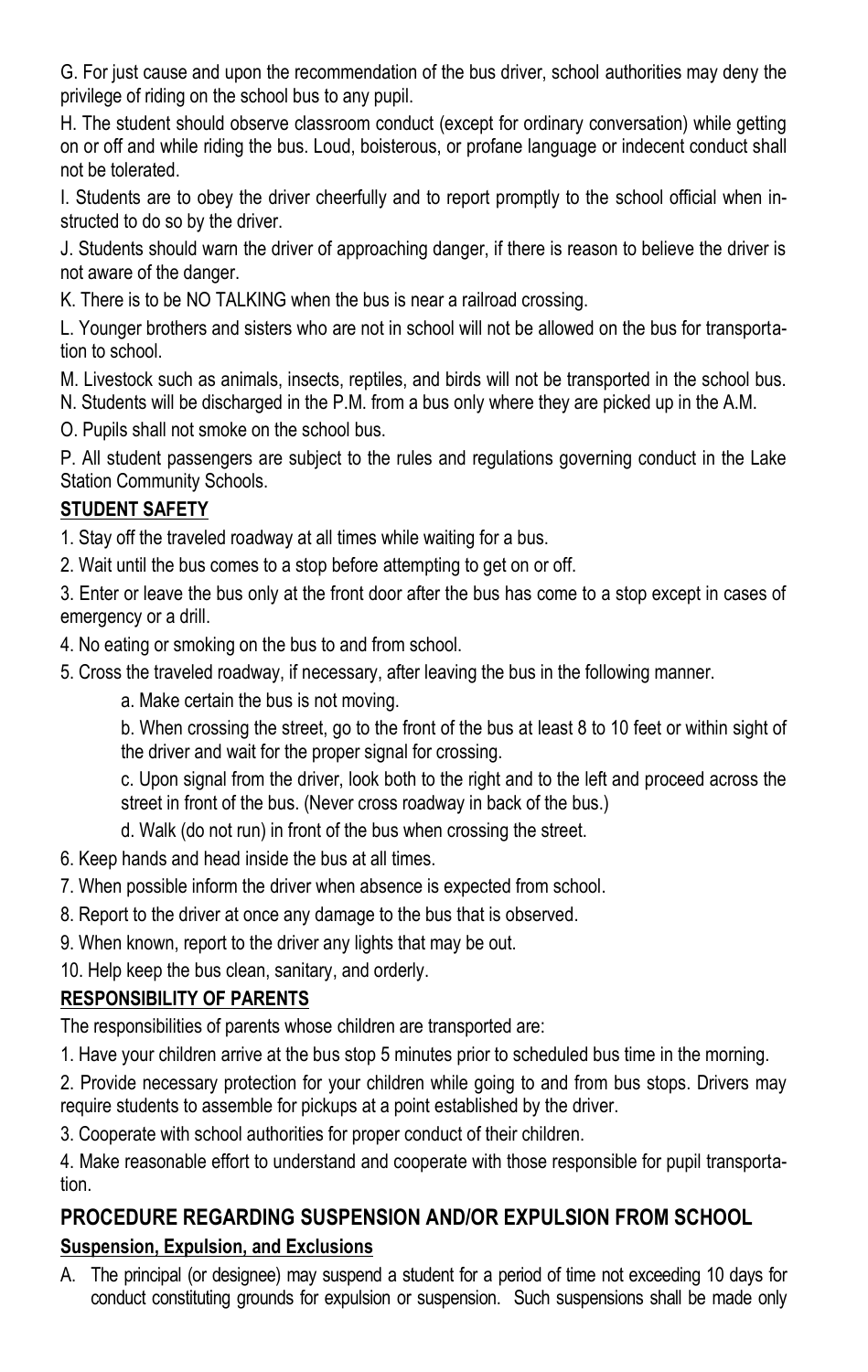after the principal or his/her designee has made an investigation and has held an informal hearing. The student shall hear the charges against him/her and be given an opportunity to explain his/her conduct. Following the suspension, the parents or guardians of the suspended students will be notified in writing. The notification will include the dates of the suspension, describe the student's misconduct, and the action taken by the principal. A student may be suspended from school before the principal recommends that a student be expelled or excluded from school. Hearing Officer may suspend until date of hearing in his/her judgment.

B. Expulsion procedures

When a principal (or designee) recommends to the superintendent (or designee) that a student be expelled from school, the following procedures will be followed:

- 1. The superintendent (or designee) may conduct an expulsion meeting, or may appoint one of the following persons to conduct the expulsion meeting:
	- a. legal counsel
	- b. a member of the administrative staff who did not expel the student and was not involved in the events giving rise to the expulsion.
- 2. An expulsion will not take place until the student and the student's parent are asked to appear at an expulsion meeting conducted by the superintendent or the person designated above. Failure by a student or a student's parent to appear at this meeting will be deemed a waiver of rights administratively to contest the expulsion or to appeal..
- 3. The request to appear at the expulsion meeting will be in writing, delivered by certified mail or by personal delivery, and contain the reasons for the expulsion and the date, time, place, and purpose of the meeting.
- 4. At the expulsion meeting, the principal (or designee), will present evidence to support the charges against the student. The student or parent will have the opportunity to answer the charges against the student, and to present evidence to support the student's position.
- 5. If an expulsion meeting is held, the person conducting the expulsion meeting will make a written summary of the evidence heard at the meeting, take any action found to be appropriate, and give notice of the action taken to the student and the student's parent. All appeals of expulsion should be filed with the County Court.

Full details of the rules, regulations, and due process procedure of the Lake Station Community School Corporation are available to any parent, guardian, or student in the office of each school in the corporation, and at the Lake Station Community School Corporation Administration Office, 2500 Pike Street, Lake Station, Indiana 46405.

# ATHLETICS

The purpose of interscholastic athletics is to develop desirable attitudes and habits of sportsmanship, provide the participants with the opportunity to excel, and to create a focal point around which the student body and the community can rally for mutual satisfaction and interest. Every student, boy and girl, is urged to attempt to participate in a sport in which he/she has an interest.

### **ATHLETIC AND CLUB ACADEMIC ELIGIBILITY REQUIREMENTS**

The purpose of this policy is to assure that all students entering Edison Jr. Sr. High School remains on track for graduation with their cohort. Historically, we have had students who have reached their junior and/or senior year behind in credits, so far behind that in some instances almost impossible to graduate on time with their cohort. These students, many times, dropout or withdraw and enter GED programs. This policy will assist us in identifying those students early and provide proactive intervention to keep these students on track for graduation. The benefit is three-fold; 1) students remain on track for graduation; 2) reduce our student dropout or withdrawal rate; and 3) increase our graduation rate. It is our responsibility to insure that all our students have opportunities provided to them to be successful.

Freshman – Must have passed all CORE 8th grade classes. Students must have successfully completed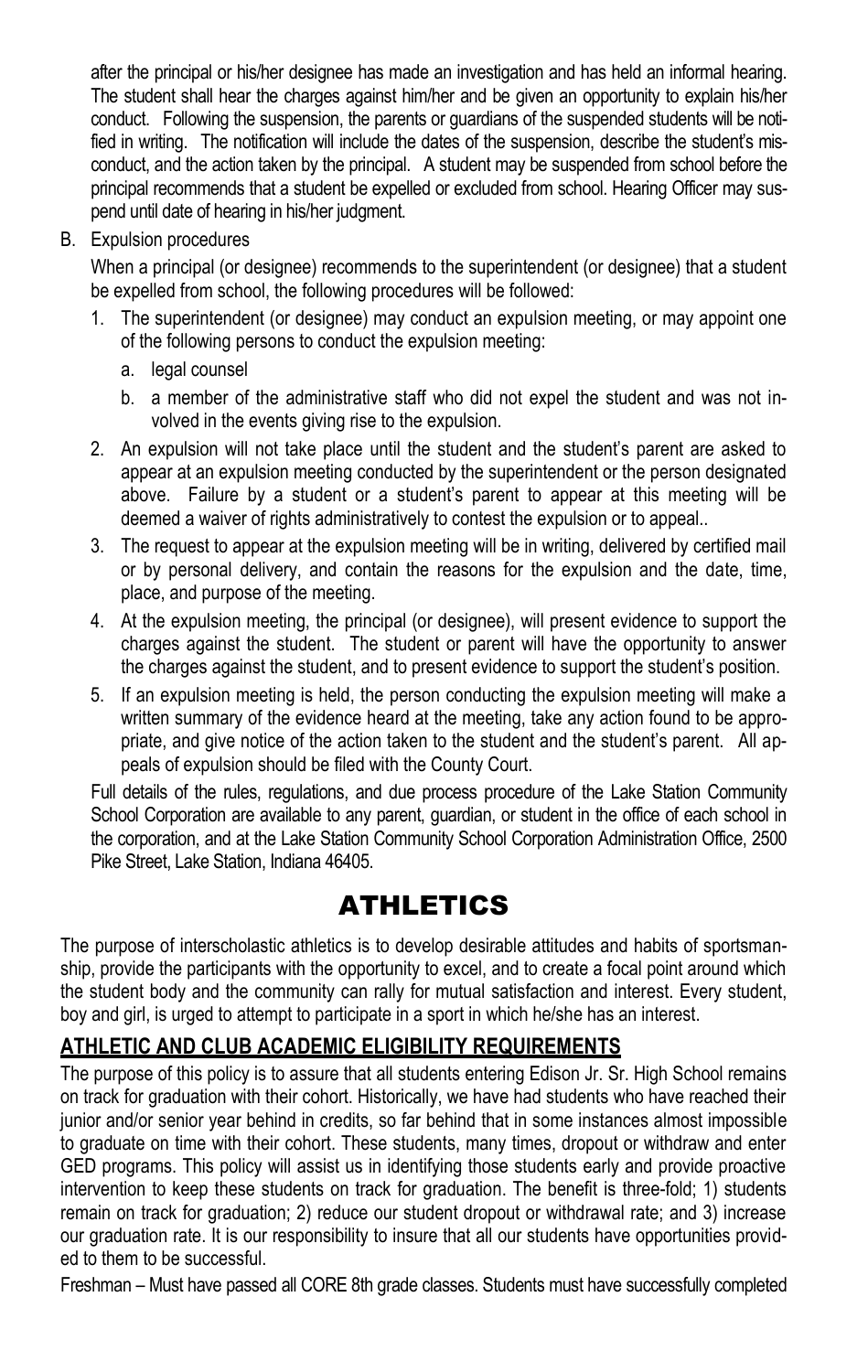6 credits at the end of the first semester to be eligible to continue participation in athletics and/or club affiliations for the remainder of the school year. Any student failing a class in the first semester will, if possible, be assigned to a Credit Recovery Study Hall or after school Credit Recovery second semester to regain the lost credit. Those students failing a class in the second semester will be required to attend summer school to regain the lost credit. If a student doesn't obtain 12 credits by the end of their freshman year they will be ineligible to participate in any extra-curricular or co-curricular activity until they have successfully accumulated the necessary 12 credits.

Sophomore – Must have successfully completed 12 credits at the end of their freshman year to be eligible to participate in athletics and clubs their sophomore year. Students must have completed 6 credits the first semester to remain eligible. Any student failing a class in the first semester will, if possible, be assigned to a Credit Recovery Study Hall or after school Credit Recovery second semester to regain the lost credit. Those students failing a class in the second semester will be required to attend summer school to regain the lost credit. If a student doesn't obtain 24 credits by the end of their sophomore year they will be ineligible to participate in any extra-curricular or co-curricular activity until they have successfully accumulated the necessary 24 credits.

Junior - Must have successfully completed 24 credits at the end of their sophomore year to be eligible to participate in athletics and clubs their sophomore year. Students must have completed 6 credits the first semester to remain eligible. Any student failing a class in the first semester will, if possible, be assigned to a Credit Recovery Study Hall or after school Credit Recovery second semester to regain the lost credit. Those students failing a class in the second semester will be required to attend summer school to regain the lost credit. If a student doesn't obtain 36 credits by the end of their sophomore year they will be ineligible to participate in any extra-curricular or co-curricular activity until they have successfully accumulated the necessary 36 credits.

Senior – Must have successfully completed 36 credits at the end of their junior year to be eligible to participate in athletics and clubs their sophomore year. Students must have completed 6 credits the first semester to remain eligible. Any student failing a class in the first semester will, if possible, be assigned to a Credit Recovery Study Hall or after school Credit Recovery second semester to regain the lost credit. Those students failing a class in the second semester will be required to attend summer school to regain the lost credit. If a student doesn't obtain 43 credits by the end of their senior year they will be required to attend Credit Recovery after school hours until completion of all necessary graduation credit requirements.

Students, no matter the grade level, must successfully earn 6 credits per semester to remain academically eligible for extra-curricular and co-curricular activities. Students earning less than 6 credits a semester are ineligible to participate and are required to attend Credit Recovery to regain the lost credits. Once they have regained the necessary credit for eligibility, they may participate in those activities that they had been excluded from.

*Any student placed in a Credit Recovery class will be assessed a technology fee for the class.*

The following sports are offered for inter-scholastic competition: Football, Basketball, Baseball, Softball, Track, Cross-Country, Golf, Wrestling, Tennis, and Volleyball.

#### **INSURANCE**

Student accident insurance is available for purchase by every student enrolled at Edison Junior Senior High School. This insurance is optional and coverage is for expenses incurred in an accident suffered while in school and while traveling to and from school. Full time insurance and interscholastic football insurance is available. Contact the Edison athletic office at 962-8535 for further details.

# ATHLETIC EVENTS

### **ATHLETIC SEASON TICKETS**

Athletic season tickets are good for all Lake Station home athletic events with the exception of tournaments and IHSAA events hosted by Lake Station. Season tickets are good for the entire school year.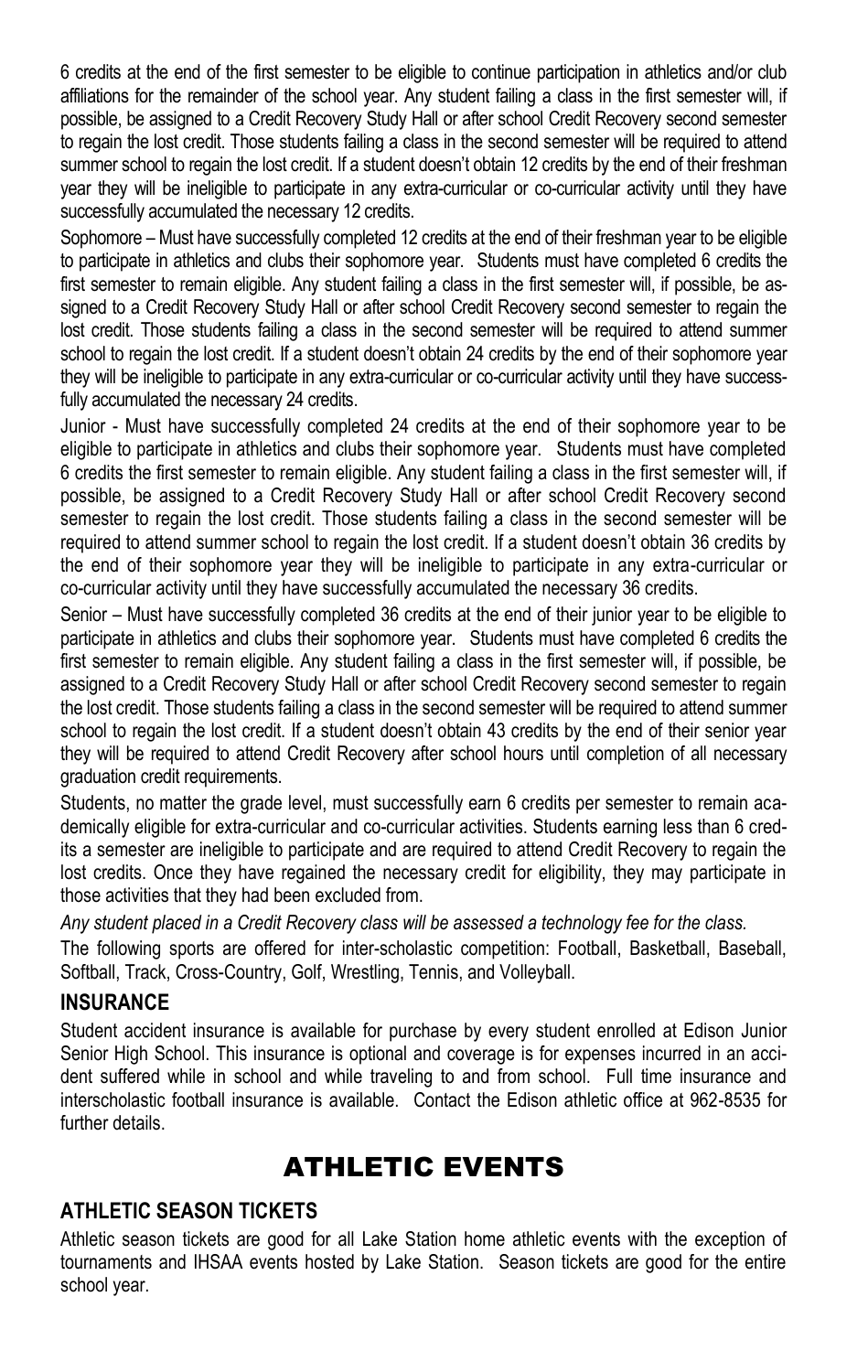| <b>High School</b><br><b>Season Tickets</b> |          | <b>Junior High</b><br><b>Season Tickets</b> |         |
|---------------------------------------------|----------|---------------------------------------------|---------|
| Student                                     | \$70.00  | Student                                     | \$20.00 |
| Adult                                       | \$100.00 | Adult                                       | \$35.00 |
| <b>Family Pass</b>                          |          | <b>Family Pass</b>                          |         |
| (2 adults & 2<br>students)                  | \$200.00 | (2 adults & 2<br>students)                  | \$55.00 |

| Individual Season Pass: Fall, Winter, Spring<br><b>High School Only</b> |                                   |  |
|-------------------------------------------------------------------------|-----------------------------------|--|
| Family                                                                  | \$65.00 (2 adults and 2 children) |  |
| Adult                                                                   | \$40.00                           |  |
| Student                                                                 | \$30.00                           |  |

# **GREATER SOUTH SHORE CONFERENCE TICKET PRICES:**

| <b>Single Game Tickets</b> |  |
|----------------------------|--|
|----------------------------|--|

| Athletic single game tickets<br>prices are good for all Lake<br><b>Station home athletic events</b><br>with the exception of tour-<br>naments and IHSAA events<br>hosted by Lake Station. | <b>Students</b><br>$9th - 12th$ | Adult  | <b>Students</b><br>$K - 8th$ | Senior<br>Citizen |
|-------------------------------------------------------------------------------------------------------------------------------------------------------------------------------------------|---------------------------------|--------|------------------------------|-------------------|
| Varsity Level Football, Girls'<br>and Boys' Basketball                                                                                                                                    | \$6.00 (at the<br>door)         | \$6.00 | \$3.00                       | \$3.00            |
| <b>Varsity Level</b><br>Volleyball, Baseball, Wrestling,<br>Track, Softball                                                                                                               | \$6.00 (at the<br>door)         | \$6.00 | \$3.00                       | \$3.00            |
| J.V. Level<br>Football, Baseball, Softball<br>Freshmen Level<br>Basketball, Volleyball                                                                                                    | \$2.00                          | \$3.00 | \$2.00                       | \$2.00            |
| <b>All Junior High Games</b>                                                                                                                                                              | \$2.00                          | \$3.00 | \$2.00                       | \$2.00            |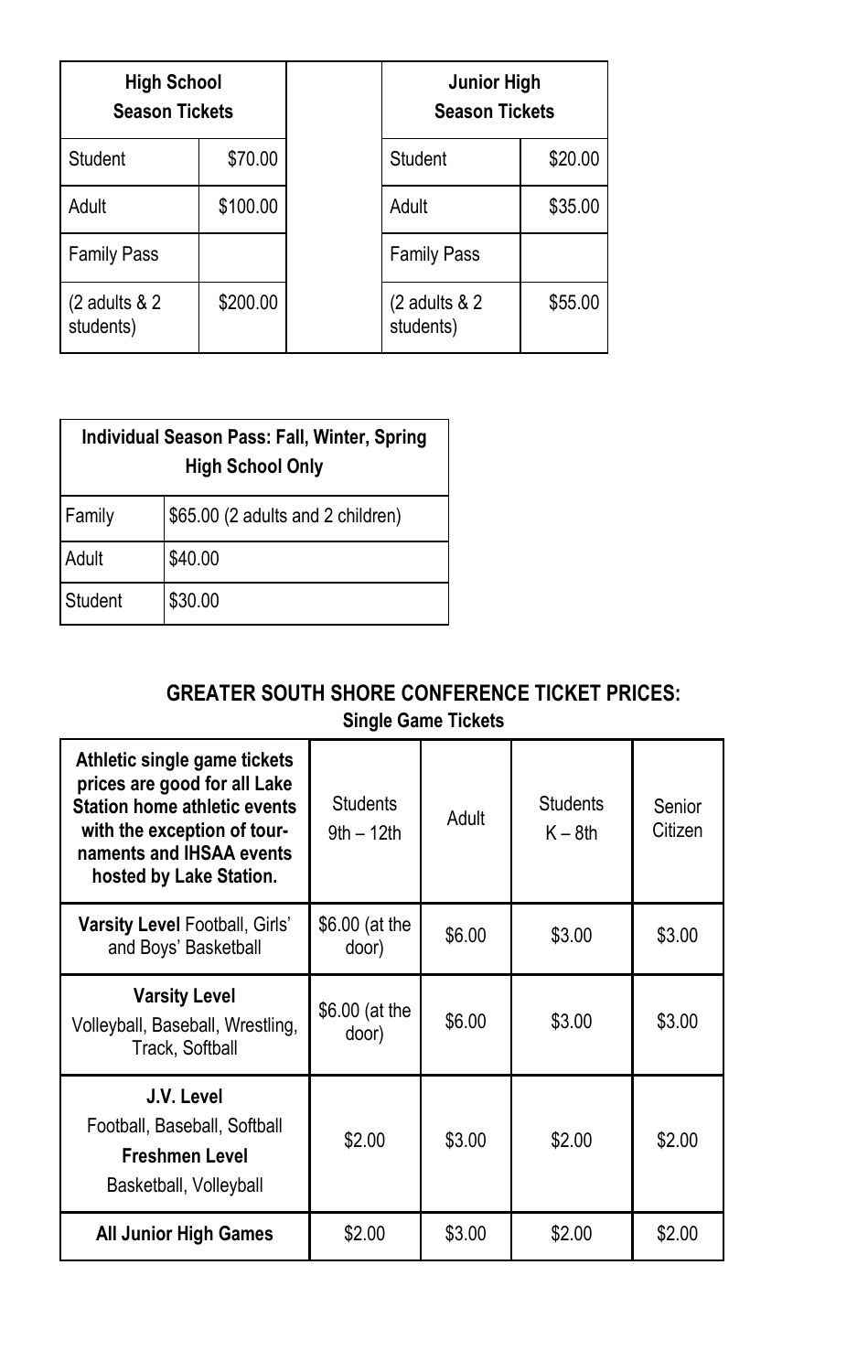### **CHEERLEADERS**

The function of the cheerleaders is to lead the student body in yells at school events. They are judged on the following qualifications: Pep and enthusiasm, ability to lead, physical coordination, appearance, personality, ability to cooperate, moral character, dependability and reputation in the school and community. Students are selected as Varsity, Junior Varsity and Freshman Cheerleaders in the spring of each year.

### **CONDUCT AT ATHLETIC EVENTS**

Students are expected to exhibit proper behavior at both home and away games. This includes no fighting, no booing or heckling, no throwing or dropping of refuse and no loitering in the immediate area before or after a game. School policy prohibiting the use or possession of drugs and alcohol applies at all athletic events in which the school is involved, regardless of the site.

### **EDISON JUNIOR SENIOR HIGH SCHOOL ATHLETIC STANDARDS**

### **1. USE OF ALCOHOL:**

First Offense: Penalty will be suspension from 40% of the scheduled games or a minimum of 3 weeks of the season. The time period will carry over from one sport to another if the offense occurs near or at the end of the season. (Not including pre-season practice time). If communication comes to the Athletic Director's attention about a student athlete with alcohol, the Athletic Director will communicate with the coach of that student athlete. The coach will conduct an investigation on the said matter; a recommendation of consequences within the Code of Conduct will then be made to the Athletic Director.

The athlete is required to practice with the team during the suspension period

Second Offense: Immediate suspension from athletics for the remainder of the school year.

- **2. SMOKING**: Penalty Same as for Use of Alcohol (both first and second offense)
- **3. DRUG ABUSE**: The Athletic Standards will follow the school rules for drug abuse which is Expulsion for the remainder of the semester. If expulsion takes place at the end of the semester, rules regarding alcohol and smoking will apply along with a conference to determine the eligibility of the athlete in the new semester.

Should a coach elect to increase the stated penalties, his/her policies will be submitted and approved by the athletic director, and placed on file prior to the beginning of his season. The coach will advise players of any policy changes prior to the first practice.

# CAREER CENTER ATTENDANCE AND DISCIPLINE

Students attending the Career Center must adhere to the guidelines for discipline and attendance found in the Edison Jr. Sr. High School student agenda book.

# CAREER CENTER TRANSPORTATION

No career center students will be permitted to drive to the career center without administrative approval from Edison Jr. Sr. High School.

# DRIVING TO SCHOOL

### **STUDENTS DRIVING CARS TO SCHOOL**

All students must have the school driving permit in the designated place. The price of the permit is \$10.00, if purchased before Labor Day; after this time, the cost will be \$15.00. Students are not to go to their cars or be in the parking lot at any time during the school day. Reckless driving, unsafe stops and starts, speeding, or other careless acts will result in steps being taken that could result in loss of driving privileges. STUDENTS ARE REQUIRED TO PARK ONLY IN THE STUDENT LOT ON THE NORTH SIDE OF THE BUILDING.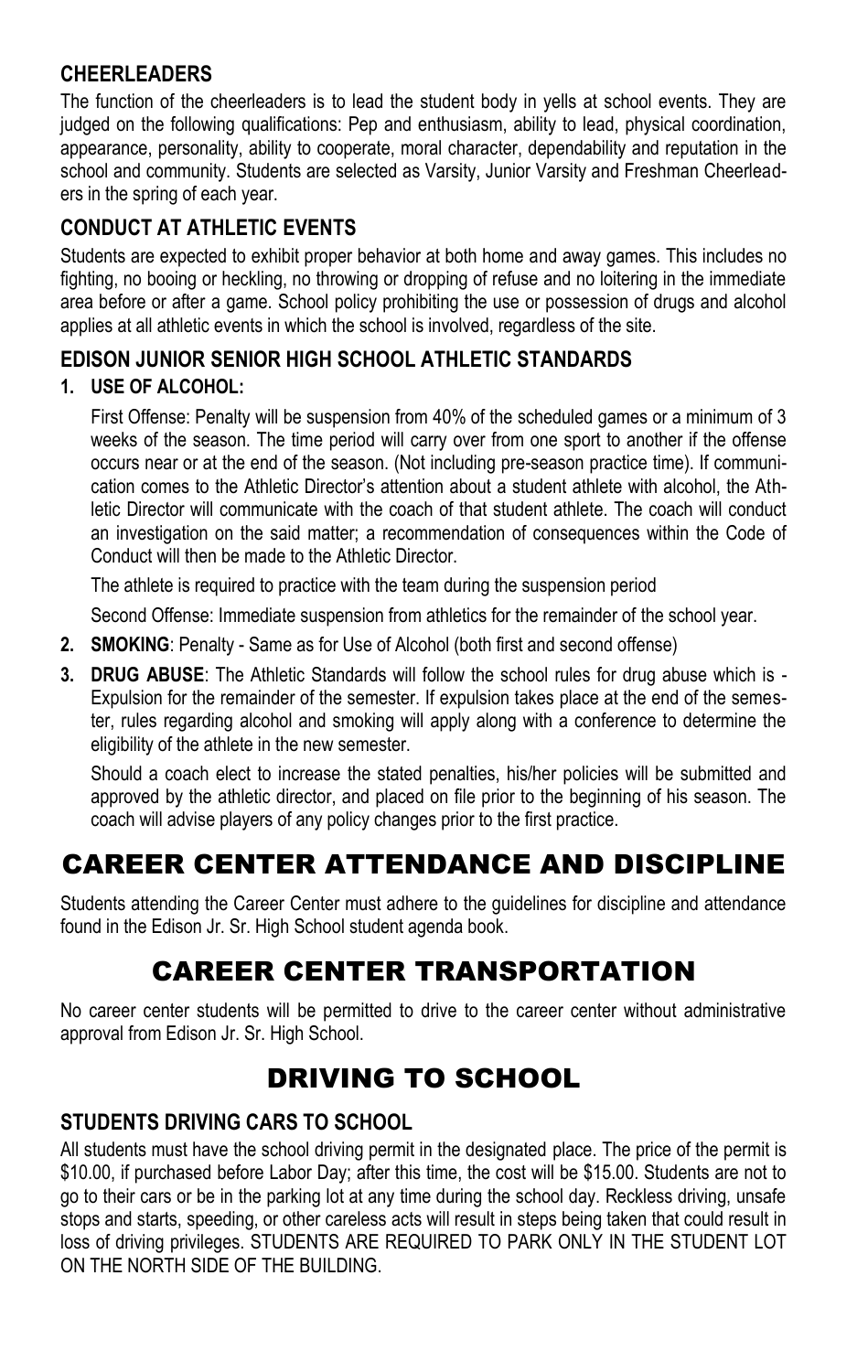### **DRIVING AND PARKING LOT REGULATIONS**

- 1. Vehicle Registration- All vehicles which will be driven to school by students and parked in the school parking lot must be registered in the high school office. Parking lot vehicle permits must be purchased at a cost of \$10.00 per vehicle, if purchased before Labor Day, and the permit must be clearly and properly displayed, hanging from the rearview mirror*.* Vehicles that are not properly registered, abandoned, deemed unsafe by school administrators, safety hazards, or left on property more than 48 hours are subject to tow at owner's expense, suspension of driving/parking lot privileges and/or school parking fines. Edison Junior Senior High School is not responsible for loss or damage to any vehicle parked on school property.
- 2. Driving Violations-Students who drive to school are expected to exhibit safe driving habits at all times. Speeding or reckless driving on school property will not be tolerated. All posted signs and traffic patterns must be obeyed.
- 3. Arrival at School-All students who drive to school are to park properly in the designated student area and exit their vehicles immediately upon arrival. All car doors must be locked. Absolutely no cruising or loitering is permitted in the parking lot at any time. No student is permitted in the parking lot at any time during the school day (7:40 A.M.-2:50 P.M.) without permission from an administrator.
- 4. Departure from School Upon dismissal from school, student drivers are to enter their vehicles and are not permitted to loiter in the parking lot. Students who have not exited the parking lot prior to the departure of the school buses must allow all buses to depart before proceeding out of the parking lot. No vehicle is permitted to cut into the line of school buses at any time.
- 5. Penalties For Driving/Parking Lot Violations Any student driver who violates any of the driving/parking lot regulations will be subject to school driving/parking lot fines and/or the following penalties:

#### **Administrative discretion will be used to assign one of the following consequences:**

| 1st Offense                                                 | 2nd Offense                                                                                                                                    | 3rd Offense         |
|-------------------------------------------------------------|------------------------------------------------------------------------------------------------------------------------------------------------|---------------------|
| Suspension of driving/parking<br>privileges for three weeks | Suspension of driving/parking Suspension of driving/parking<br>privileges for remainder of the privileges for remainder of<br>current semester | current school year |

- 6. Do not leave valuables in view inside your car. Roll up all windows and lock your car securely. The school is not responsible for lost, stolen, or damaged items in the school parking lot.
- 7. Under the direction and guidance of administrators, district director of school safety, superintendent, assistant superintendent, or designated staff, a law enforcement K-9 search of school grounds, which includes vehicles on school grounds, may be administered.
- 8. All persons driving to school must have a valid permit or driver's license with vehicle insurance.
- 9. Lost or stolen parking permits must be reported to the main office immediately. The cost to replace the parking permit is \$8.00.

Severe violations of driving/parking regulations could result in loss of driving privileges for the entire year on the first offense.

### **MOTOR VEHICLE LAW AND STUDENT DISCIPLINE AND ATTENDANCE**

Section 1. IC 9-24-2-1.

A driver's license or a learner's permit may not be issued to an individual less than eighteen (18) years of age who meets any of the following conditions:

1. Is under at least a second suspension from school for the school year under IC 20-8.1-5.1-8 or IC 20-8.1-5.1-9.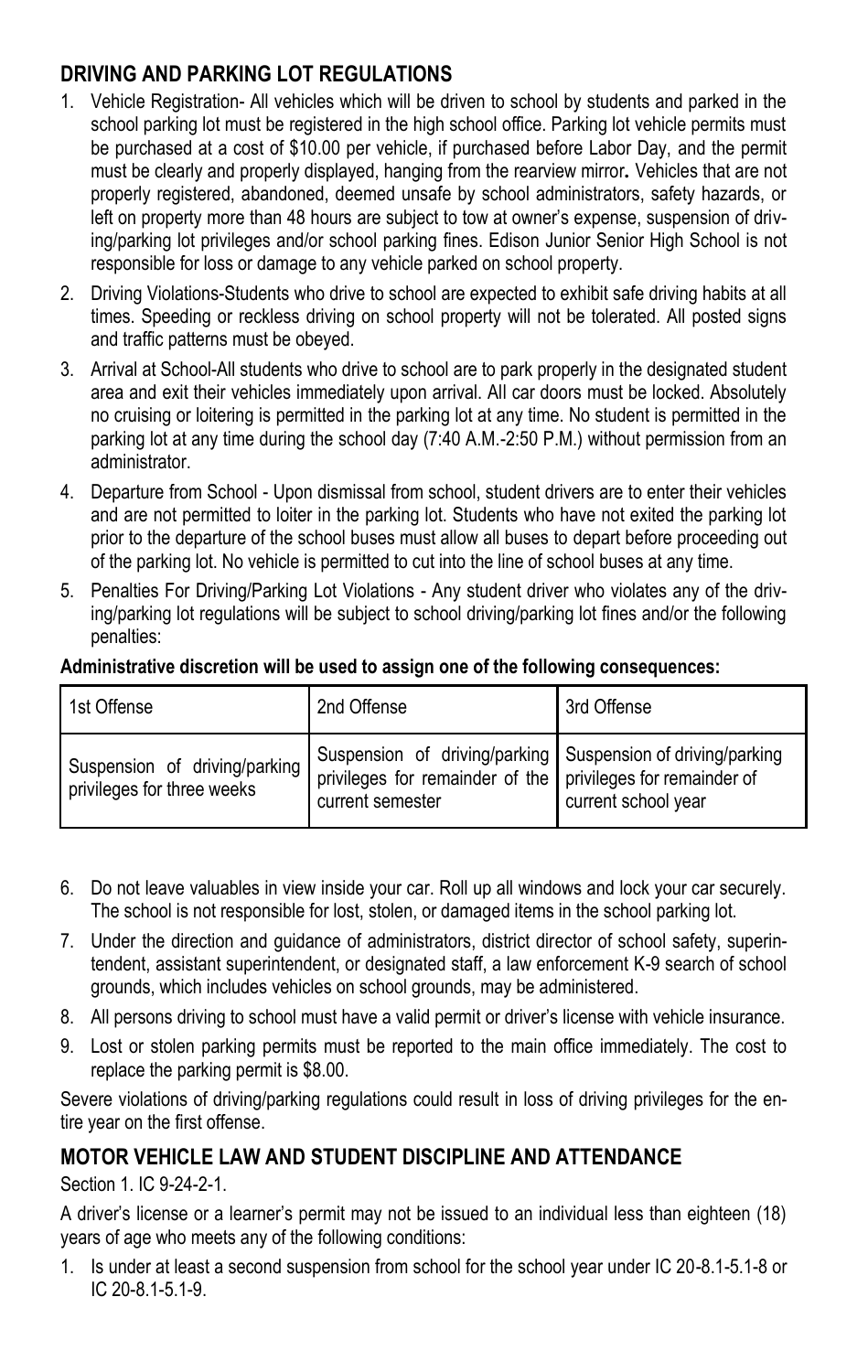- 2. Is under an expulsion from school under IC 20-8.1-5.1-8, IC 20-8.1-5.1-9, or IC 20-8.1-5.1-10.
- 3. In an effort to circumvent the sanctions listed under this subsection as determined by the Superintendent of the School Corporation in which the student is enrolled, withdraws from school before graduating.

Section 2. IC 9-24-2-4.

- A. If a person is less than eighteen (18) years of age and is under a suspension, an expulsion, or has withdrawn from school as described in section 1 of this chapter, the bureau shall, upon notification by the person's principal, invalidate the person's license or permit until the earliest of the following:
	- 1. The person becomes eighteen (18) years of age
	- 2. One hundred twenty (120) days after the person is suspended
	- 3. One hundred eighty (180) days after the person is expelled.
	- 4. The suspension, expulsion is reversed after the person has had a hearing under IC 20-8.1-5.1.
	- 5. If section 1(3) of this chapter applies, the student in good standing has re-enrolled in school
- B. The bureau shall promptly mail a notice to the person's last known address that states the following:
	- 1. That the person's driving privileges will be invalidated for a specified period commencing five (5) days after the date of the notice.
	- 2. That the person has the right to appeal the invalidation of a license or permit.

# GUIDANCE SERVICES

Our guidance department is concerned with helping the individual student adjust to school, planning for the future, and helping better understand their own strengths and weaknesses. Guidance therefore, offers a set of services available to each student on an individual basis.

These services include: four year course/career planning

career interest testing

individual counseling.

All students meet their counselor annually to schedule classes for the following year and update their four year career plan. Parents are invited and encouraged to attend these meetings.

The counselors have offices in the junior high foyer area. Every student is assigned to a counselor and he/she will have individual conferences with their counselor throughout the year. The counselors work closely with teachers, service personnel, and parents in helping the student reach a well-rounded education. The counselors are the contact between the home and the school.

#### **TRANSFERS**

Students who enter from another school system must present a transfer from the school they have attended. Students transferring away should apply for a transfer at least two days before the intended withdrawal. Parental approval must be received before any transfer or withdrawal will be processed.

### **HIGH SCHOOL GRADUATION REQUIREMENTS**

A total of 40 credits is required for graduation. All requirements must be met before a student can graduate. A student must have successfully completed their final semester of school and have at least 40 credits to participate in and attend graduation ceremonies. All obligations MUST be paid before a student is allowed to walk in graduation ceremonies or receive a diploma.

Seniors will be given individual information regarding graduation requirements at the beginning of the school year. **Starting with freshman in 2019, students will need to fulfill the Graduation Pathways in order to graduate. See the school website for details on the Graduation Pathways; please**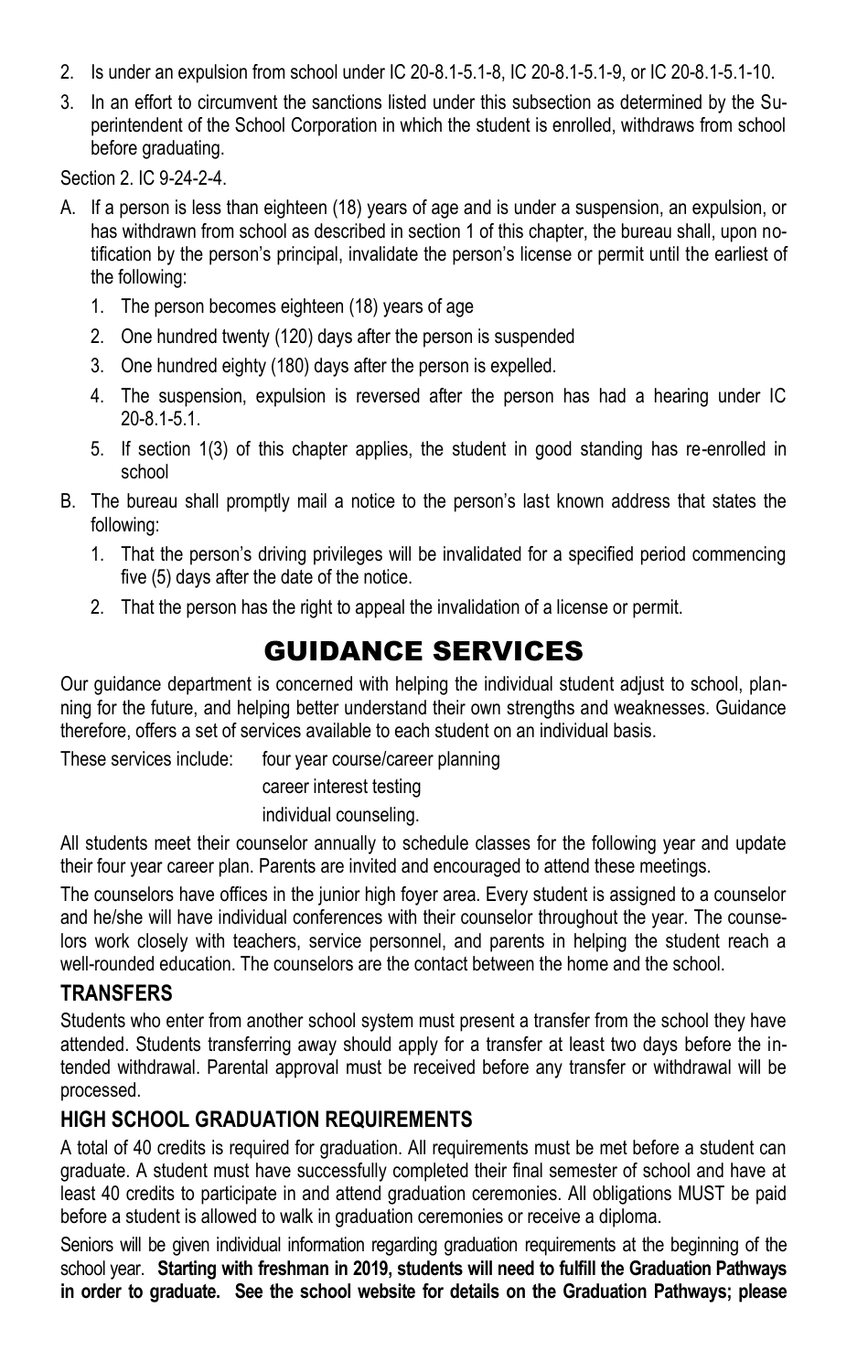### **contact the Edison Guidance Office if you need additional assistance. CORE 40 DIPLOMA REQUIREMENTS**

| <b>Subject</b>                                  | <b>Required Minimum Time</b>                                                            | Core<br>40<br><b>Credits</b> |
|-------------------------------------------------|-----------------------------------------------------------------------------------------|------------------------------|
| <b>English &amp; Speech</b>                     | 4 years (9,10,11,12)                                                                    | 8                            |
| <b>Social Studies</b>                           | 3 years<br>U.S. History,<br>Government, Economics, and World History or World Geography | 6                            |
| <b>Mathematics</b>                              | 3 years<br>Algebra 1, Geometry, Algebra 2(for Core 40)                                  | 6                            |
| <b>Science</b>                                  | 2 years<br>Biology, ICP/Chemistry, & any Core40 science                                 | 6                            |
| Health                                          | 1 semester                                                                              | 1                            |
| <b>Physical Education</b>                       | 1 year                                                                                  | $\overline{2}$               |
| <b>Directed Electives</b>                       | World Languages<br>Fine Arts or<br>Career/Technical                                     | 5                            |
| Interpersonal Rela-<br>tions                    | 1 semester (district requirement)                                                       | 1                            |
| <b>Electives</b>                                | A Career Academic Sequence is recommended                                               | 7                            |
| <b>Total Credits Required</b><br>for Graduation |                                                                                         | 40                           |

### **HOMEWORK**

Lake Station Community School Corporation believes that homework is an important part of a student's education. Homework, not only the subject itself, but the responsibility for completing assignments and the budgeting of time, helps students become independent learners. Therefore, you can expect to have homework assigned by any or all of your teachers any night of the week. It will become your responsibility to see that homework assignments be completed on time as they will be an integral part of your classwork.

#### **PROGRESS REPORTS**

#### *Progress reports are generated automatically from the electronic gradebooks of the teachers. They will be distributed to students at mid-quarter. Copies are on file in the guidance office.*

### **PHYSICAL EDUCATION UNIFORM REQUIREMENTS**

- 1. For the following reasons all Physical Education students at all grade levels are required to wear a P.E. uniform.
	- a. Decrease the amount of stealing since all students' names will be written with permanent